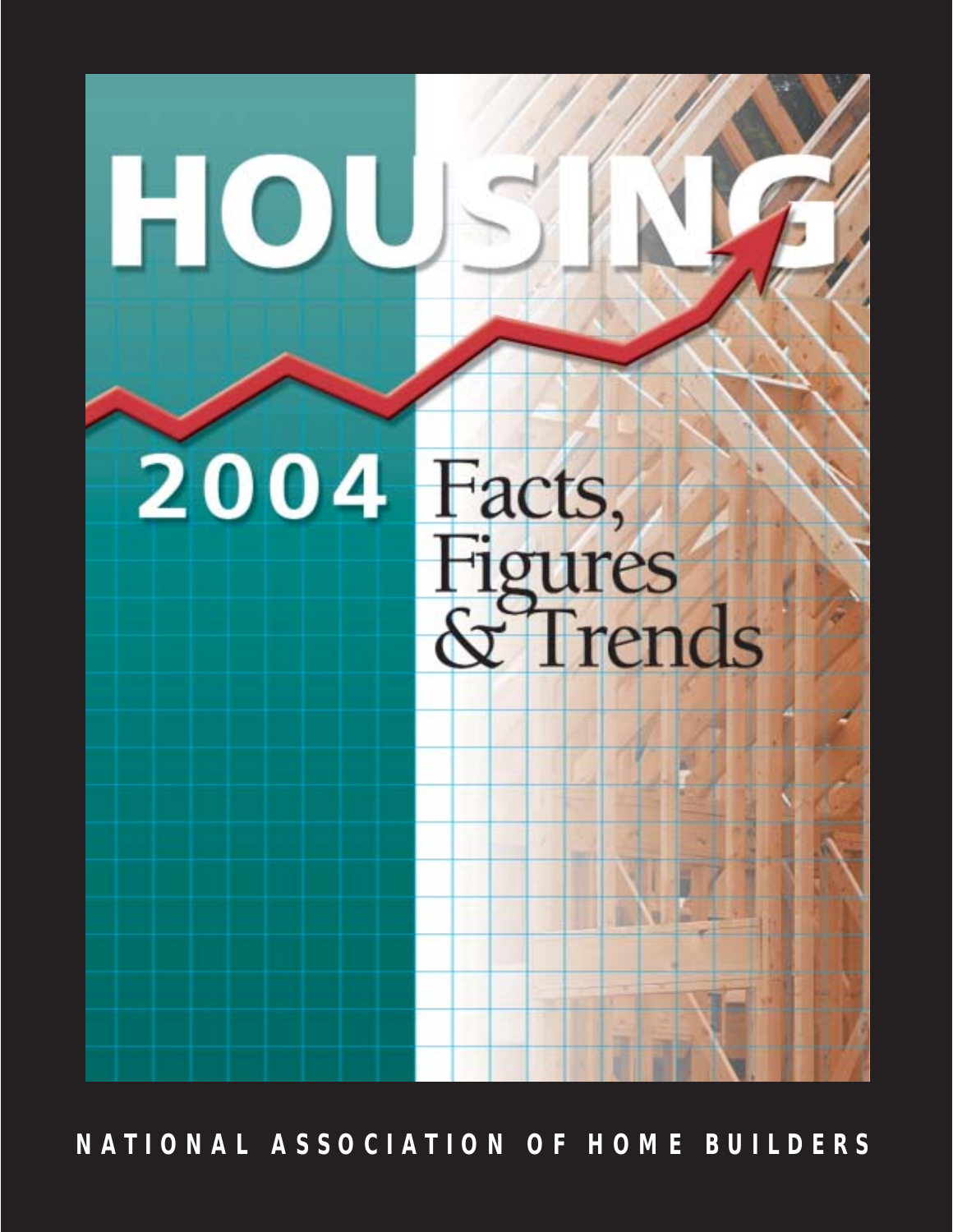

#### Housing Facts, Figures and Trends 2004

*is published by* 

*NAHB Advocacy/Public*

*Affairs in cooperation*

*with the NAHB*

*Economics Group.*

# **Housing Facts, Figures and Trends 2004**

#### **Public Affairs**

**National Association of Home Builders**  1201 15th St., N.W. Washington, D.C. 20005-2800 (800) 368-5242 (202) 266-8254 NAHB.org

#### **NAHB Public Affairs—KEY CONTACTS**

**Robert Pflieger** *Senior Staff Vice President* (202) 266-8403

**Donna Reichle** *Staff Vice President* (202) 266-8473

**Jay Shackford** *Staff Vice President* (202) 266-8406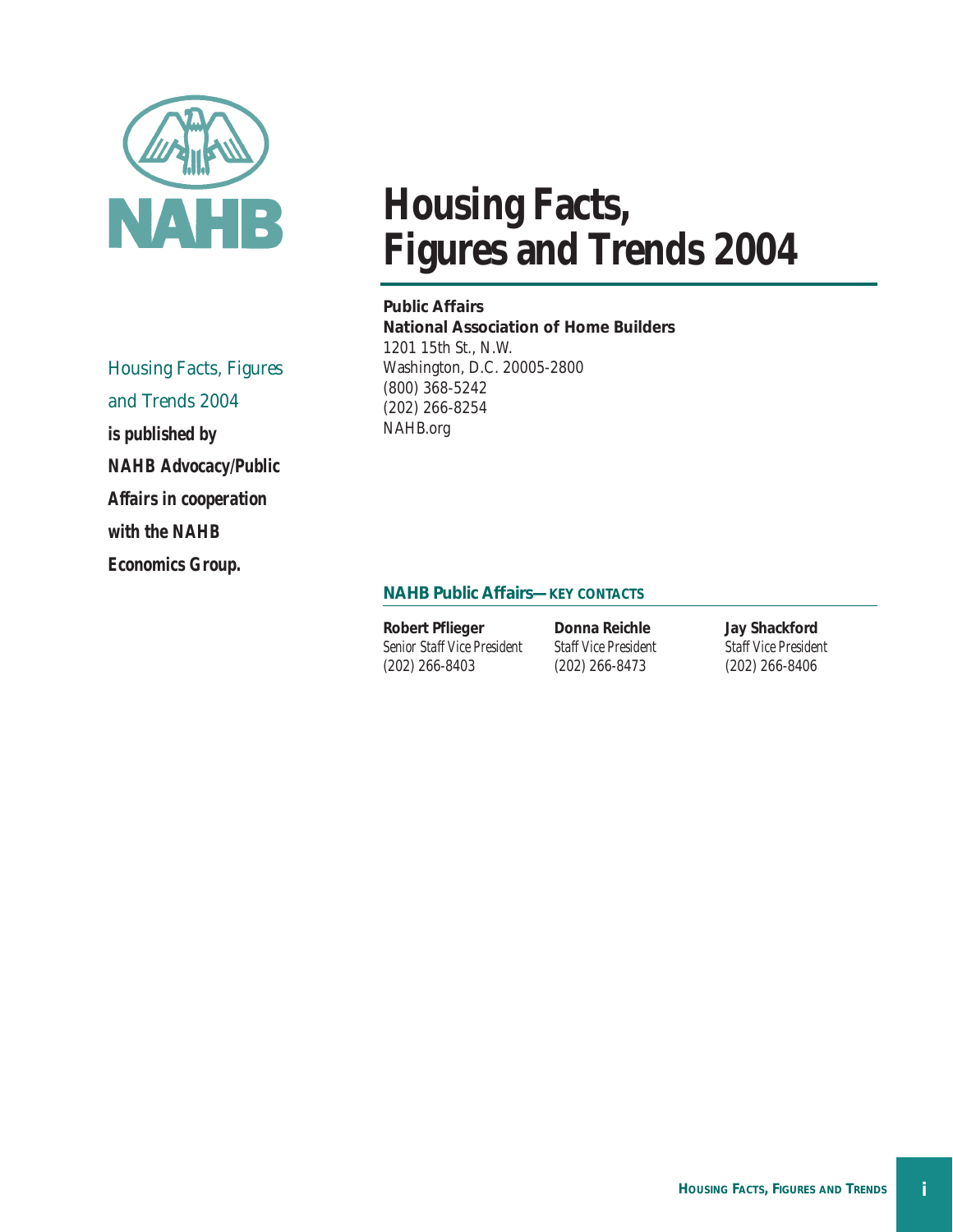# **Housing Facts, Figures and Trends 2004**



# CONTENTS

#### **SECTION 1**

#### **SECTION 2**

#### **SECTION 3**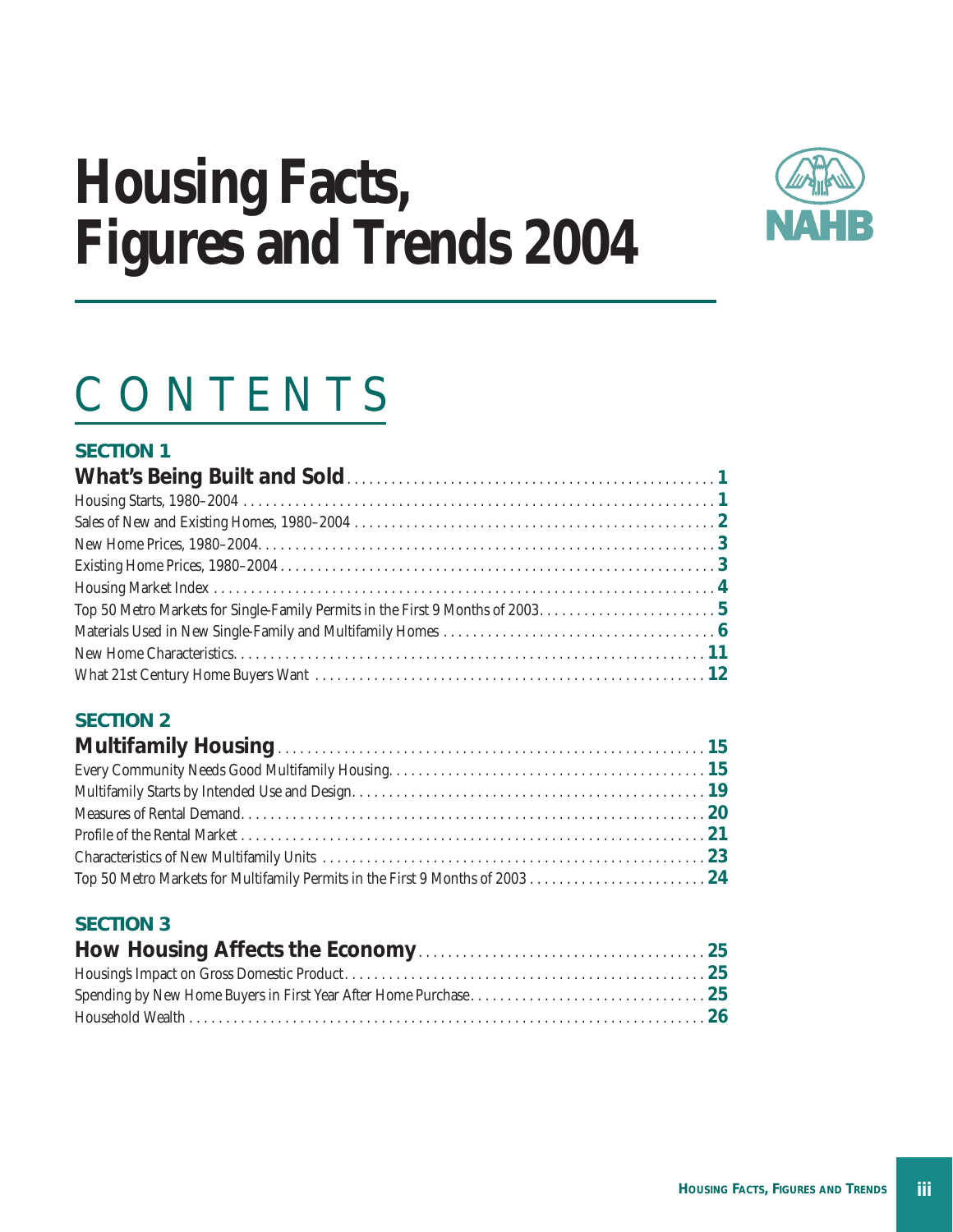#### **SECTION 4**

#### **SECTION 5**

| Population by Race and Hispanic or Latino Origin, for the United States, |  |
|--------------------------------------------------------------------------|--|

#### **SECTION 6**

| <b>Building Greener, Building Better, Conserving Resources37</b> |  |
|------------------------------------------------------------------|--|
|                                                                  |  |

#### **SECTION 7**

#### **SECTION 8**

| $\frac{1}{2}$ . The state of the state of the state of the state of the state of the state of the state of the state of the state of the state of the state of the state of the state of the state of the state of the state of t |  |
|-----------------------------------------------------------------------------------------------------------------------------------------------------------------------------------------------------------------------------------|--|

#### **The National Association of Home Builders**. . . . . . . . . . . . . . . . . . . . . . . . . . . . . **51**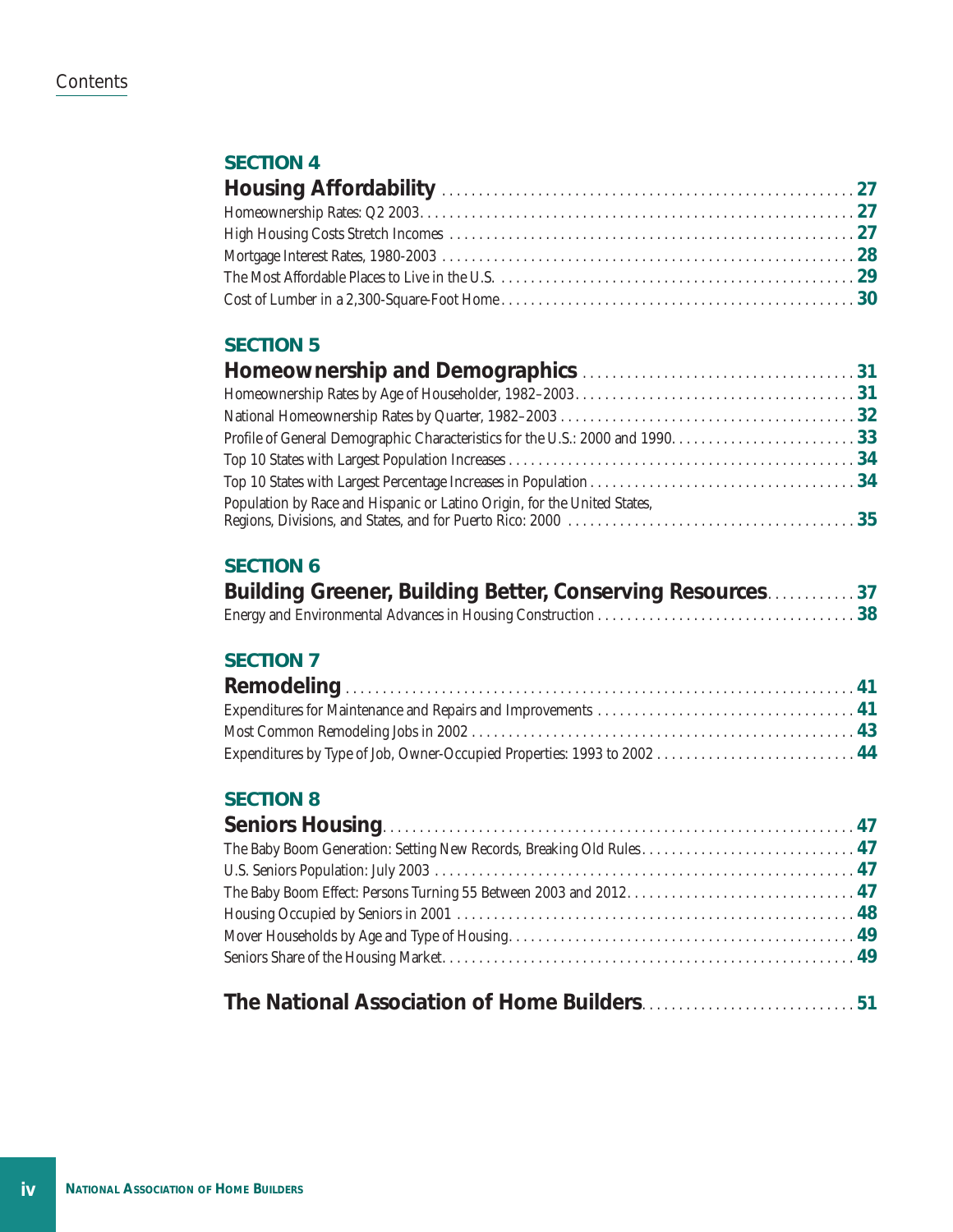# SECTION **1**

# **What's Being Built and Sold**

# Housing Starts, 1980–2004

| <b>YEAR</b> | SINGLE-FAMILY | <b>MULTIFAMILY</b> | <b>TOTAL</b> |
|-------------|---------------|--------------------|--------------|
| 1980        | 852,000       | 440,000            | 1,292,000    |
| 1981        | 705,000       | 379,000            | 1,084,000    |
| 1982        | 663,000       | 400,000            | 1,062,000    |
| 1983        | 1,067,000     | 635,000            | 1,703,000    |
| 1984        | 1,084,000     | 665,000            | 1,749,000    |
| 1985        | 1,072,000     | 669,000            | 1,742,000    |
| 1986        | 1,180,000     | 626,000            | 1,806,000    |
| 1987        | 1,146,000     | 474,000            | 1,621,000    |
| 1988        | 1,081,000     | 407,000            | 1,488,000    |
| 1989        | 1,003,000     | 373,000            | 1,376,000    |
| 1990        | 895,000       | 298,000            | 1,193,000    |
| 1991        | 840,000       | 174,000            | 1,014,000    |
| 1992        | 1,030,000     | 170,000            | 1,200,000    |
| 1993        | 1,126,000     | 162,000            | 1,288,000    |
| 1994        | 1,198,000     | 259,000            | 1,457,000    |
| 1995        | 1,076,000     | 278,000            | 1,354,000    |
| 1996        | 1,161,000     | 316,000            | 1,477,000    |
| 1997        | 1,134,000     | 341,000            | 1,474,000    |
| 1998        | 1,271,000     | 346,000            | 1,617,000    |
| 1999        | 1,303,000     | 339,000            | 1,641,000    |
| 2000        | 1,231,000     | 338,000            | 1,569,000    |
| 2001        | 1,273,000     | 330,000            | 1,603,000    |
| 2002        | 1,364,000     | 347,000            | 1,711,000    |
| 2003*       | 1,445,000     | 341,000            | 1,786,000    |
| 2004*       | 1,381,000     | 319,000            | 1,700,000    |
|             |               |                    |              |

**Housing is a key element in the nation's economy, accounting for about 15 percent of Gross Domestic Product in a typical year. Consequently, new home starts and sales and other measures of housing activity are important economic indicators.**

\*NAHB forecast. Source: U.S.Census Bureau.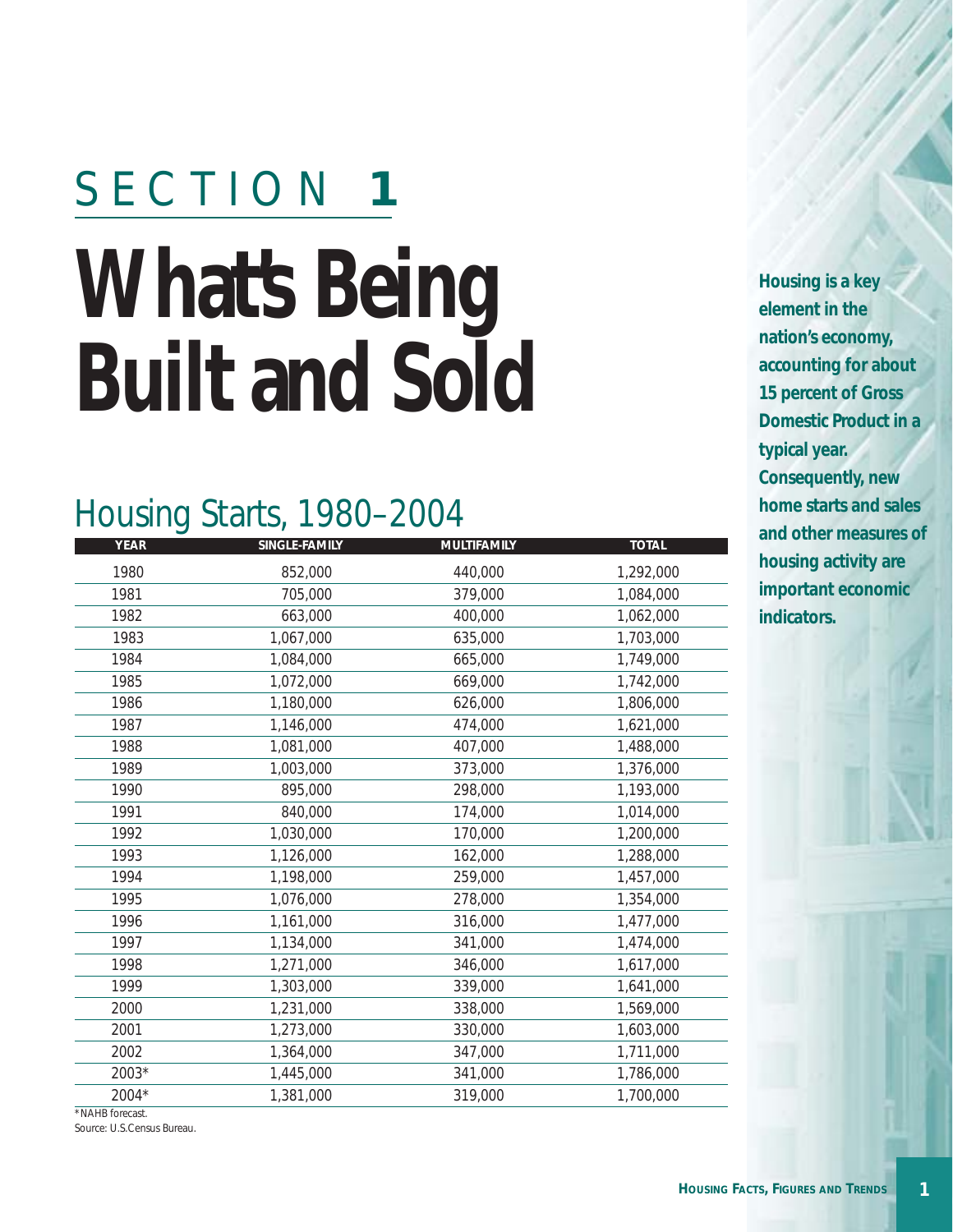# Sales of New and Existing Homes, 1980–2004

**New home sales reached a record of over 1,000,000 in 2003.**

| <b>YEAR</b> | <b>NEW HOME SALES</b> | <b>EXISTING HOME SALES</b> |
|-------------|-----------------------|----------------------------|
| 1980        | 545,000               | 2,973,000                  |
| 1981        | 436,000               | 2,419,000                  |
| 1982        | 412,000               | 1,991,000                  |
| 1983        | 623,000               | 2,697,000                  |
| 1984        | 639,000               | 2,828,000                  |
| 1985        | 688,000               | 3,132,000                  |
| 1986        | 648,000               | 3,475,000                  |
| 1987        | 672,000               | 3,437,000                  |
| 1988        | 675,000               | 3,512,000                  |
| 1989        | 650,000               | 3,325,000                  |
| 1990        | 535,000               | 3,220,600                  |
| 1991        | 507,000               | 3,186,000                  |
| 1992        | 608,000               | 3,479,000                  |
| 1993        | 666,000               | 3,787,000                  |
| 1994        | 670,000               | 3,917,000                  |
| 1995        | 665,000               | 3,886,000                  |
| 1996        | 758,000               | 4,197,000                  |
| 1997        | 805,000               | 4,382,000                  |
| 1998        | 885,000               | 4,970,000                  |
| 1999        | 881,000               | 5,205,000                  |
| 2000        | 877,000               | 5,152,000                  |
| 2001        | 907,000               | 5,282,000                  |
| 2002        | 977,000               | 5,595,000                  |
| 2003*       | 1,072,000             | 6,030,000                  |
| 2004*       | 994,000               | 5,712,000                  |

\*NAHB Forecast.

Sources: New home sales—U.S. Census Bureau.

Existing home sales—National Association of Realtors.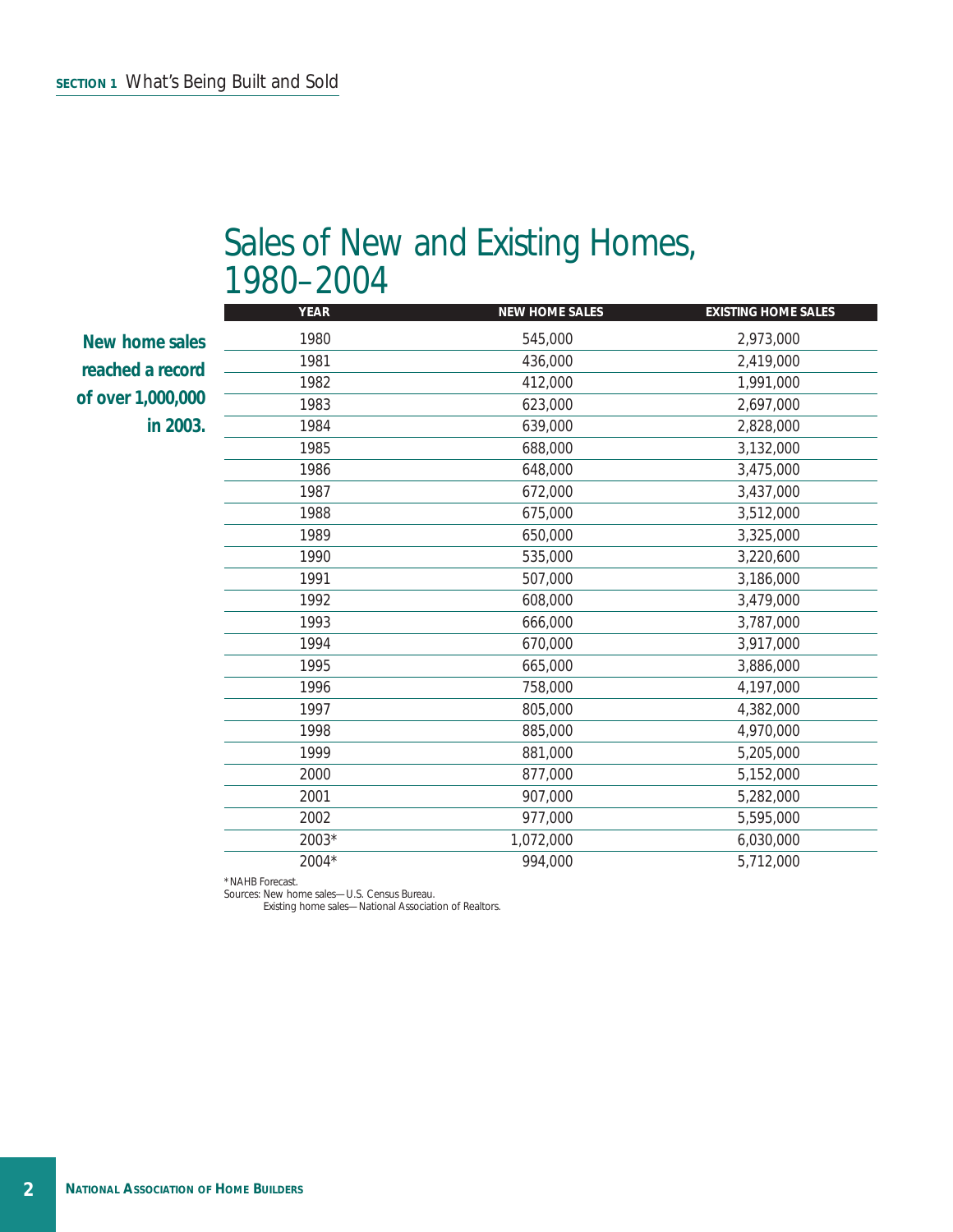### New Home Prices, 1980-2004

| <b>YEAR</b> | <b>MEDIAN</b> | <b>AVERAGE</b> | $QAI*$ |
|-------------|---------------|----------------|--------|
| 1980        | 64,600<br>S   | 76,400<br>Ŝ.   | 68.1   |
| 1981        | 68,900        | 83,000         | 73.5   |
| 1982        | 69,300        | 83,900         | 75.2   |
| 1983        | 75,300        | 89,800         | 76.8   |
| 1984        | 79,900        | 97,600         | 69.8   |
| 1985        | 84,300        | 100,800        | 70.7   |
| 1986        | 92,000        | 111,900        | 73.4   |
| 1987        | 104,500       | 127,200        | 77.4   |
| 1988        | 112,500       | 138,300        | 80.3   |
| 1989        | 120,000       | 148,800        | 83.5   |
| 1990        | 122,900       | 149,800        | 85.1   |
| 1991        | 120,000       | 147,200        | 86.2   |
| 1992        | 121,500       | 144,100        | 87.3   |
| 1993        | 126,500       | 147,700        | 91.1   |
| 1994        | 130,000       | 154,400        | 95.5   |
| 1995        | 133,900       | 158,700        | 98.2   |
| 1996        | 140,000       | 166,400        | 100.0  |
| 1997        | 146,000       | 176,200        | 102.9  |
| 1998        | 152,500       | 181,900        | 105.5  |
| 1999        | 161,000       | 195,600        | 110.7  |
| 2000        | 169,000       | 207,000        | 115.4  |
| 2001        | 175,200       | 213,200        | 119.5  |
| 2002        | 185,200       | 226,700        | 124.8  |
| 2003**      |               | 240,000        |        |
| $2004**$    |               | 252,000        |        |

\*The Quality Adjusted Index is designed to measure changes over time in the sales price of new single-family homes that are the same in terms of physical characteristics, such as floor area, geographic division within the region, location inside or outside of a metropolitan area, number of fireplaces, number of bathrooms, number of bedrooms, type of parking facility and type of foundation. The weight for the index is the proportion of all housing units sold in 1996 of that type. 1996 = 100.

Source: U.S. Census Bureau.

\*\* NAHB estimate

# Existing Home Prices, 1980–2004

| <b>YEAR</b> | <b>MEDIAN</b> | <b>AVERAGE</b> |
|-------------|---------------|----------------|
| 1980        | 62,200<br>\$  | 72,800<br>\$   |
| 1981        | 66,400        | 78,300         |
| 1982        | 67,800        | 80,500         |
| 1983        | 70,300        | 83,100         |
| 1984        | 72,400        | 86,000         |
| 1985        | 75,500        | 90,800         |
| 1986        | 80,300        | 98,500         |
| 1987        | 85,600        | 106,300        |
| 1988        | 89,300        | 112,800        |
| 1989        | 89,500        | 118,100        |
| 1990        | 92,000        | 118,600        |
| 1991        | 97,100        | 128,400        |
| 1992        | 99,700        | 130,900        |
| 1993        | 103,100       | 133,500        |
| 1994        | 107,200       | 136,700        |
| 1995        | 110,500       | 139,000        |
| 1996        | 115,800       | 141,800        |
| 1997        | 121,800       | 150,500        |
| 1998        | 128,400       | 159,100        |
| 1999        | 133,300       | 168,300        |
| 2000        | 139,000       | 176,200        |
| 2001        | 147,800       | 185,300        |
| 2002        | 158,300       | 201,700        |
| 2003**      |               | 214,000        |
| 2004**      |               | 224,000        |

Source: National Association of Realtors.

**The median and average prices of new and existing homes more than doubled in the last two decades of the 20th Century.**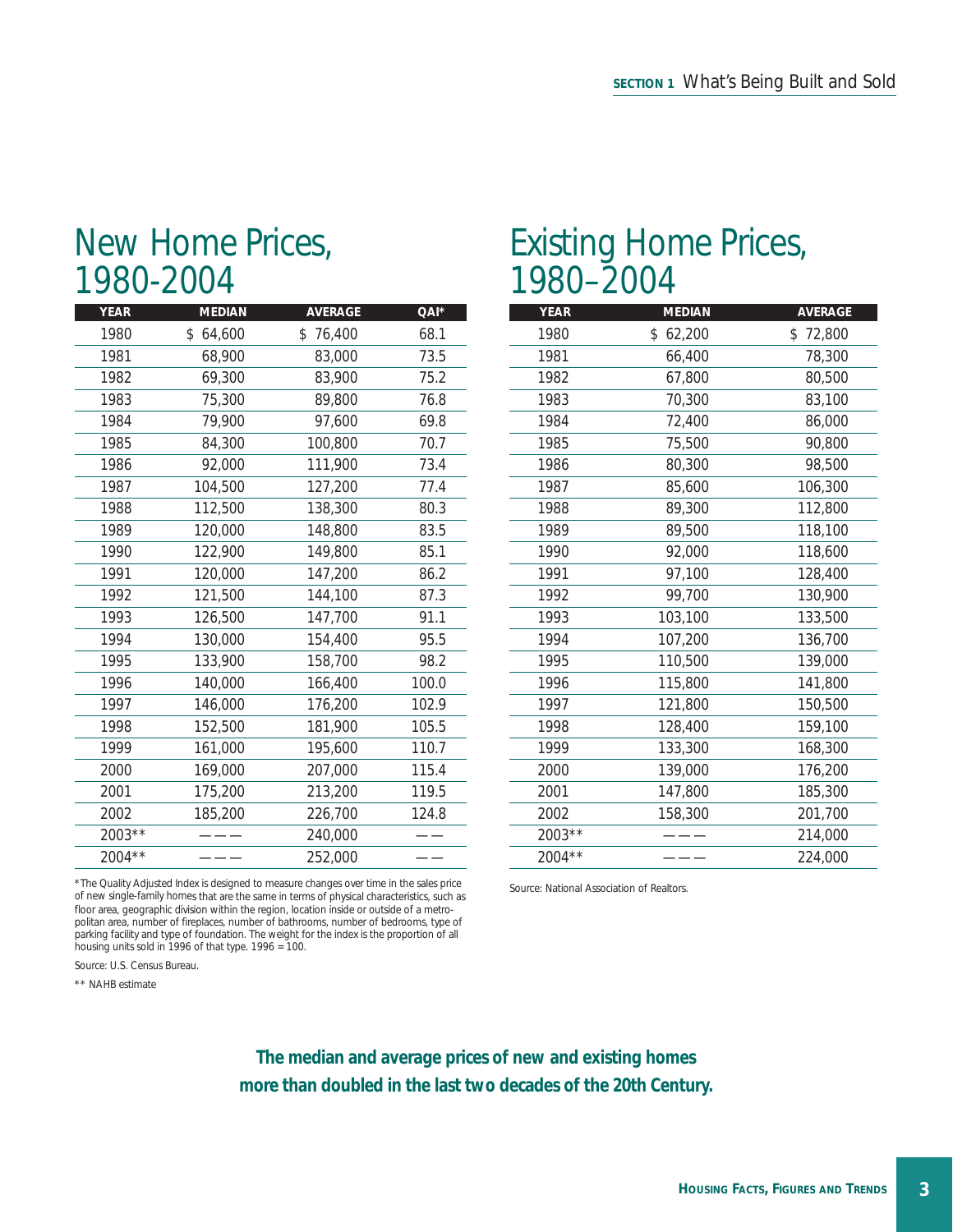|      | <b>JAN</b> | <b>FEB</b> | <b>MAR</b> | <b>APR</b> | <b>MAY</b> | <b>JUN</b> | <b>JULY</b> | <b>AUG</b> | <b>SEP</b> | <b>OCT</b> | <b>NOV</b> | <b>DEC</b> |
|------|------------|------------|------------|------------|------------|------------|-------------|------------|------------|------------|------------|------------|
| 1986 | 57         | 54         | 57         | 62         | 64         | 66         | 60          | 57         | 57         | 65         | 59         | 57         |
| 1987 | 63         | 60         | 60         | 59         | 56         | 56         | 55          | 54         | 53         | 50         | 55         | 51         |
| 1988 | 52         | 51         | 51         | 53         | 55         | 49         | 54          | 56         | 53         | 48         | 56         | 60         |
| 1989 | 53         | 54         | 48         | 42         | 44         | 46         | 46          | 50         | 51         | 48         | 44         | 44         |
| 1990 | 41         | 44         | 39         | 37         | 35         | 36         | 33          | 31         | 32         | 30         | 27         | 27         |
| 1991 | 21         | 26         | 35         | 40         | 39         | 42         | 41          | 36         | 38         | 38         | 37         | 37         |
| 1992 | 43         | 49         | 46         | 46         | 47         | 46         | 47          | 49         | 49         | 50         | 52         | 55         |
| 1993 | 53         | 51         | 54         | 52         | 52         | 53         | 58          | 61         | 63         | 67         | 68         | 70         |
| 1994 | 66         | 64         | 62         | 62         | 60         | 57         | 55          | 54         | 51         | 50         | 48         | 43         |
| 1995 | 38         | 41         | 39         | 38         | 42         | 45         | 51          | 53         | 53         | 57         | 50         | 52         |
| 1996 | 51         | 50         | 60         | 60         | 63         | 61         | 60          | 57         | 56         | 55         | 51         | 53         |
| 1997 | 52         | 54         | 58         | 56         | 55         | 57         | 56          | 58         | 59         | 58         | 56         | 59         |
| 1998 | 59         | 68         | 67         | 67         | 68         | 71         | 72          | 71         | 71         | 73         | 78         | 78         |
| 1999 | 76         | 73         | 70         | 70         | 76         | 77         | 74          | 72         | 73         | 70         | 73         | 72         |
| 2000 | 71         | 69         | 61         | 62         | 62         | 57         | 58          | 61         | 61         | 63         | 65         | 58         |
| 2001 | 55         | 57         | 58         | 57         | 56         | 58         | 56          | 60         | 56         | 47         | 49         | 57         |
| 2002 | 60         | 58         | 60         | 61         | 60         | 60         | 61          | 55         | 63         | 63         | 64         | 65         |
| 2003 | 64         | 62         | 52         | 52         | 57         | 62         | 65          | 71         | 68         | 72         | 69         |            |
|      |            |            |            |            |            |            |             |            |            |            |            |            |

# Housing Market Index *(Seasonally adjusted)*

**NAHB's Housing Market Index measures month-to-month changes in housing market conditions across the country.**

Source: Builders' Economic Council (BEC) Monthly Surveys, NAHB Economics Group.

The Housing Market Index (HMI) is NAHB's measure of the demand side of the housing sector from the home builder's perspective. The HMI is based on a monthly survey of home builders that NAHB has been conducting for almost he Housing Market Index (HMI) is NAHB's measure of the demand side of the housing sector from the home builder's perspective. The HMI is based on a monthly survey of home builders that NAHB has been conducting for almost 20 years. Each month, the survey asks builders to "good," "fair" or "poor." Traffic of prospective buyers is rated as "high to very high," "average" or "low to very low." A single index measuring the strength of demand in the single-family housing market is calculated from those numbers.

The HMI is calculated on a scale of zero to 100, where zero is the worst and 100 is the best. At 50, roughly equal numbers of respondents report good and poor conditions.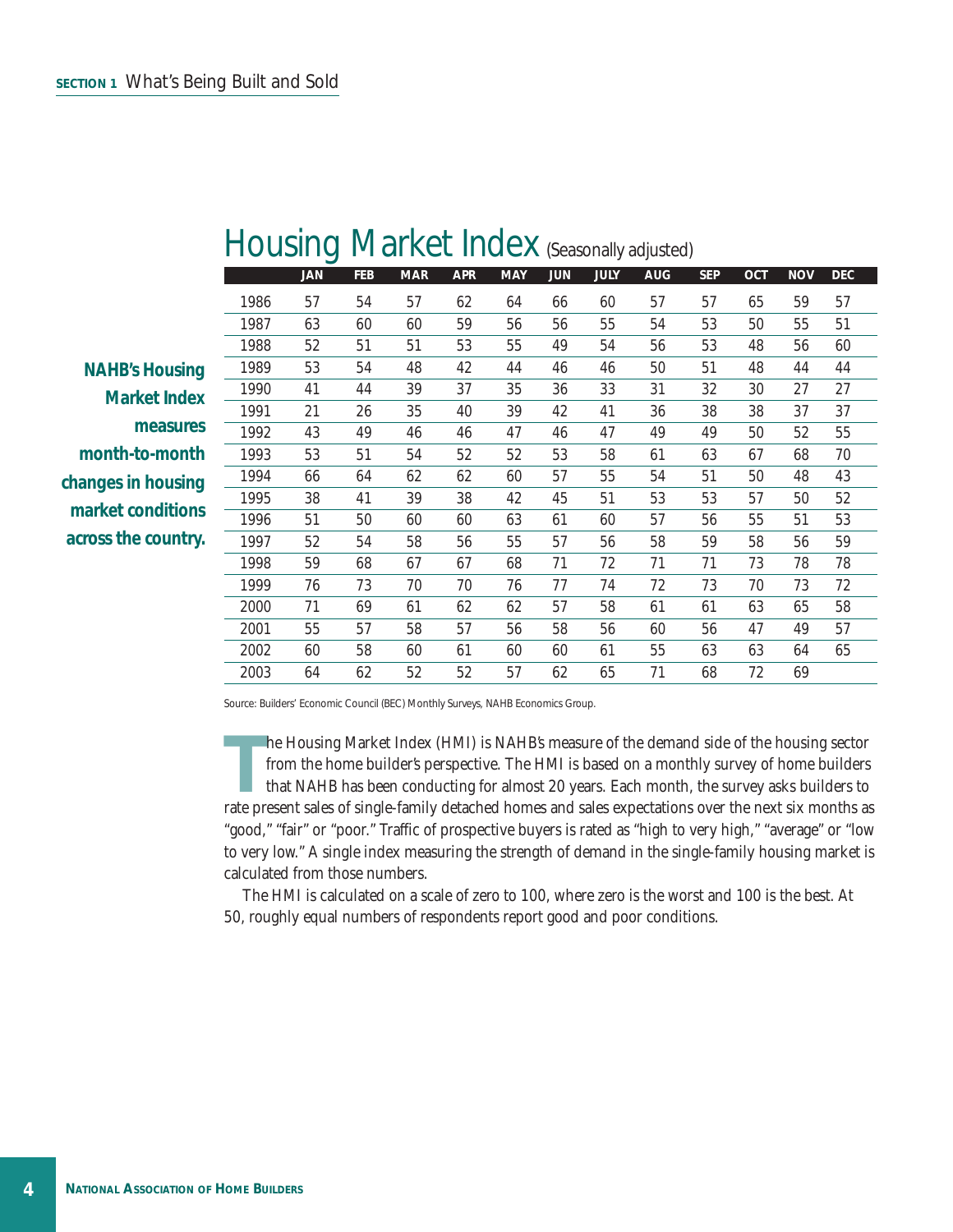# Top 50 Metro Markets for Single-Family Permits in First 9 Months of 2003 *(Thousands of Units)*

| <b>RANK</b>    | <b>CITY</b>                        | SINGLE-FAMILY UNITS | <b>RANK</b> | <b>CITY</b><br>SINGLE-FAMILY UNITS  |      |
|----------------|------------------------------------|---------------------|-------------|-------------------------------------|------|
|                | <b>UNITED STATES</b>               | 1,098.81            | 26          | Portland-Vancouver, Ore./Wash.      | 8.45 |
| 1              | Atlanta, Ga.                       | 40.58               | 27          | W. Palm Beach-Boca Raton, Fla.      | 8.44 |
| $\overline{2}$ | Phoenix-Mesa, Ariz.                | 35.48               | 28          | Los Angeles-Long Beach, Calif.      | 7.69 |
| 3              | Riverside-San Bernardino, Calif.   | 28.14               | 29          | San Diego, Calif.                   | 7.55 |
| 4              | Houston, Texas                     | 26.82               | 30          | Salt Lake City-Ogden, Utah          | 7.16 |
| 5              | Washington, D.C.                   | 24.58               | 31          | San Antonio, Texas                  | 6.97 |
| 6              | Las Vegas, Nevada                  | 23.19               | 32          | Ft. Myers-Cape Coral, Fla.          | 6.69 |
| 7              | Chicago, Ill.                      | 23.09               | 33          | Cincinnati, Ohio                    | 6.54 |
| 8              | Dallas, Texas                      | 20.99               | 34          | Greensboro-Winston Salem, N.C.      | 6.40 |
| 9              | Orlando, Fla.                      | 16.67               | 35          | Miami, Fla.                         | 6.36 |
| 10             | Tampa-St. Petersburg, Fla.         | 15.44               | 36          | Sarasota-Bradenton, Fla.            | 6.19 |
| 11             | Minneapolis-St. Paul, Minn.        | 15.06               | 37          | Memphis, Tenn.                      | 6.16 |
| 12             | Charlotte-Gastonia-Rock Hill, N.C. | 13.43               | 38          | Austin-San Marcos, Texas            | 6.16 |
| 13             | Sacramento, Calif.                 | 12.85               | 39          | Daytona Beach, Fla.                 | 6.16 |
| 14             | Detroit, Mich.                     | 11.47               | 40          | Baltimore, Md.                      | 6.05 |
| 15             | Ft. Worth-Arlington, Texas         | 10.87               | 41          | Norfolk-Va. Beach-Newport News, Va. | 5.90 |
| 16             | Raleigh-Durham-Chapel Hill, N.C.   | 10.64               | 42          | Cleveland-Lorain-Elyria, Ohio       | 5.43 |
| 17             | Indianapolis, Ind.                 | 10.15               | 43          | Greenville-Spartanburg, S.C.        | 5.37 |
| 18             | Jacksonville, Fla                  | 9.83                | 44          | Oakland, Calif.                     | 5.27 |
| 19             | Denver, Colo.                      | 9.69                | 45          | Albuquerque, N.M.                   | 5.26 |
| 20             | St. Louis, Mo.                     | 9.17                | 46          | Oklahoma City, Okla.                | 5.07 |
| 21             | Philadelphia, Pa.                  | 9.13                | 47          | Stockton-Lodi, Calif.               | 5.03 |
| 22             | Columbus, Ohio                     | 9.12                | 48          | Richmond-Petersburg, Va.            | 4.85 |
| 23             | Kansas City, Mo./Kan.              | 8.95                | 49          | Louisville, Ky.                     | 4.78 |
| 24             | Nashville, Tenn.                   | 8.78                | 50          | Grand Rapids-Muskegon, Mich.        | 4.76 |
| 25             | Seattle-Bellevue-Everett, Wash.    | 8.62                |             | Course Duroqu of the Consus         |      |

Source: Bureau of the Census.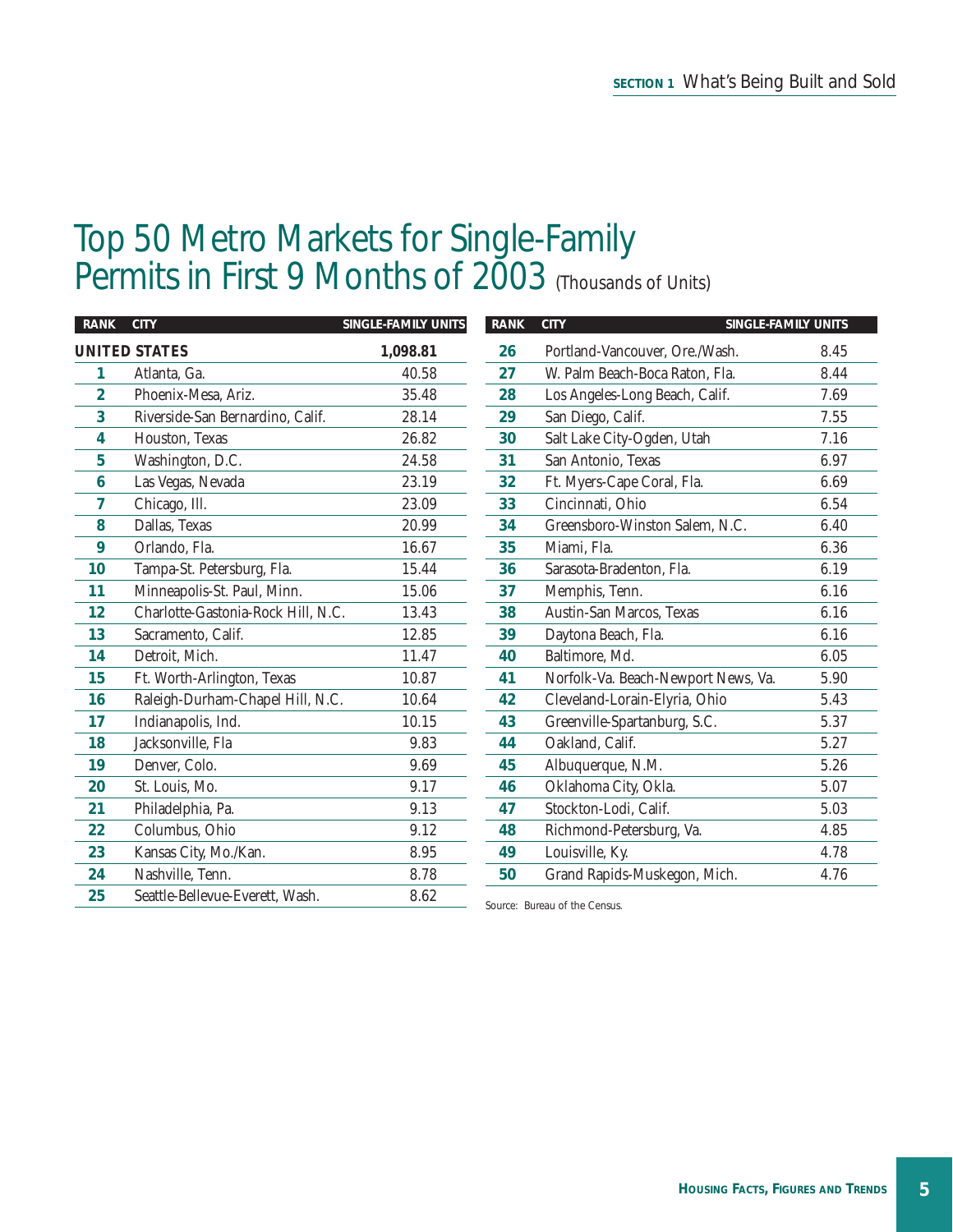# Materials Used in New Single-Family and Multifamily Homes

| <b>ITEM</b>                                               | <b>SINGLE FAMILY</b> | <b>MULTIFAMILY</b>       |
|-----------------------------------------------------------|----------------------|--------------------------|
| Finished Area (square feet)                               | 2,272                | 1,268                    |
| <b>Kitchen Appliances</b>                                 |                      |                          |
| Ranges, cook tops and ovens                               | 95%                  | 100%                     |
| Microwave                                                 | 72                   | 57                       |
| Refrigerator                                              | 40                   | 83                       |
| Dishwasher                                                | 93                   | 91                       |
| Clothes dryer and washer                                  | 19                   | 60                       |
| Garbage disposer                                          | 77                   | 74                       |
| Trash compactor                                           | $\overline{5}$       | $\overline{7}$           |
| Hot water dispenser                                       | $\overline{5}$       | $\boldsymbol{7}$         |
| Central vacuum                                            | 10                   | $\overline{2}$           |
| <b>Kitchen Counter Tops</b>                               |                      |                          |
| <b>Average Linear Feet per Home</b>                       | 23                   | 17                       |
| Laminate                                                  | 56%                  | 70%                      |
| Solid surface                                             | 17                   | 20                       |
| Granite                                                   | 15                   | 8                        |
| Ceramic tile                                              | 9                    | $\sqrt{2}$               |
| Other                                                     | $\overline{3}$       | $\overline{\phantom{0}}$ |
| <b>Kitchen Sinks</b>                                      |                      |                          |
| Stainless steel                                           | 57%                  | 72%                      |
| Enameled cast iron                                        | 24                   | 15                       |
| Enameled steel                                            | 10                   | 8                        |
| Other                                                     | 9                    | $\overline{5}$           |
| Cabinets (average number)                                 |                      |                          |
| Kitchen cabinets                                          | 15                   | 11                       |
| Vanity cabinets                                           | $\overline{3}$       | $\sqrt{2}$               |
| Other rooms                                               | $\overline{2}$       | $\overline{0}$           |
| Roofing                                                   |                      |                          |
| <b>Roofing Material (square feet)</b>                     | 3,103                |                          |
| <b>Roofing Material (percent)</b>                         |                      |                          |
| Asphalt shingle                                           | 80.0%                |                          |
| Cedar shake                                               | 1.6                  |                          |
| Clay roof tiles                                           | 2.6                  |                          |
| Concrete roof tiles                                       | 14.0                 |                          |
| Other`                                                    | 1.9                  |                          |
| <b>Floor Coverings</b><br><b>Floor Covering Materials</b> |                      |                          |
| Carpet                                                    | 63%                  | 60%                      |
| Hardwood                                                  | 11                   | $\overline{8}$           |
| Vinyl                                                     | 13                   | $\overline{16}$          |
| Ceramic Tiles                                             | $12\,$               | 16                       |
| Other                                                     | 1                    | <1                       |
|                                                           |                      |                          |

*continued on page 8*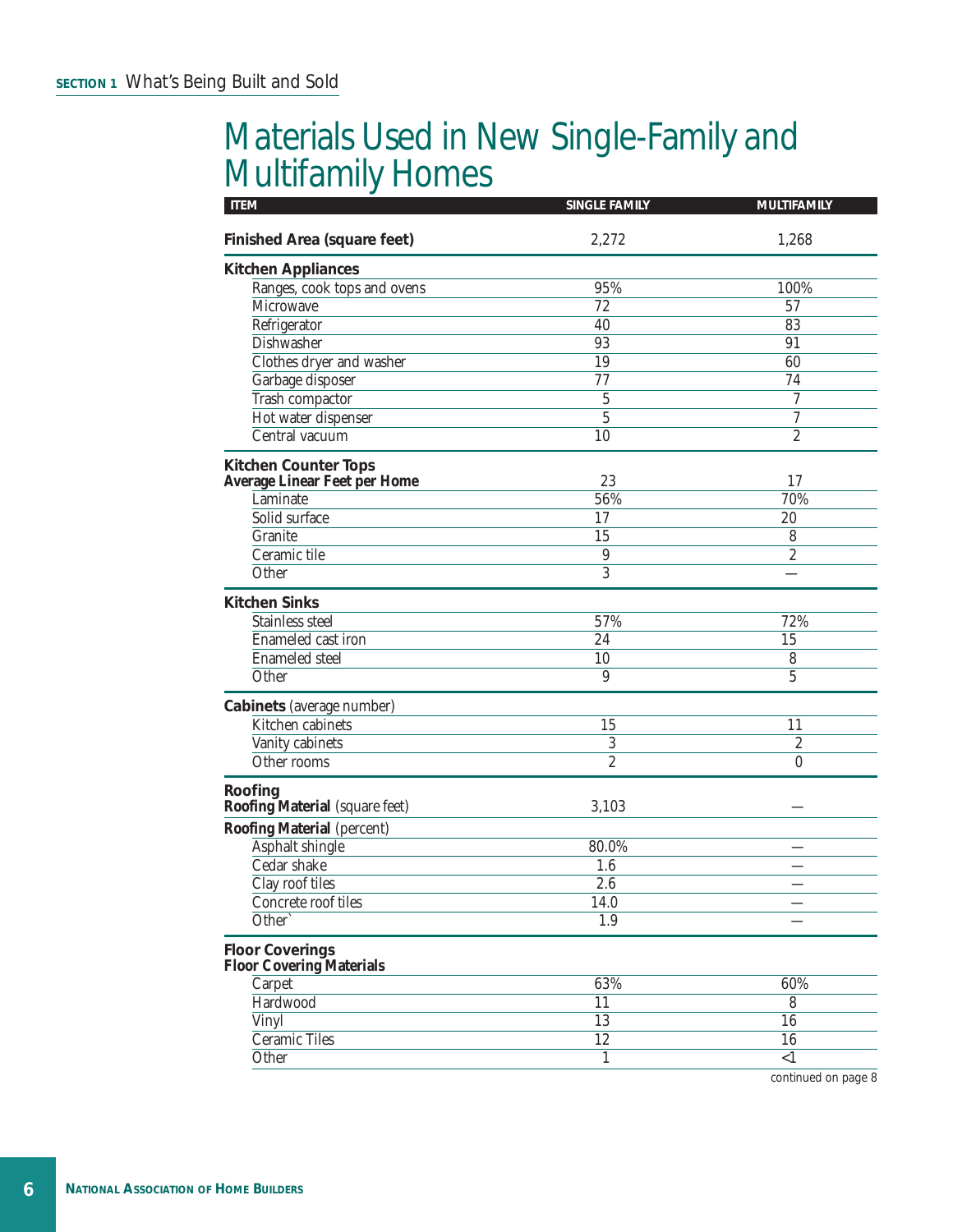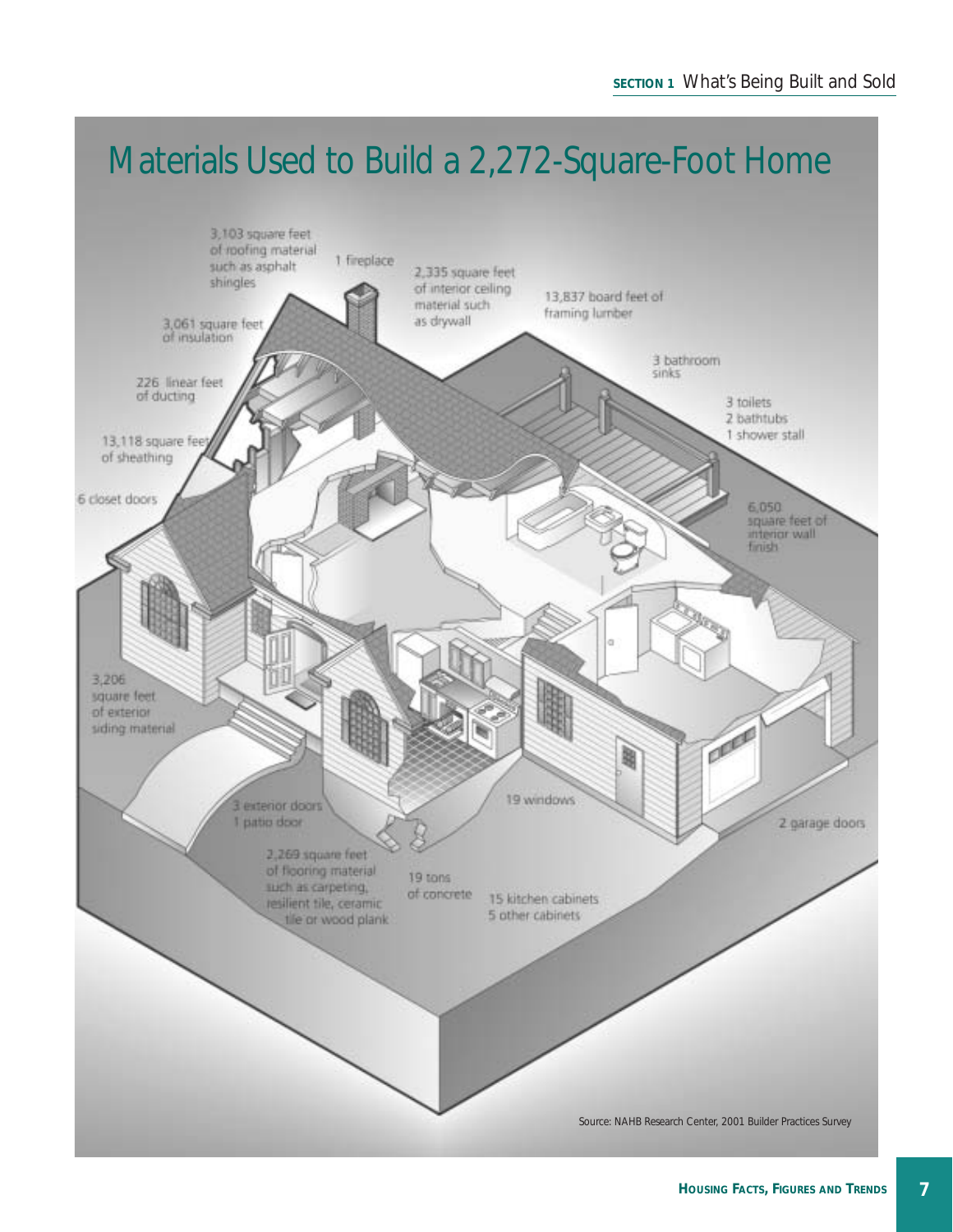#### **Security and Home Automation Systems**

| Intercom/entrance phone                     | 5.8%             | 12.6%            |
|---------------------------------------------|------------------|------------------|
| Video entrance phone                        | 1.0              | 3.1              |
| Whole home control or automation system     | 1.9              | 1.4              |
| Security system-sounds alarm in house       | 17.3             | 14.2             |
| Security system-alerts protection service   | 23.3             | 25.5             |
| Lighting control system                     | $\overline{2.1}$ | 4.5              |
| Programmable thermostat                     | 40.1             | 33.1             |
| Communicating thermostat                    | 0.6              | 0.1              |
| Whole-house audio system                    | $\overline{7.2}$ | $\overline{3.1}$ |
| Whole-house video system                    | 4.6              | $\overline{3.3}$ |
| Built-in home theater                       | 4.6              | 1.3              |
| Electrical load-monitoring system           | 0.6              | 1.8              |
| Multi-line phone system                     | 38.4             | 41.8             |
| Structured wiring                           | 31.0             | 45.0             |
|                                             |                  |                  |
| <b>Doors</b><br><b>Patio Door Materials</b> |                  |                  |
| Aluminum                                    | 19%              | 23%              |
| Vinyl                                       | 25               | 30               |
| <b>Steel</b>                                | 19               | $\mathbf{1}$     |
| Wood                                        | $\overline{32}$  | 17               |
| Aluminum clad wood                          | $\mathbf 5$      | 27               |
| Other                                       | $\overline{2}$   | $\mathbf{1}$     |
| <b>Exterior Door Materials</b>              |                  |                  |
| Steel                                       | 66%              | 64%              |
| Fiber glass                                 | 16               | 8                |
| Wood                                        | 18               | 28               |
| <b>Windows</b><br>Average number of windows | 19               | 8                |
| <b>Window Materials</b>                     |                  |                  |
|                                             |                  |                  |
| Vinyl                                       | 44%              | 59%              |
| Aluminum                                    | 26               | 23               |
| Wood-aluminum or vinyl clad                 | $\overline{23}$  | 16               |
| Wood-No clad                                | $\overline{5}$   | 1                |
| Other                                       | $\mathbf 1$      | $\mathbf{1}$     |
| <b>Exterior Siding</b>                      |                  |                  |
| <b>Exterior Siding</b> (square feet)        | 3,206            | 977              |
| <b>Exterior Siding Materials</b>            |                  |                  |
| Vinyl                                       | 28%              | 33%              |
| <b>Brick</b>                                | 19               | 20               |
| Cement stucco                               | 19               | 13               |
|                                             | $\overline{2}$   | $\mathbf{1}$     |
| Synthetic stucco<br>Hardwood                | $\overline{4}$   | $\overline{5}$   |
|                                             | 13               | $\overline{5}$   |
| Fiber cement                                |                  | $\overline{3}$   |
| Lumber                                      | $\overline{4}$   |                  |
| Cedar shingles                              | $\sqrt{2}$       | $\overline{2}$   |
| Manufactured stone                          | $\overline{2}$   | $\overline{4}$   |
| Plywood panels                              | 1                | $\mathbf{1}$     |
| Natural stone                               | $\overline{2}$   | <1               |
| Oriented strand board                       | $\overline{2}$   | <1               |
| Other                                       | $\overline{2}$   | $\overline{2}$   |

*continued on page 9*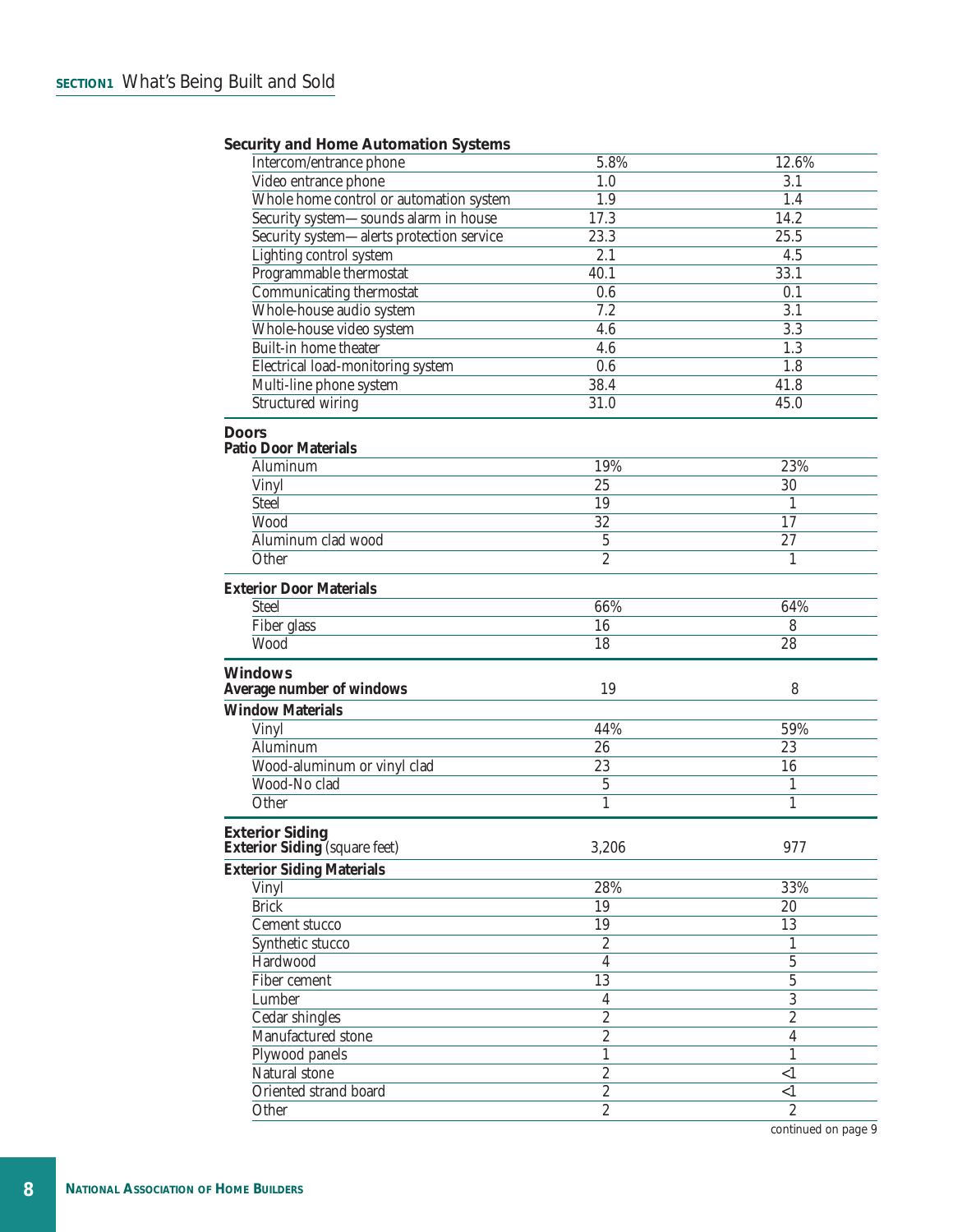| Sheathing<br>Floor, wall and room sheathing (square feet on 3/8 basis) 13,118 |                 | 4,940                    |
|-------------------------------------------------------------------------------|-----------------|--------------------------|
| <b>Sheathing Materials</b>                                                    |                 |                          |
| Plywood                                                                       | 3,276           | 1,676                    |
| Oriented strand board                                                         | 8,619           | 2,951                    |
| Solid board                                                                   | 132             | 313                      |
| Foam                                                                          | 1,091           | $\overline{\phantom{0}}$ |
| Heating, Ventilation and Air Conditioning                                     |                 |                          |
| Cooling equipment                                                             | 88%             | 89%                      |
| Heating equipment                                                             | 98              | 98                       |
| <b>Outdoor Features</b><br><b>Deck Materials</b>                              |                 |                          |
| Treated wood                                                                  | 56%             | 66%                      |
| Cedar                                                                         | 12              | 14                       |
| Wood/plastic components                                                       | 10              | $6\phantom{1}6$          |
| Redwood                                                                       | $\overline{9}$  | $\overline{4}$           |
| Other                                                                         | $\overline{13}$ | 10                       |
| <b>Driveways</b> (linear feet)                                                | 57              |                          |
| Poured concrete                                                               | 60%             |                          |
| Asphalt                                                                       | 19              |                          |
| Gravel                                                                        | 9               |                          |
| <b>Garage Doors</b><br><b>Garage Door Materials</b>                           |                 |                          |
| Steel                                                                         | 88%             | 77%                      |
| Wood                                                                          | 7               | 10                       |
| Fiberglass/plastic                                                            | $\overline{2}$  | $6\phantom{1}6$          |
| No answer                                                                     | $\overline{3}$  | $\overline{7}$           |
| <b>Cement/Conrete Usage</b><br><b>Tons of Cement</b>                          | 19.00           | 8.87                     |
| Basement and crawl space; foundation wall                                     | 3.04            | 0.88                     |
| <b>Basement</b> floor                                                         | 1.65            | 0.59                     |
| Foundation footings                                                           | 1.85            | 0.61                     |
| Above grade walls                                                             | 1.16            | 0.50                     |
| Slabs and floors                                                              | 3.48            | 1.91                     |
| Concrete products                                                             | 2.53            | 0.86                     |
| Fireplaces, hearths and chimneys                                              | 0.12            | 0.04                     |
| Landscaping and paving                                                        | 5.17            | 3.49                     |
|                                                                               |                 |                          |

*continued on page 10*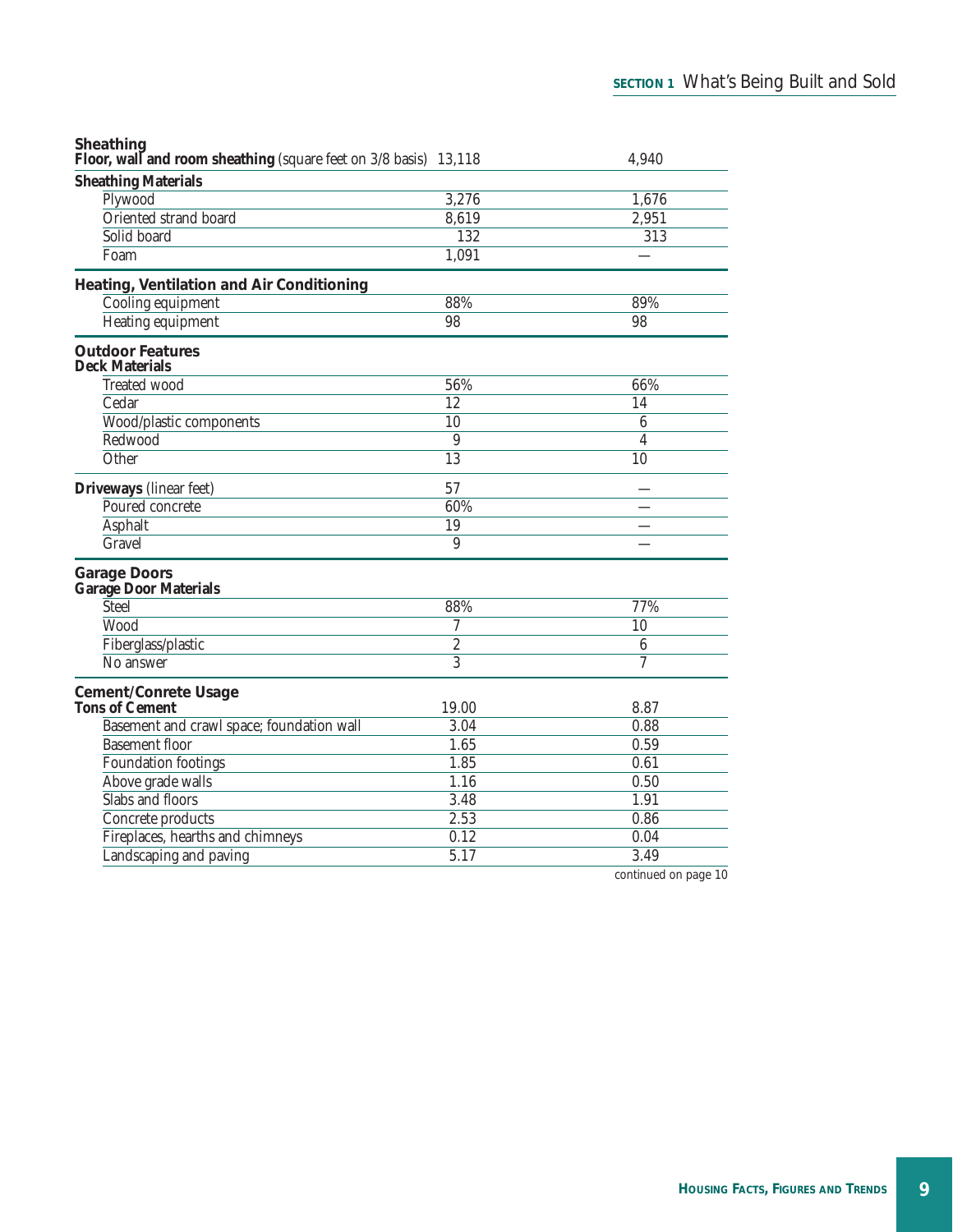#### **SECTION1** What's Being Built and Sold

| <b>Walls</b>                                        |                 |                 |
|-----------------------------------------------------|-----------------|-----------------|
| <b>Exterior Wall Framing Material (linear feet)</b> | 301             | 141             |
| Wood                                                | 88%             | 85%             |
| Masonry                                             | 11              | 14              |
| Steel                                               | 1               | 1               |
| <b>Interior Wall Finish (square feet)</b>           | 6,050           | 4,047           |
| Gypsum drywall                                      | 98.4%           | 99.2%           |
| Cement bound                                        | 0.6             | 0.4             |
| Lumber/boards                                       | 0.5             | 0.2             |
| Other                                               | 0.5             | 0.3             |
| <b>Interior Ceiling Finish (square feet)</b>        | 2,335           | 1,286           |
| Gypsum drywall                                      | 98.0%           | 97.0%           |
| Cement bound                                        | 0.5             | 0.7             |
| Lumber/boards                                       | 0.8             | 0.2             |
| Other                                               | 0.8             | 1.1             |
| <b>Beams</b>                                        |                 |                 |
| <b>Beams</b> (linear feet)                          | 113             | 75              |
| Built-up dimensional lumber                         | 43%             | 24%             |
| <b>LVL</b>                                          | $\overline{22}$ | $\overline{22}$ |
| <b>Steel</b>                                        | 7               | 7               |
| Solid wood                                          | 9               | 11              |
| Glulam                                              | 8               | $\overline{8}$  |
| Parallam                                            | 4               | 6               |
| Open web joist                                      | $\overline{c}$  | 9               |
| I-joist                                             | $\overline{2}$  | $\overline{9}$  |
| Other                                               | $\overline{2}$  | 4               |

Source: NAHB Research Center, 2001 Builder Practices Survey—Analyzed by NAHB's Economics Group.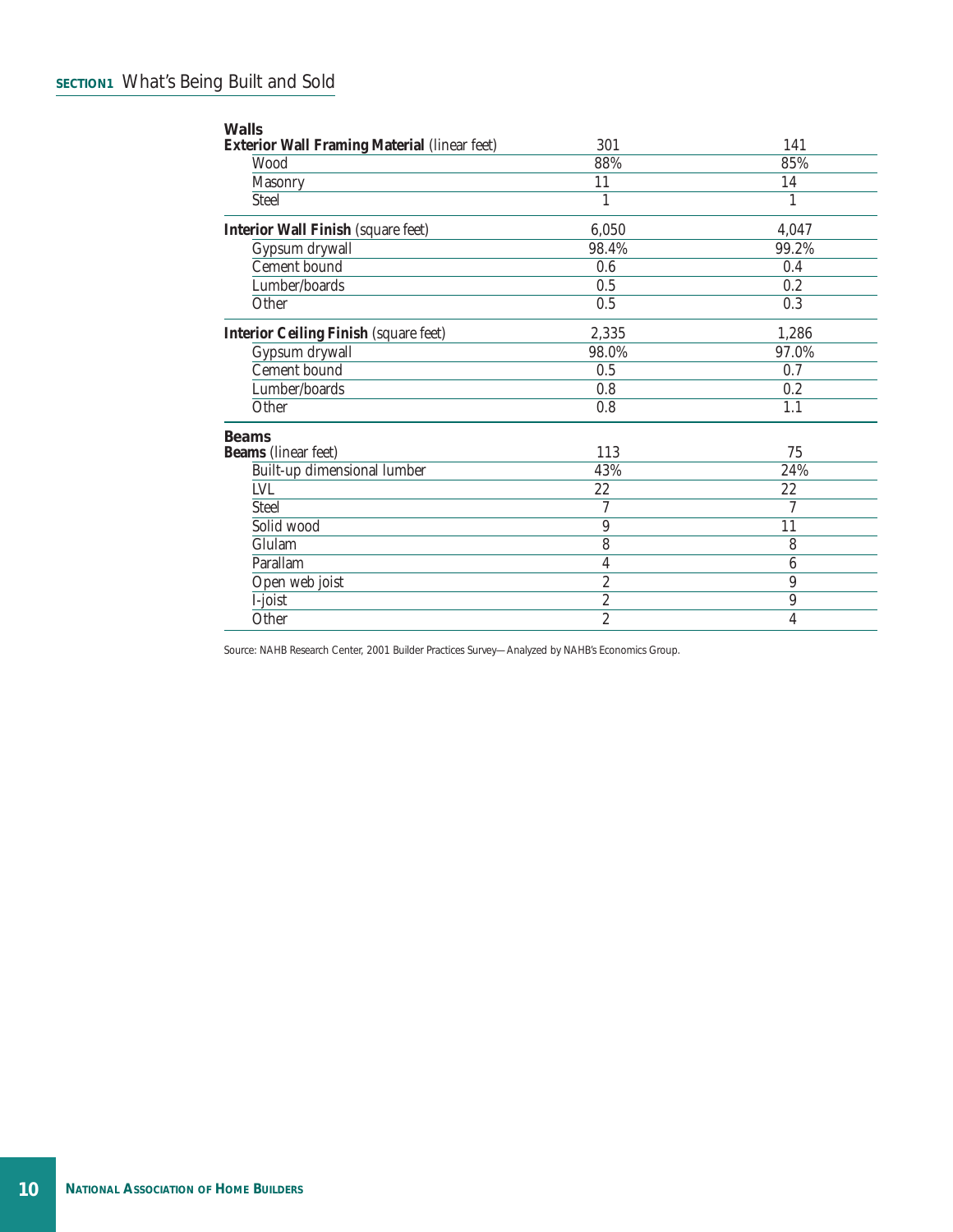# New Home Characteristics

| <b>ITEM</b>                        | 1950      | 1970     | 1990      | 2002      | 2003 <sup>P</sup> |
|------------------------------------|-----------|----------|-----------|-----------|-------------------|
| Finished Area (sq. ft.)            |           |          |           |           |                   |
| Average                            | 983       | 1,500    | 2,080     | 2,230     |                   |
| Median                             |           | 1,385    | 1,905     | 2,113     | 2,123             |
| Less than 1,200 sq. ft.            | 62%       | 36%      | 11%       | 5%        | 5%                |
| 1,200-1,599 sq. ft.                | 19%       | 28%      | 22%       | 19%       | 17%               |
| 1,600-1,999 sq. ft.                | $17\%$ *  | $26\%**$ | 22%       | 21%       | 22%               |
| 2,000-2,399 sq. ft.                |           |          | 17%       | 18%       | 19%               |
| Over 2,400 sq. ft.                 |           | 10%      | 29%       | 37%       | 37%               |
| <b>Number of Stories</b>           |           |          |           |           |                   |
| 1 story                            | 86%       | 74%      | 46%       | 47%       | 47%               |
| 2 stories or more                  | 14%       | 17%      | 49%       | 52%       | 52%               |
| Split level                        |           | 10%      | 4%        | 1%        | 1%                |
| <b>Bedrooms</b>                    |           |          |           |           |                   |
| 2 bedrooms or less                 | 66%       | 13%      | 15%       | 11%       | 11%               |
| 3 bedrooms                         | 33%       | 63%      | 57%       | 52%       | 52%               |
| 4 bedrooms or more                 | 1%        | 24%      | 29%       | 36%       | 37%               |
| <b>Bathrooms</b>                   |           |          |           |           |                   |
| 1½ bathrooms or less               | 96%       | 52%      | 13%       | 6%        | $5\%$             |
| 2 bathrooms                        | 3%        | 32%      | 42%       | 39%       | 39%               |
| 2 <sup>1/2</sup> bathrooms or more | 1%        | 16%      | 45%       | 55%       | 56%               |
| <b>Exterior Wall Material</b>      |           |          |           |           |                   |
| <b>Brick</b>                       | <b>NA</b> | 39%      | 18%       | 20%       | 20%               |
| Wood                               | <b>NA</b> | 30%      | 39%       | 10%       | 7%                |
| <b>Stucco</b>                      | <b>NA</b> | 12%      | 18%       | 19%       | 21%               |
| Vinyl/Aluminum                     | <b>NA</b> | 8%       | 5%        | 40%       | 39%               |
| Other                              | <b>NA</b> | 11%      | 20%       | 11%       | 13%               |
| <b>Central Air Conditioning</b>    |           |          |           |           |                   |
| Yes                                | <b>NA</b> | 34%      | 76%       | 87%       | 88%               |
| $\overline{\text{No}}$             | <b>NA</b> | 66%      | 24%       | 13%       | 12%               |
| <b>Fireplaces</b>                  |           |          |           |           |                   |
| No fireplace                       | 78%       | 65%      | 34%       | 42%       | 41%               |
| 1 fireplace                        | $22\%***$ | 35%***   | 58%       | 53%       | 54%               |
| 2 fireplaces or more               |           |          | $8\%$     | $5\%$     | $5\%$             |
| Parking                            |           |          |           |           |                   |
| No garage or carport               | 53%       | 25%      | 16%       | 10%       | $8\%$             |
| 1-car garage                       | 41%       | 22%      | 10%       | $8\%$     | $8\%$             |
| 2-car or more garage               |           | 39%      | 72%       | 82%       | 83%               |
| Carport                            | 6%        | 15%      |           | $1\%$     | $1\%$             |
| Price                              |           |          |           |           |                   |
| Median                             | NA        | \$23,400 | \$122,900 | \$187,500 | \$193,900         |
| Average                            | \$11,000  | \$26,600 | \$149,800 | \$228,600 |                   |

**New homes today are larger and have more amenities than ever before.**

P Statistics Preliminary: Based on January–June 2003 data

Source: U.S. Bureau of the Census, C-25.

\*1,600 square feet or more

\*\*1,600–2,399 square feet \*\*\*1 or more fireplaces

NA = Not available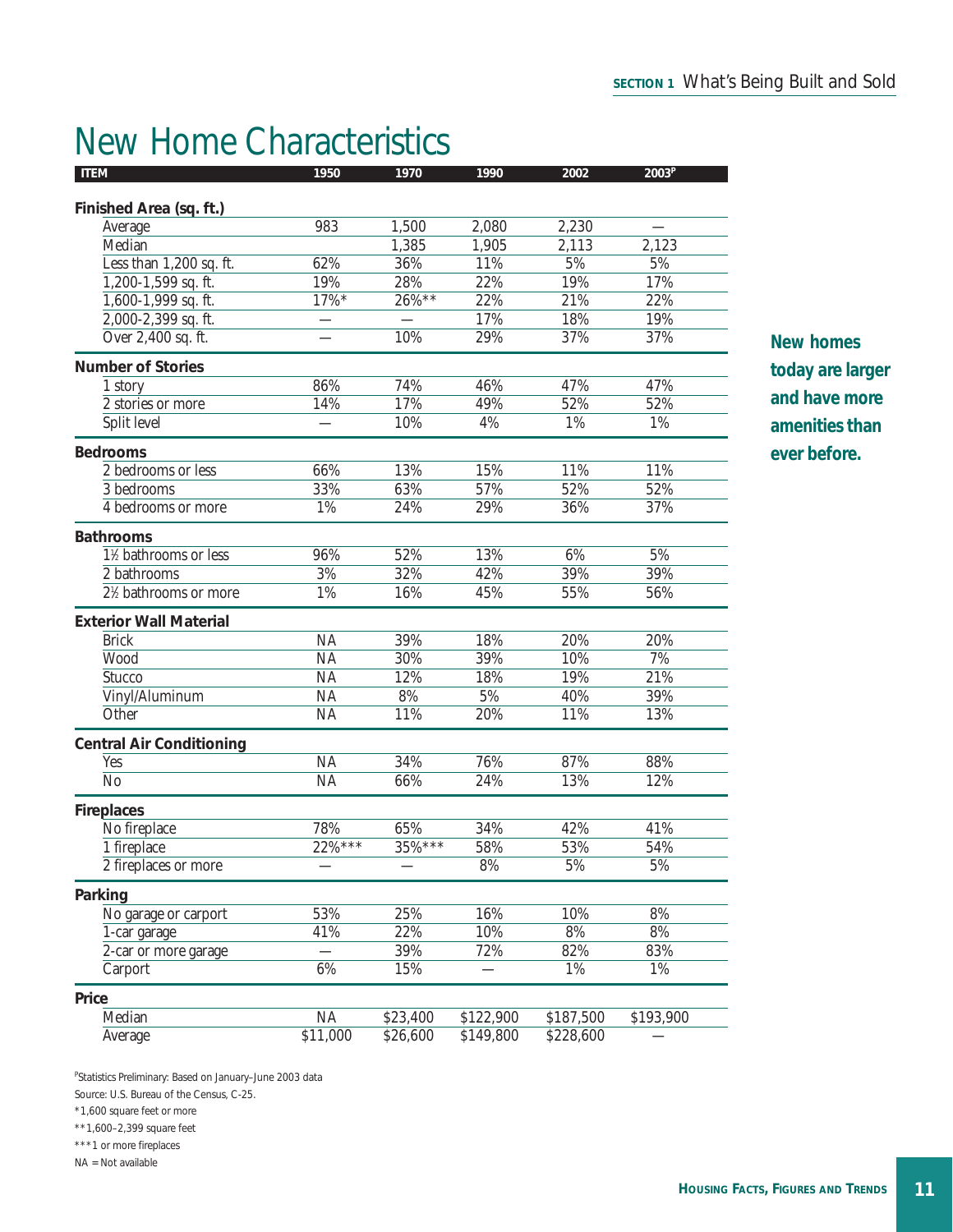### What 21st Century Home Buyers Want

**NAHB's consumer survey, "What 21st<br>Century Home Buyers Want," takes<br>comprehensive look at what's hot are what's not among prospective home buyers** Century Home Buyers Want," takes a comprehensive look at what's hot and what's not among prospective home buyers. Following is a summary of the survey results: ® Buyers of new homes want larger houses with lots of space. They especially prefer large kitchens adjacent to family rooms and want the two rooms to be visually open or divided with a

half wall.  $\blacktriangleright$  They want upscale features like high ceilings and island work areas in the kitchen.

▶ They are also very interested in exterior features such as a front porch, deck or patio in the rear, and exterior lighting.

► Laundry rooms and dining rooms are widely considered to be essential in new homes.

 $\triangleright$  Some of the features that average home buyers want today used to be considered optional and were standard only in upscale luxury homes. Today, the difference between average homes and upscale/luxury homes is that upscale homes are larger, with top-of-the-line equipment and materials.

 $\blacktriangleright$  The study found that some features of new homes have improved to the point where consumers are generally satisfied. For example, while consumers want large kitchens, most are reluctant to see the kitchen expand further at the expense of other spaces. The number of bathrooms that is typical of homes being built today is sufficient for most home buyers.

 $\triangleright$  Continuing a trend identified in previous NAHB studies, many home buyers do not think it is necessary to have a separate living room.

▶ The median size of respondents' current homes was 1,770 square feet; they preferred 2,071 square feet for a new home.

▶ The homes that shoppers want are not significantly larger than most of the new homes currently being sold.

► When it comes to ceilings, two out of three respondents prefer nine-foot or higher ceilings on the first floor. Almost 40% prefer nine-foot or higher ceilings on the second floor.

 $\triangleright$  Nearly 40% of the respondents said they would like a minimum of four bedrooms; 49% would accept three bedrooms. More than a third of new, single-family homes completed in 2002 had four or more bedrooms, according to the U.S. Commerce Department.

 $\triangleright$  One-fourth of respondents said that they wanted at least a three-car garage, even considering the extra cost. The majority of respondents (54%) would settle for a two-car garage.

► Of 18 different kitchen features, a walk-in pantry topped the list, with 78% of respondents rating it as desirable or essential. After a walk-in pantry, respondents most favored island work areas (71%) and light wood cabinets (59%).

® A linen closet topped the list of desired bathroom features, with 88% of the respondents categorizing it as essential or desirable. Other desirable features included an exhaust fan (86%) separate shower enclosure (69%), water temperature control (67%), a whirlpool tub (58%) ceramic tile walls (55%) and a dressing room/make-up area (52%).

▶ Regarding extra rooms for convenience and luxury, 92% of respondents wanted a laundry room, 79% wanted a dining room, 58% wanted a home office, 54% wanted a den/library, and 46% wanted a sunroom. Media rooms (28%) and exercise rooms (29%) were not as popular.

► The people surveyed were frequently concerned about storage space, with only about one-third rating general storage space as adequate.

▶ Respondents were divided over whether they would prefer a larger home with fewer amenities or a smaller home with high quality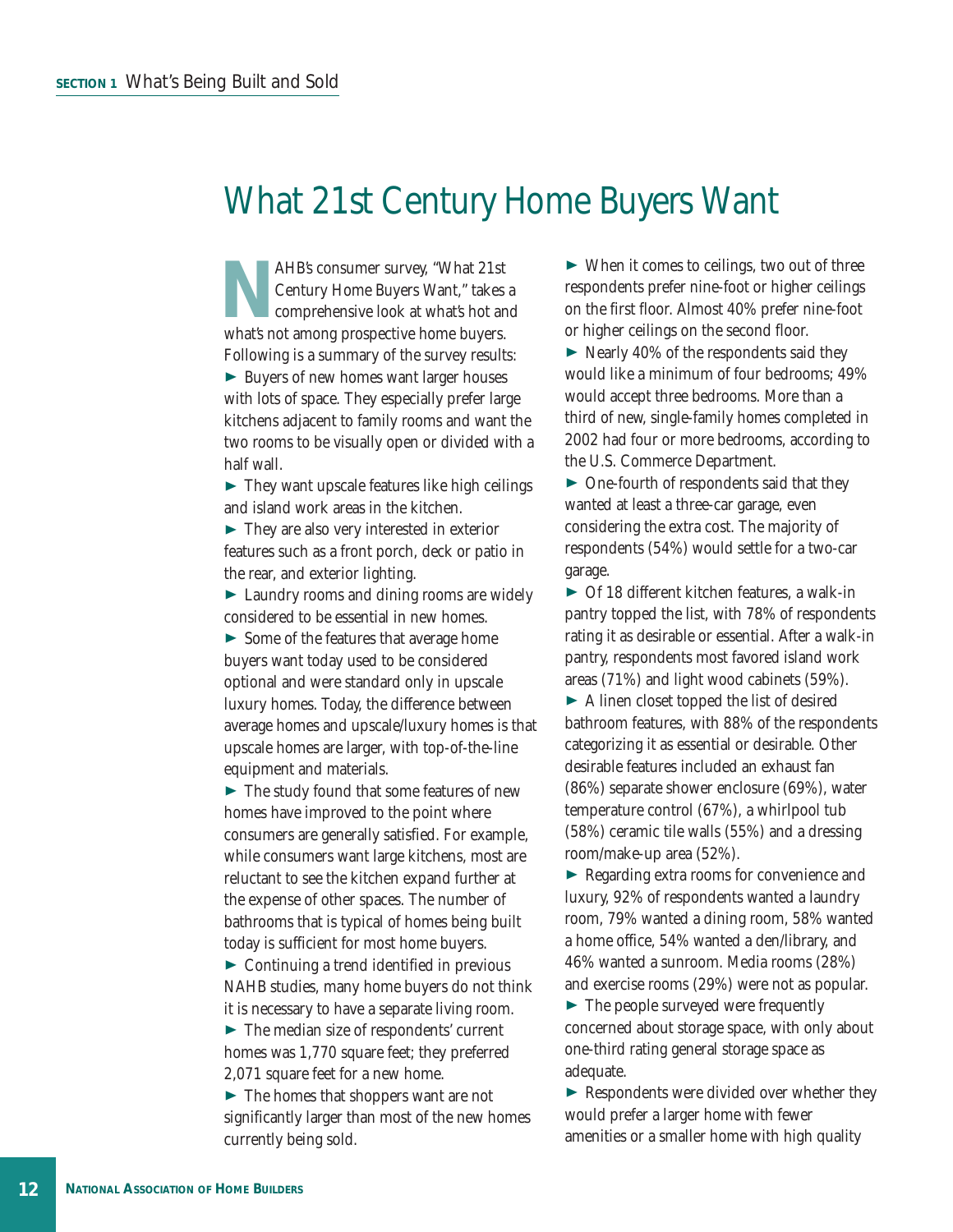products and amenities. Fifty-one percent opted for a larger home, and 49% for a smaller house with high quality products and amenities.

 $\triangleright$  Most respondents strongly preferred one master bedroom suite and three standard bedrooms over two master suites with only one other bedroom.

▶ Respondents were divided over the question of whether the master bedroom should be on the first floor or second floor. Fifty-two percent opted for a master bedroom on the first floor and 48% opted for a second floor location.

® Home shoppers were divided over the preferred location for their clothes washer and dryer, with 26% preferring a location near the bedrooms, 26% near the kitchen, 23% in the basement and 10% in the garage.

 $\triangleright$  While respondents said they were willing to pay for their favorite amenities, they were willing to pay a median of only \$5,000 up-front in the purchase price of their next home to save \$1,000 every year in utility costs.

® Moreover, few of the respondents were willing to pay extra for a home built in a more environmentally friendly way.

® Among 22 community amenities, park areas and walking/jogging trails were the top rated amenities with 62% and 58% of the respondents, respectively, saying that these features would have an influence on their purchase.

Source: NAHB, *What 21st Century Home Buyers Want.*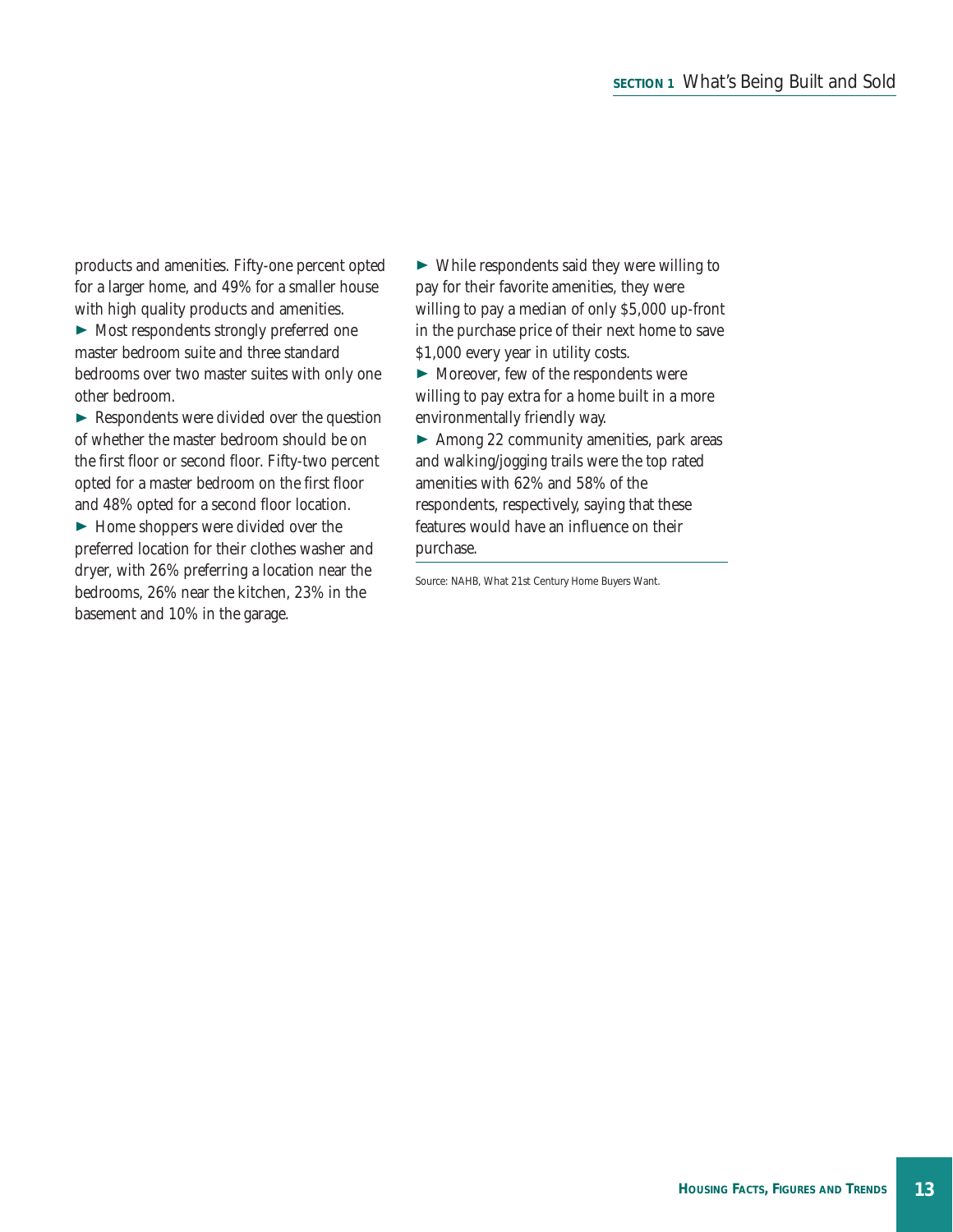**Page 14 is blank**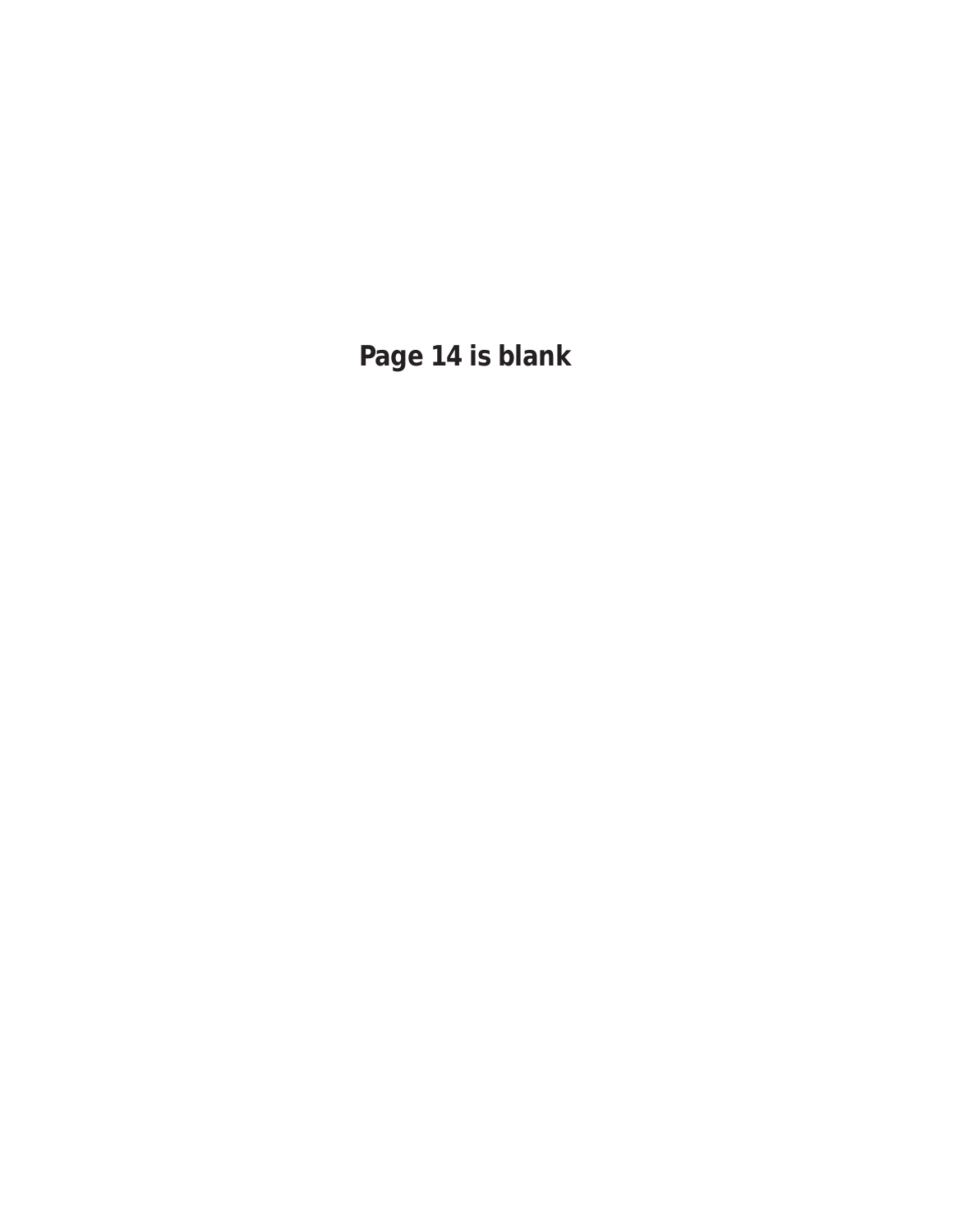# SECTION **2 Multifamily Housing**

# Every Community Needs Good Multifamily Housing

ith one in four American households living in multifamily homes, this segment of the marketplace obviously serves an important role in consumers' housing choices. A wide variety of people choose to live in multifamily homes.

Convenient location, freedom from responsibility for maintenance and repair, and affordability are among the many reasons that people choose multifamily housing. Individuals who are young, move frequently and desire to live in urban settings are especially attracted to this market. In education and work status, the nation's approximately 26 million multifamily residents are similar to all U.S. households, but they have fewer children to send to public schools and make smaller demands on the roads and water systems.

Unfortunately, home builders who produce multifamily housing often face negative public perceptions about multifamily housing that are not always based in fact. Voters, elected officials and community leaders sometimes react negatively to planned multifamily developments without benefit of direct knowledge.

For this reason, NAHB has documented some concrete, measurable benefits of multifamily

homes to demonstrate why multifamily homes should be considered as part of every community's future housing needs.

#### **Economic Impact**

Multifamily construction generates large economic impacts nationally, including the construction and related jobs needed to develop the site and build the buildings; the jobs that produce the products that are used to build the buildings and are installed in the new homes; and the jobs that design, finance, and sell the buildings.

Nationally, the 2002 production of multifamily homes (347,000 units in buildings with two or more units) generated 357,000 jobs (in worker-years of employment), \$13.3 billion in wages and \$7.1 billion in federal, state, and local taxes, according to NAHB estimates.

Multifamily construction also generates local economic impacts within the market area where it is built. The impacts include development and construction jobs and sales of materials and goods used in construction. The local impacts also include the ripple effects of construction wages and profits being spent locally on other goods and services. Finally, the local economic

**Convenient location, freedom from responsibility for maintenance and repair, and affordability are among the many reasons that people choose multifamily housing.**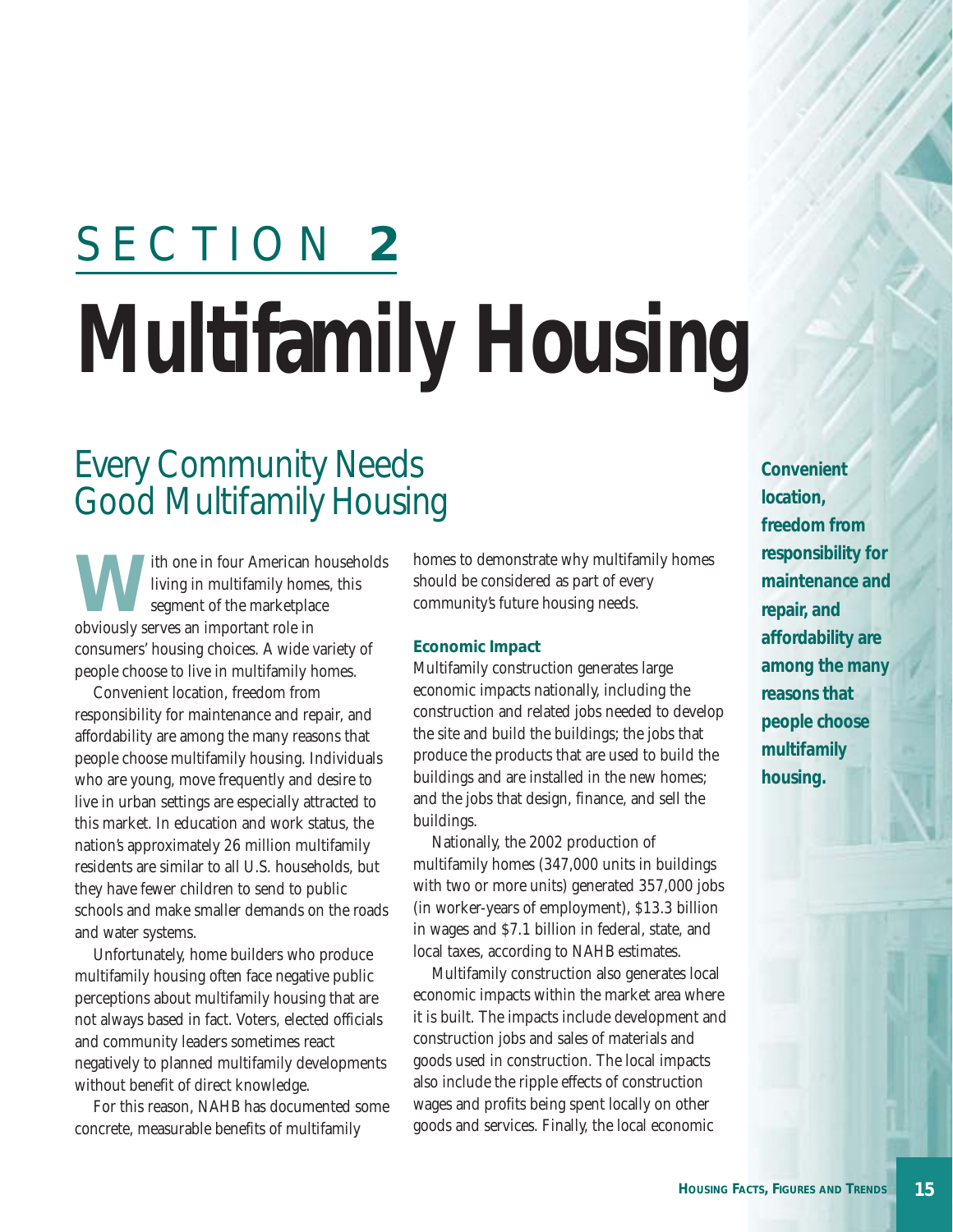



impacts also include the stimulus from the new residents spending their money on locally produced and sold goods and services and the ripple that results from some of that money being spent in the local community again and again.

Housing economists have quantified the local economic benefits of new multifamily rental homes. A typical 100-unit project in an average city generates 559 jobs over 10 years (in workeryears of employment), \$161.7 million in local income over 10 years and \$25.5 million in local taxes and fees over 10 years.

#### **Impact on Home Price Appreciation**

The presence of multifamily buildings does not reduce home price appreciation in the neighborhood. Between 1997 and 1999, singlefamily house price appreciation was, in fact, slightly higher if multifamily buildings were in the vicinity. According to the American Housing Surveys for those years, the average annual appreciation rate for single-family homes within 300 feet of a multifamily building was 2.9% compared to 2.6% where no multifamily building was within 300 feet.

#### **Lower Demand on Local Services**

Multifamily housing places fewer demands on municipal services than other types of homes. Households who live in multifamily buildings have fewer school-aged children, save infrastructure costs with their higher density of homes, demand less water service and appear to generate no difference in crime frequency, once demographic differences are taken into account.

#### **Education Demand**

The residents of multifamily homes generate fewer students for the public school system than do single-family residents. One hundred typical homes generate an average of 54.7 school-aged children; but multifamily homes generate significantly fewer—36.7 school-aged children per 100 households. Newly constructed homes show a similarly wide gap in the demands placed on public education—all new homes generate 61.4 children per 100 homes, compared to 31.8 schoolaged children per 100 new multifamily homes.

#### **Higher Density and Lower Fiscal Costs**

Because they are built at higher densities, multifamily homes reduce local governments' capital and operating costs. Although the differences vary by density, a fair representation from a 1973 British Columbia study shows that single-family homes at three per acre require \$2,361 in public services annually, while multifamily units at 30 per acre require only \$1,647 in public service expenditures per year.

#### **Water Demand**

The smaller household sizes and fewer bathrooms of multifamily residents also result in less water demand. An assessment of peak and average water demand by building type in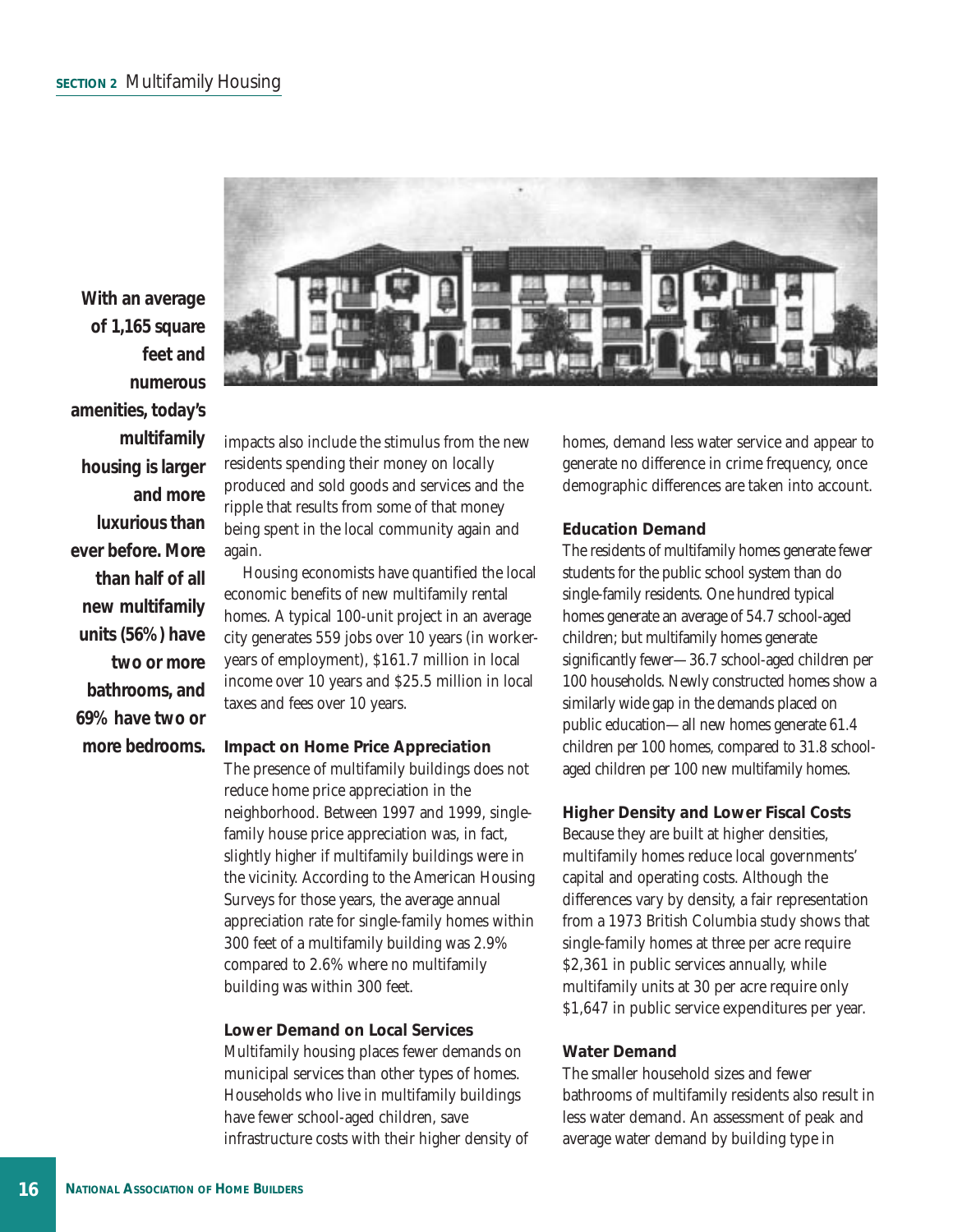

Westminster, Colo., found that the average daily water demand per year was 407 gallons for single-family houses, compared to only 213 gallons for multifamily homes. Average daily water demand during peak demand season was 1,290 gallons for single-family homes and 403 gallons for multifamily homes.

#### **Traffic**

Residents of multifamily homes own fewer vehicles, have fewer problems with traffic, generate fewer motor vehicle trips and use public transportation more frequently. The reduction in traffic congestion means that multifamily homes require fewer lanes of road to be built for every new home built and therefore impose lower costs on local fiscal budgets than single-family homes.

The 2001 American Housing Survey reports that tenants who had recently moved into multifamily housing chose their home, in part, because of its convenience to transportation. Eight percent of those moving into rental apartments in buildings with 5 or more units reported that they wanted to be near public

transportation while only 3% of those moving into single-family residences wanted proximity to public transportation. Moreover, 28% of those moving into rental apartments listed convenience to their jobs as the main reason for choosing their neighborhood, compared to only 13% of those moving into single-family detached homes.

Multifamily residents actually use public transportation more frequently than singlefamily residents and spend less time commuting. According to the 2000 Census, 19% of multifamily residents used public transportation or walked to work compared to 4% of the residents of single-family homes.

Residents of multifamily homes generate fewer motor vehicle trips, reducing the need for more roads and reducing environmental impacts. In recent years, the average number of vehicle trips generated per single-family dwelling unit was 9.57, while the number of trips per multifamily dwelling unit was 6.59 for homes in buildings with 1 to 2 stories and 4.2 for homes in buildings with three or more stories.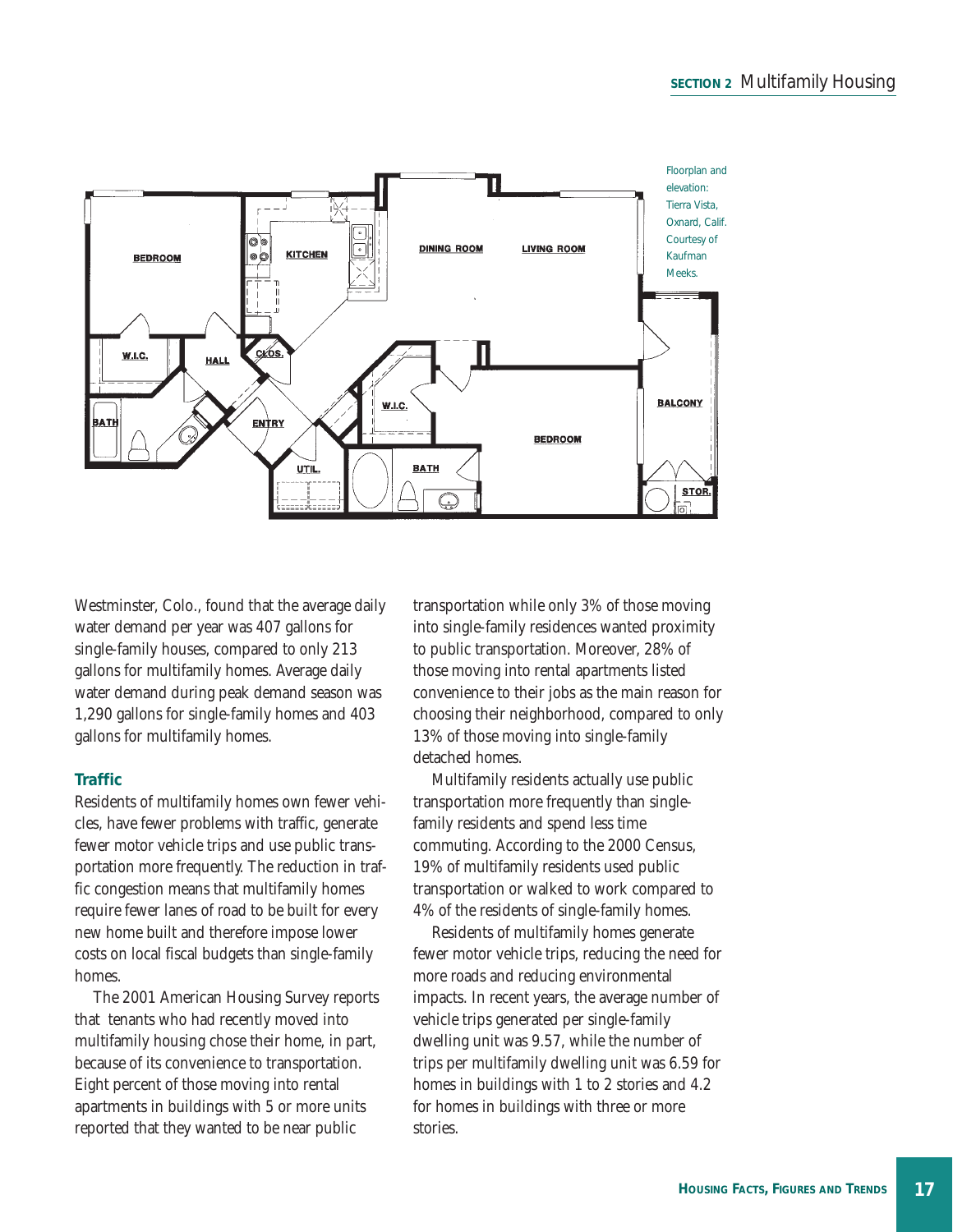#### **Taxes**

The income tax law now allows home sellers to avoid capital gains taxation for virtually all appreciation (limits are \$500,000 for married couples and \$250,000 for single tax filers). The former law required re-purchase of a home of equal or greater value within two years in order to defer tax and a one-time exemption of \$125,000 in gain after age 55. The law now allows home owners to move to renting at any

age without incurring capital gains taxes and to stay in rental housing longer between moves from one owned home to another.

While these changes are primarily aimed at enhancing the value of homeownership and reducing the ultimate cost of home owning, they also increase the flexibility of all households and increase the incentives to move from owning to renting if other lifestyle or family changes occur.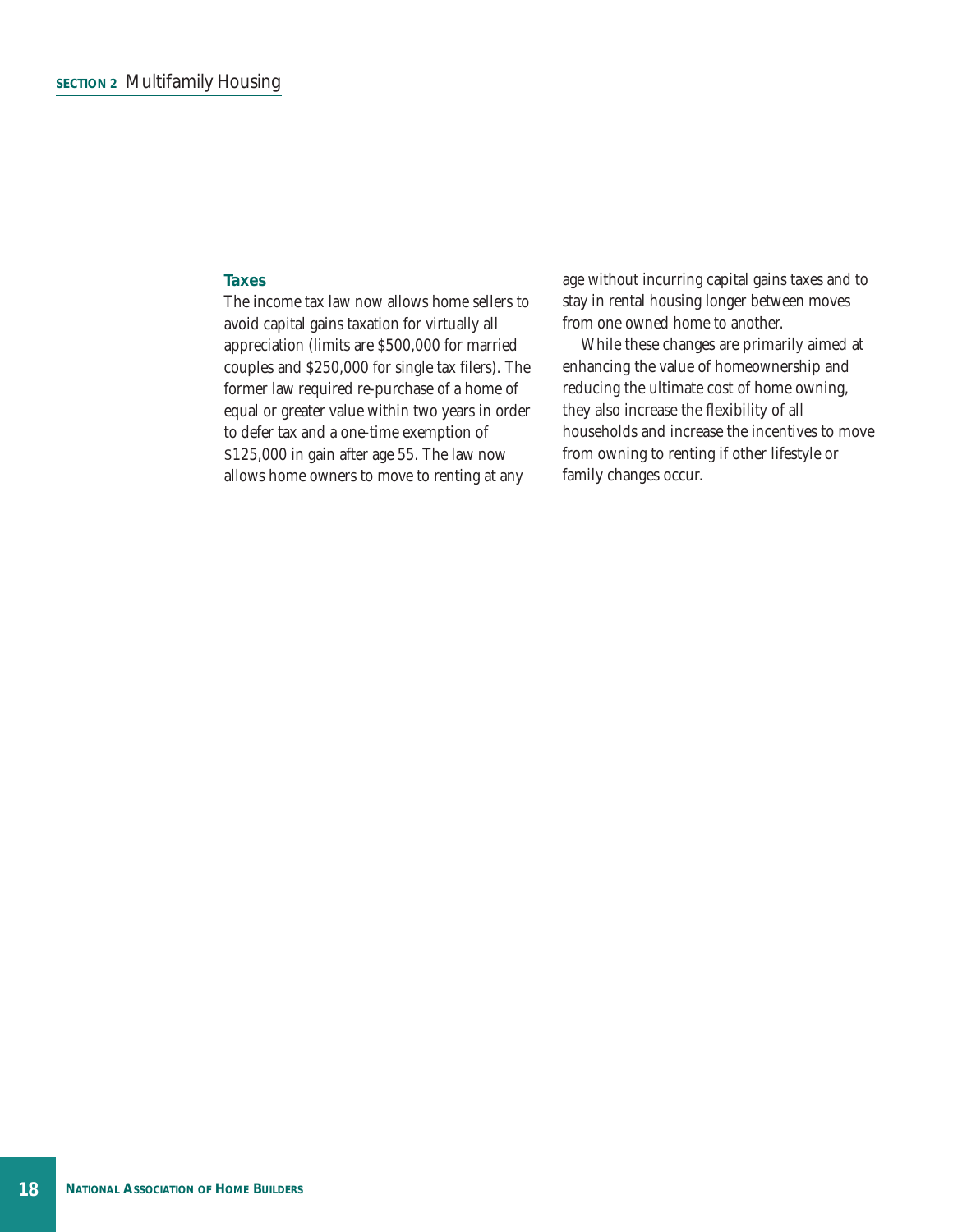# Multifamily Starts by Intended Use and Design *(In Thousands)*

|             | <b>ALL MULTIFAMILY</b>    |                           |              |                                           | 2-4 UNITS                                 |                           |              |                           | <b>5 OR MORE UNITS</b>    |                          |                              |
|-------------|---------------------------|---------------------------|--------------|-------------------------------------------|-------------------------------------------|---------------------------|--------------|---------------------------|---------------------------|--------------------------|------------------------------|
| <b>YEAR</b> | <b>FOR</b><br><b>SALE</b> | <b>FOR</b><br><b>RENT</b> | <b>TOTAL</b> | <b>FOR</b><br><b>SALE</b><br><b>TOTAL</b> | <b>FOR</b><br><b>SALE</b><br><b>CONDO</b> | <b>FOR</b><br><b>RENT</b> | <b>TOTAL</b> | <b>FOR</b><br><b>SALE</b> | <b>FOR</b><br><b>RENT</b> | CON-<br><b>VENTIONAL</b> | <b>TOWN-</b><br><b>HOUSE</b> |
| 1983        | 210                       | 425                       | 113          | 38                                        | 27                                        | 75                        | 522          | 172                       | 350                       | 478                      | 44                           |
| 1984        | 206                       | 459                       | 121          | 43                                        | 31                                        | 78                        | 544          | 163                       | 381                       | 504                      | 40                           |
| 1985        | 154                       | 515                       | 93           | 29                                        | 21                                        | 64                        | 576          | 125                       | 451                       | 523                      | 53                           |
| 1986        | 143                       | 483                       | 84           | 32                                        | 22                                        | 52                        | 542          | 112                       | 431                       | 488                      | 53                           |
| 1987        | 130                       | 344                       | 65           | 26                                        | 19                                        | 40                        | 409          | 104                       | 305                       | 373                      | 35                           |
| 1988        | 99                        | 307                       | 59           | 24                                        | 19                                        | 35                        | 348          | 76                        | 272                       | 318                      | 30                           |
| 1989        | 87                        | 286                       | 55           | 22                                        | 17                                        | 33                        | 318          | 65                        | 253                       | 287                      | 31                           |
| 1990        | 56                        | 241                       | 38           | 13                                        | 9                                         | 25                        | 260          | 44                        | 216                       | 241                      | 20                           |
| 1991        | 40                        | 132                       | 36           | 12                                        | 9                                         | 24                        | 138          | 30                        | 108                       | 126                      | 12                           |
| 1992        | 41                        | 128                       | 31           | 11                                        | 9                                         | 20                        | 139          | 31                        | 108                       | 125                      | 14                           |
| 1993        | 44                        | 117                       | 29           | 10                                        | $\overline{7}$                            | 19                        | 133          | 34                        | 98                        | 120                      | $12\,$                       |
| 1994        | 53                        | 206                       | 35           | 13                                        | 9                                         | 22                        | 224          | 39                        | 184                       | 204                      | 19                           |
| 1995        | 51                        | 227                       | 34           | 14                                        | 10                                        | 20                        | 244          | 37                        | 207                       | 231                      | 13                           |
| 1996        | 59                        | 257                       | $45\,$       | 15                                        | 10                                        | 31                        | 271          | $45\,$                    | 226                       | 256                      | 15                           |
| 1997        | 59                        | 282                       | 45           | 16                                        | 12                                        | 29                        | 296          | 43                        | 253                       | 280                      | 17                           |
| 1998        | 59                        | 287                       | 43           | 17                                        | 13                                        | 26                        | 303          | 42                        | 261                       | 292                      | 11                           |
| 1999        | 69                        | 270                       | $32\,$       | 16                                        | 12                                        | 16                        | 307          | 49                        | 251                       | 284                      | 15                           |
| 2000        | 75                        | 263                       | 39           | 17                                        | 13                                        | 19                        | 299          | 55                        | 238                       | 279                      | 16                           |
| 2001        | 71                        | 258                       | 37           | <b>NA</b>                                 | NA                                        | <b>NA</b>                 | 293          | <b>NA</b>                 | NA                        | <b>NA</b>                | <b>NA</b>                    |
| 2002        | 71                        | 275                       | 38           | NA                                        | NA                                        | NA                        | 308          | NA                        | NA                        | NA                       | NA                           |

Source: U.S. Census Bureau, Construction Reports, Series C-20 Housing Starts. NA: Not available

Most multifamily construction is intended for rent, so multifamily construction is often separated into components that reflect different segments of the market. This table shows that in 2002, only 71,000 of the multifamily units started were intended for sale; 275,000 of the units started were intended to be rental units at the time construction began.

Nearly all of the units intended for sale in

buildings with five or more apartments were condominiums. Some of the multifamily units constructed have a townhouse design—where the housing units, although attached, are sideby-side with no other units above or below. Apartment buildings that are not townhouses are classified as "conventional," and the units in them often share a common basement, stairs or hallway.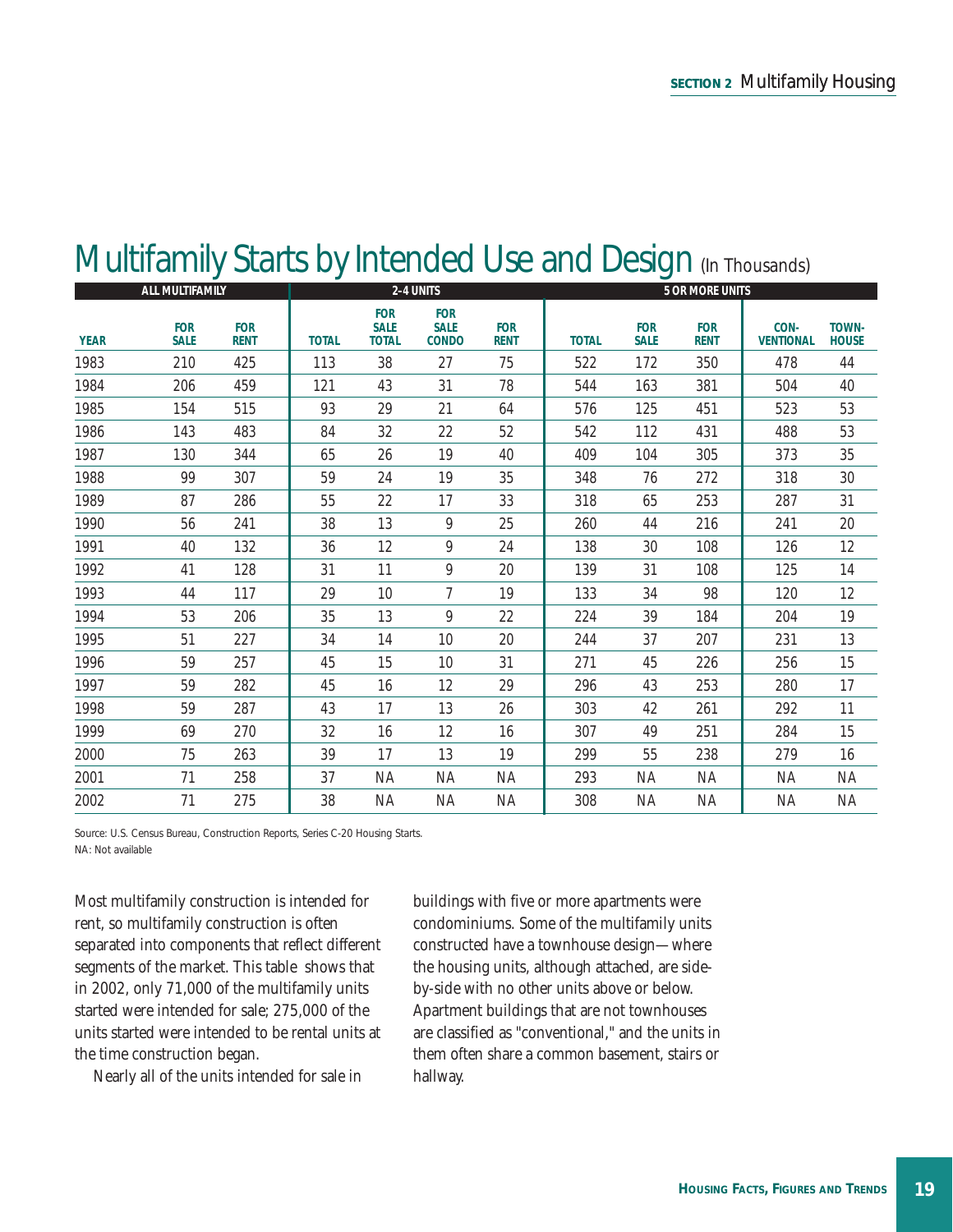# Measures of Rental Demand

|             |                                   |                      | <b>RENTAL VACANCY RATES</b> |                |              |             | <b>ABSORPTION RATES</b> |               | <b>MEDIAN</b>                |
|-------------|-----------------------------------|----------------------|-----------------------------|----------------|--------------|-------------|-------------------------|---------------|------------------------------|
| <b>YEAR</b> | $\overline{U.S.}$<br><b>TOTAL</b> | $5+$<br><b>UNITS</b> | <b>NORTHEAST</b>            | <b>MIDWEST</b> | <b>SOUTH</b> | <b>WEST</b> | RENTAL<br>APARTMENTS    | <b>CONDOS</b> | <b>ASKING</b><br><b>RENT</b> |
| 1983        | 5.7%                              | 7.1%                 | 4.0%                        | 6.1%           | 6.9%         | 5.2%        | 69%                     | 66%           | \$386                        |
| 1984        | 5.9                               | 7.5                  | 3.7                         | 5.9            | 7.9          | 5.2         | 67                      | 69            | 393                          |
| 1985        | 6.5                               | 8.8                  | 3.5                         | 5.9            | 9.1          | 6.2         | 65                      | 65            | 432                          |
| 1986        | 7.3                               | 10.4                 | 3.9                         | 6.9            | 10.1         | 7.1         | 66                      | 74            | 457                          |
| 1987        | 7.7                               | 11.2                 | 4.1                         | 6.8            | 10.9         | 7.3         | 63                      | 74            | 517                          |
| 1988        | 7.7                               | 11.4                 | 4.8                         | 6.9            | 10.1         | 7.7         | 66                      | 64            | 564                          |
| 1989        | 7.4                               | 10.2                 | 4.7                         | 6.5            | 9.1          | 6.9         | 70                      | 66            | 590                          |
| 1990        | 7.2                               | 9.6                  | 6.1                         | 6.4            | 8.8          | 6.6         | 67                      | 60            | 600                          |
| 1991        | 7.4                               | 10.4                 | 6.0                         | 6.7            | 8.9          | 6.5         | 74                      | 60            | 614                          |
| 1992        | 7.4                               | 10.0                 | 6.9                         | 6.7            | 8.2          | 7.1         | 75                      | 68            | 590                          |
| 1993        | 7.3                               | 10.2                 | 7.1                         | 6.6            | 8.0          | 7.5         | 80                      | 76            | 573                          |
| 1994        | 7.4                               | 9.8                  | 7.1                         | 6.8            | 8.0          | 7.1         | 73                      | 77            | 576                          |
| 1995        | 7.6                               | 9.5                  | 7.2                         | 7.2            | 8.3          | 7.5         | 72                      | 74            | 655                          |
| 1996        | 7.8                               | 9.6                  | 7.4                         | 7.9            | 8.6          | 7.2         | 73                      | 79            | 669                          |
| 1997        | 7.7                               | 9.1                  | 6.7                         | 8.0            | 9.1          | 6.6         | 73                      | 80            | 729                          |
| 1998        | 7.9                               | 9.4                  | 6.7                         | 7.9            | 9.6          | 6.7         | 73                      | 79            | 738                          |
| 1999        | 8.1                               | 8.8                  | 6.3                         | 8.6            | 10.3         | 6.2         | 72                      | 77            | 790                          |
| 2000        | 8.0                               | 9.2                  | 5.6                         | 8.8            | 10.5         | 5.8         | 72                      | 78            | 815                          |
| 2001        | 8.4                               | 9.2                  | 5.6                         | 8.8            | 10.5         | 5.8         | 64                      | 73            | 881                          |
| 2002        | 9.0                               | 10.5                 | 5.8                         | 10.1           | 11.8         | 6.9         | 59                      | 74            | 905                          |

Sources: U.S. Census Bureau, Construction Reports, Series H-111, Housing Vacancies and Home Ownership, H-130, Market Absorption of Apartments.

There are several ways to gauge the strength of demand for rental apartments. One useful measure is the share of all units that are vacant at a particular time. As this table shows, on average in 2002, 9% of all housing units that were rented or being offered for rent were vacant. A measure that applies only to new construction is the share of apartments that are rented or (if they are

condominiums) sold within a certain time after they are completed. For apartments completed during 2002, 59% of the rental apartments and 74% of the condominiums were rented or sold within three months of their completion. Unit pricing, or asking rent, provides another means of gauging demand.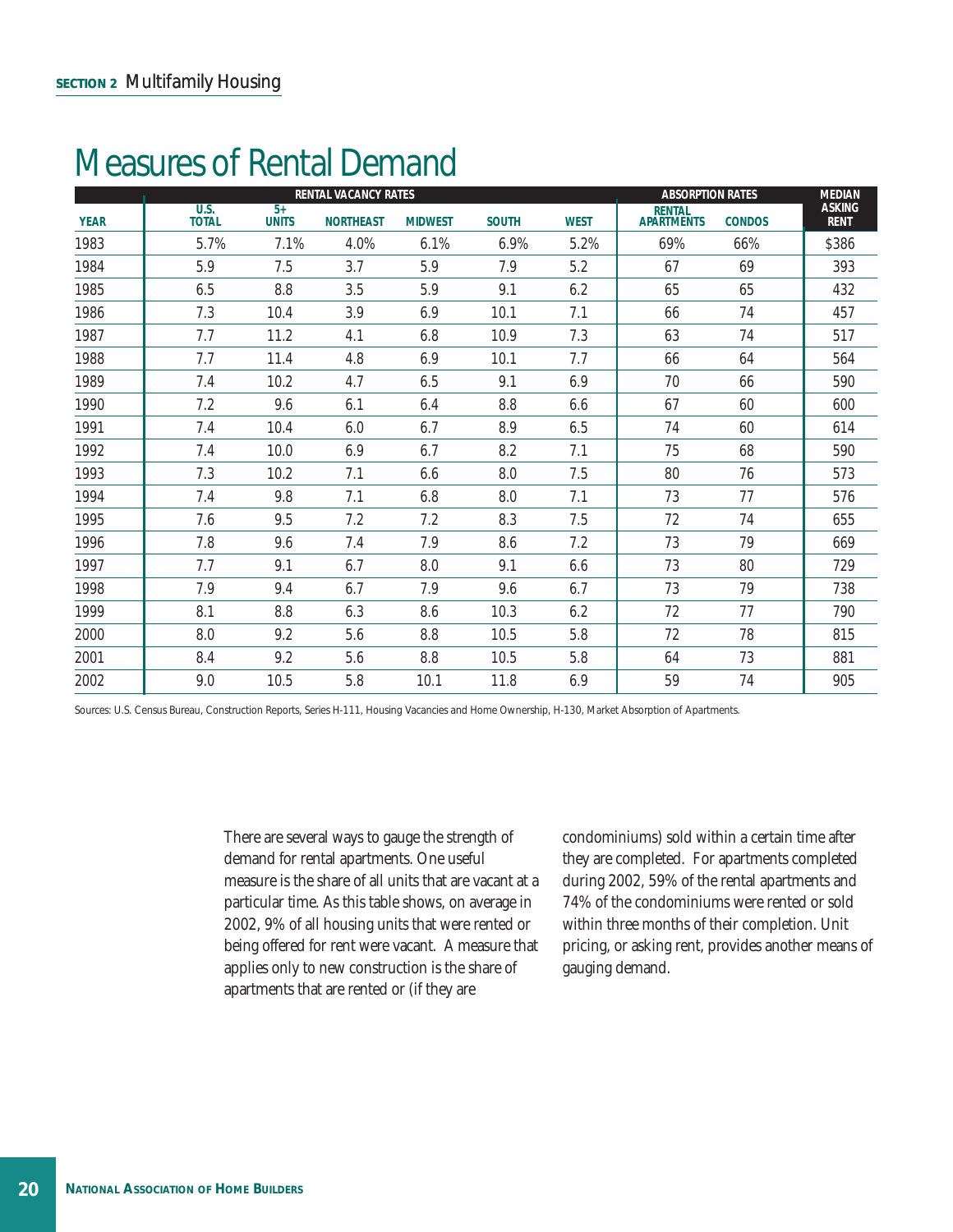# Profile of the Rental Market

|                                                                         |                                      | <b>REGION</b>    |                |                             |             |                               | <b>METROPOLITAN STATUS</b> |                                 | <b>GOVT. SUBSIDY</b>            |                   |  |
|-------------------------------------------------------------------------|--------------------------------------|------------------|----------------|-----------------------------|-------------|-------------------------------|----------------------------|---------------------------------|---------------------------------|-------------------|--|
|                                                                         | <b>ALL 5+</b><br><b>RENTAL UNITS</b> | <b>NORTHEAST</b> | <b>MIDWEST</b> | <b>SOUTH</b>                | <b>WEST</b> | <b>CENTRAL</b><br><b>CITY</b> | <b>SUBURB</b>              | <b>NON-METRO</b><br><b>AREA</b> | <b>UNSUB-</b><br><b>SIDIZED</b> | <b>SUBSIDIZED</b> |  |
| Annual number of<br>households moving<br>into 5+ unit rental structures |                                      |                  |                |                             |             |                               |                            |                                 |                                 |                   |  |
|                                                                         | 3,532,000                            | 529,000          |                | 708,000 1,287,000 1,007,000 |             |                               | 1,807,000 1,437,000        | 288,000                         | 3,252,000                       | 195,000           |  |
| <b>Household size</b>                                                   |                                      |                  |                |                             |             |                               |                            |                                 |                                 |                   |  |
| person                                                                  | 39.8%                                | 42.5%            | 43.3%          | 38.2%                       | 37.7%       | 41.3%                         | 37.9%                      | 39.0%                           | 39.4%                           | 44.4%             |  |
| 2 persons                                                               | 32.3%                                | 29.9%            | 36.8%          | 31.7%                       | 31.0%       | 30.2%                         | 33.8%                      | 37.6%                           | 33.0%                           | 23.4%             |  |
| 3 persons                                                               | 15.4%                                | 14.6%            | 11.0%          | 17.2%                       | 16.4%       | 15.6%                         | 16.0%                      | 10.8%                           | 15.1%                           | 16.5%             |  |
| 4 or more                                                               | 12.6%                                | 12.9%            | 8.8%           | 12.8%                       | 14.8%       | 12.9%                         | 12.3%                      | 12.6%                           | 12.5%                           | 15.6%             |  |
| Average size                                                            | 2.1                                  | 2.1              | 1.9            | 2.1                         | 2.2         | 2.1                           | 2.1                        | $2.0\,$                         | 2.1                             | 2.1               |  |
| Age of household head                                                   |                                      |                  |                |                             |             |                               |                            |                                 |                                 |                   |  |
| Under 25                                                                | 28.7%                                | 19.4%            | 33.0%          | 32.1%                       | 26.3%       | 29.9%                         | 24.5%                      | 42.9%                           | 28.4%                           | 33.8%             |  |
| 25 to 29                                                                | 20.9%                                | 21.7%            | 19.6%          | 20.4%                       | 22.1%       | 21.9%                         | 21.0%                      | 14.4%                           | 21.7%                           | 9.6%              |  |
| 30 to 34                                                                | 13.8%                                | 14.3%            | 11.5%          | 13.5%                       | 15.8%       | 14.1%                         | 14.9%                      | 7.1%                            | 14.3%                           | 10.1%             |  |
| 35 to 44                                                                | 16.5%                                | 18.4%            | 13.7%          | 16.8%                       | 17.2%       | 16.1%                         | 18.0%                      | 11.6%                           | 16.8%                           | 12.7%             |  |
| 45 to 54                                                                | 9.9%                                 | 13.2%            | 10.9%          | 8.8%                        | 9.1%        | 9.3%                          | 10.6%                      | 10.8%                           | 9.9%                            | 9.7%              |  |
| 55 to 64                                                                | 4.8%                                 | 5.9%             | 5.2%           | 4.3%                        | 4.5%        | 3.8%                          | 5.5%                       | 7.4%                            | 4.6%                            | 7.2%              |  |
| 65 or older                                                             | 5.3%                                 | 7.2%             | 6.1%           | 4.2%                        | 5.2%        | 4.9%                          | 5.6%                       | $5.8\%$                         | 4.3%                            | 17.2%             |  |
| Average age                                                             | 34.3                                 | 36.9             | 34.4           | 33.3                        | 34.3        | 33.6                          | 35.4                       | 33.8                            | 33.9                            | 39.9              |  |
| Race of household head                                                  |                                      |                  |                |                             |             |                               |                            |                                 |                                 |                   |  |
| White                                                                   | 64.4%                                | 59.5%            | 72.6%          | 57.9%                       | 69.5%       | 59.3%                         | 67.9%                      | 79.5%                           | 65.3%                           | 50.2%             |  |
| <b>Black</b>                                                            | 19.9%                                | 22.0%            | 16.6%          | 29.5%                       | 8.9%        | 23.4%                         | 16.5%                      | 15.1%                           | 18.7%                           | 37.9%             |  |
| American Indian                                                         | 0.8%                                 | 0.0%             | 1.3%           | 0.8%                        | 1.0%        | 0.8%                          | 0.7%                       | 1.7%                            | 0.8%                            | 2.2%              |  |
| Asian/Pacific Islander                                                  | 6.4%                                 | 6.8%             | 4.8%           | 3.5%                        | 11.1%       | 6.5%                          | 7.3%                       | 1.4%                            | 6.8%                            | 2.8%              |  |
| Other                                                                   | 8.4%                                 | 11.8%            | 4.6%           | 8.4%                        | 9.4%        | 10.0%                         | 7.6%                       | 2.3%                            | 8.5%                            | 6.9%              |  |
| Hispanic                                                                | 16.0%                                | 16.6%            | 6.5%           | 17.7%                       | 20.0%       | 19.0%                         | 14.0%                      | 6.5%                            | 16.4%                           | 9.9%              |  |
| <b>Household type</b>                                                   |                                      |                  |                |                             |             |                               |                            |                                 |                                 |                   |  |
| Married couple                                                          | 23.5%                                | 22.7%            | 18.1%          | 25.0%                       | 25.8%       | 22.8%                         | 25.8%                      | 16.4%                           | 24.2%                           | 15.2%             |  |
| 1 person-male                                                           | 21.0%                                | 23.0%            | 21.3%          | 17.7%                       | 23.8%       | 21.9%                         | 19.3%                      | 23.5%                           | 21.2%                           | $16.9\%$          |  |
| 1 person-female                                                         | 18.8%                                | 19.5%            | 22.1%          | 20.5%                       | 13.9%       | 19.4%                         | 18.7%                      | 15.5%                           | 18.2%                           | 27.5%             |  |
| Other                                                                   | 36.8%                                | 34.8%            | 38.6%          | 36.8%                       | 36.4%       | 35.8%                         | 36.3%                      | 46.6%                           | 36.4%                           | 40.4%             |  |
| Number of children under age 6                                          |                                      |                  |                |                             |             |                               |                            |                                 |                                 |                   |  |
| None                                                                    | $82.5\%$                             | 84.1%            | 88.6%          | 80.4%                       | 81.8%       | 82.2%                         | 83.2%                      | 85.3%                           | 83.7%                           | 71.3%             |  |
| One                                                                     | 12.5%                                | 11.3%            | 8.4%           | 14.6%                       | 13.4%       | 13.3%                         | 12.3%                      | 9.5%                            | 12.1%                           | 18.9%             |  |
| Two or more                                                             | 4.6%                                 | 4.5%             | 3.0%           | 4.9%                        | 5.4%        | 4.6%                          | 4.6%                       | 5.2%                            | 4.2%                            | $9.8\%$           |  |
| Average number of children                                              | 0.23                                 | 0.21             | 0.15           | $0.26\,$                    | $0.25\,$    | 0.23                          | 0.22                       | $0.23\,$                        | 0.21                            | 0.42              |  |

Continued on next page  $\blacktriangleright$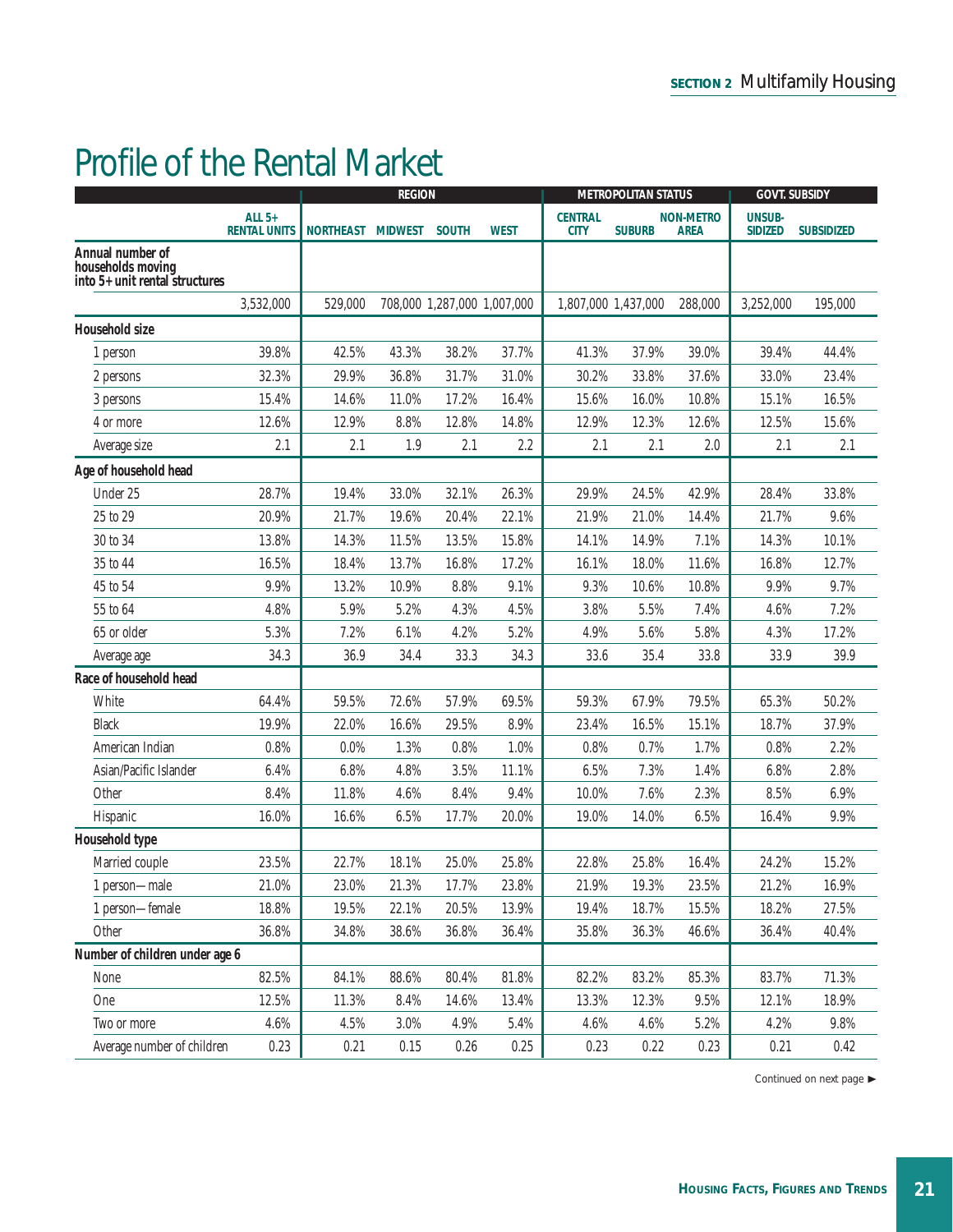|                                                          |                               |                  | <b>REGION</b>  |              |             |                               | <b>METROPOLITAN STATUS</b> |                                 | <b>GOVT. SUBSIDY</b>            |                   |
|----------------------------------------------------------|-------------------------------|------------------|----------------|--------------|-------------|-------------------------------|----------------------------|---------------------------------|---------------------------------|-------------------|
|                                                          | <b>ALL 5+</b><br><b>UNITS</b> | <b>NORTHEAST</b> | <b>MIDWEST</b> | <b>SOUTH</b> | <b>WEST</b> | <b>CENTRAL</b><br><b>CITY</b> | <b>SUBURB</b>              | <b>NON-METRO</b><br><b>AREA</b> | <b>UNSUB-</b><br><b>SIDIZED</b> | <b>SUBSIDIZED</b> |
| Number of children age 6-17                              |                               |                  |                |              |             |                               |                            |                                 |                                 |                   |
| None                                                     | 82.2%                         | 82.4%            | 84.2%          | 81.3%        | 81.8%       | 82.4%                         | 81.2%                      | 85.8%                           | 82.9%                           | 76.1%             |
| One                                                      | 11.5%                         | 9.9%             | 11.2%          | 12.3%        | 11.4%       | 10.8%                         | 12.8%                      | 8.6%                            | 11.2%                           | 11.0%             |
| Two or more                                              | 6.3%                          | 7.8%             | 4.6%           | 6.4%         | 6.8%        | 6.8%                          | 5.9%                       | 5.6%                            | 5.9%                            | 12.9%             |
| Average number of children                               | 0.26                          | 0.27             | 0.21           | 0.26         | 0.27        | 0.26                          | 0.26                       | 0.22                            | 0.24                            | 0.41              |
| Education: household heads with at least                 |                               |                  |                |              |             |                               |                            |                                 |                                 |                   |
| A bachelor's degree                                      | 25.6%                         | 31.1%            | 25.7%          | 22.4%        | 26.9%       | 25.3%                         | 28.5%                      | 13.8%                           | 27.1%                           | 9.6%              |
| Some college                                             | 58.3%                         | 56.5%            | 56.4%          | 59.2%        | 59.4%       | 57.2%                         | 61.0%                      | 51.9%                           | 60.3%                           | 39.6%             |
| A high school education                                  | 82.4%                         | 80.9%            | 86.0%          | 81.9%        | 81.3%       | 81.0%                         | 85.1%                      | 77.9%                           | 83.5%                           | 68.2%             |
| Where new tenants came from                              |                               |                  |                |              |             |                               |                            |                                 |                                 |                   |
| Previous home owner                                      | 10.8%                         | 8.0%             | 13.5%          | 12.4%        | 8.4%        | 9.1%                          | 12.2%                      | 14.7%                           | 10.5%                           | 12.2%             |
| Previous renter                                          | 55.6%                         | 52.5%            | 56.7%          | 56.2%        | 55.9%       | 55.7%                         | 57.2%                      | 47.5%                           | 56.0%                           | 48.6%             |
| New household formed                                     | 23.0%                         | 23.2%            | 20.5%          | 22.9%        | 24.7%       | 23.2%                         | 22.0%                      | 26.9%                           | 22.7%                           | 31.6%             |
| Immigrant                                                | 5.0%                          | 8.8%             | 3.4%           | 4.2%         | 5.2%        | 6.3%                          | 4.2%                       | 1.0%                            | 5.3%                            | 1.9%              |
| Unknown                                                  | 5.5%                          | 7.3%             | 6.0%           | 4.3%         | 5.8%        | 5.7%                          | 4.4%                       | 9.9%                            | 5.5%                            | 5.7%              |
| <b>Household income</b>                                  |                               |                  |                |              |             |                               |                            |                                 |                                 |                   |
| Under \$20,000                                           | 35.3%                         | 32.8%            | 36.7%          | 36.5%        | 34.0%       | 37.7%                         | 29.0%                      | 51.4%                           | 32.8%                           | 61.1%             |
| \$20,000 to \$39,999                                     | 33.3%                         | 30.8%            | 35.4%          | 32.6%        | 33.9%       | 33.6%                         | 33.1%                      | 31.9%                           | 34.0%                           | 30.7%             |
| \$40,000 to \$59,999                                     | 16.3%                         | 13.8%            | 17.8%          | 17.0%        | 15.6%       | 14.6%                         | 19.5%                      | 10.7%                           | 17.1%                           | 5.5%              |
| \$60,000 to \$79,999                                     | 7.9%                          | 10.5%            | 6.6%           | 7.7%         | 7.7%        | 7.6%                          | 9.3%                       | 3.0%                            | 8.3%                            | 1.3%              |
| \$80,000 to \$99,999                                     | 3.0%                          | 4.4%             | 1.5%           | 2.7%         | 3.7%        | 2.5%                          | 3.8%                       | 1.9%                            | 3.2%                            | 0.6%              |
| \$100,000 to \$149,999                                   | 2.3%                          | 4.2%             | 0.9%           | 1.7%         | 3.0%        | 2.2%                          | 2.6%                       | 0.8%                            | 2.4%                            | 0.8%              |
| \$150,000 or higher                                      | 2.0%                          | 3.5%             | 1.1%           | 1.8%         | 2.2%        | 1.8%                          | 2.6%                       | 0.3%                            | 2.2%                            | 0.0%              |
| Average household income                                 | \$37,001                      | \$45,087         | \$32,072       | \$34,839     | \$38,984    | \$34,971                      | \$42.045                   | \$24,589                        | \$38,463                        | \$17,961          |
| Share of households with<br>at least \$25,000 in savings | 10.4%                         | 8.8%             | 9.4%           | 7.7%         | 14.7%       | 10.0%                         | 10.0%                      | 13.5%                           | 11.1%                           | 3.5%              |

#### Profile of the Rental Market *(continued)*

Source: 2001 American Housing Survey, U.S. Census Bureau and HUD. Table based on households that moved into rental apartments in privately owned buildings with at least five housing units in the two-year period prior to the survey.

> The Census Bureau's American Housing Survey provides information on those who rent housing. The table shows characteristics of households that moved into 5-unit or larger multifamily rental buildings during 1999-2001. Of an average 3.5 million tenants moving into such apartments annually, nearly 40% were one-person households, almost two-thirds were headed by a white person, and 82% had no school-age children (age 6-17).

The average age of the household head was 34.3 years, and the average household income was \$37,000. Households moving into units receiving a government subsidy tended to be somewhat older and to have considerably lower incomes. Most of the new tenants were households moving from one rental unit to another, although a substantial number were the result of new household formations.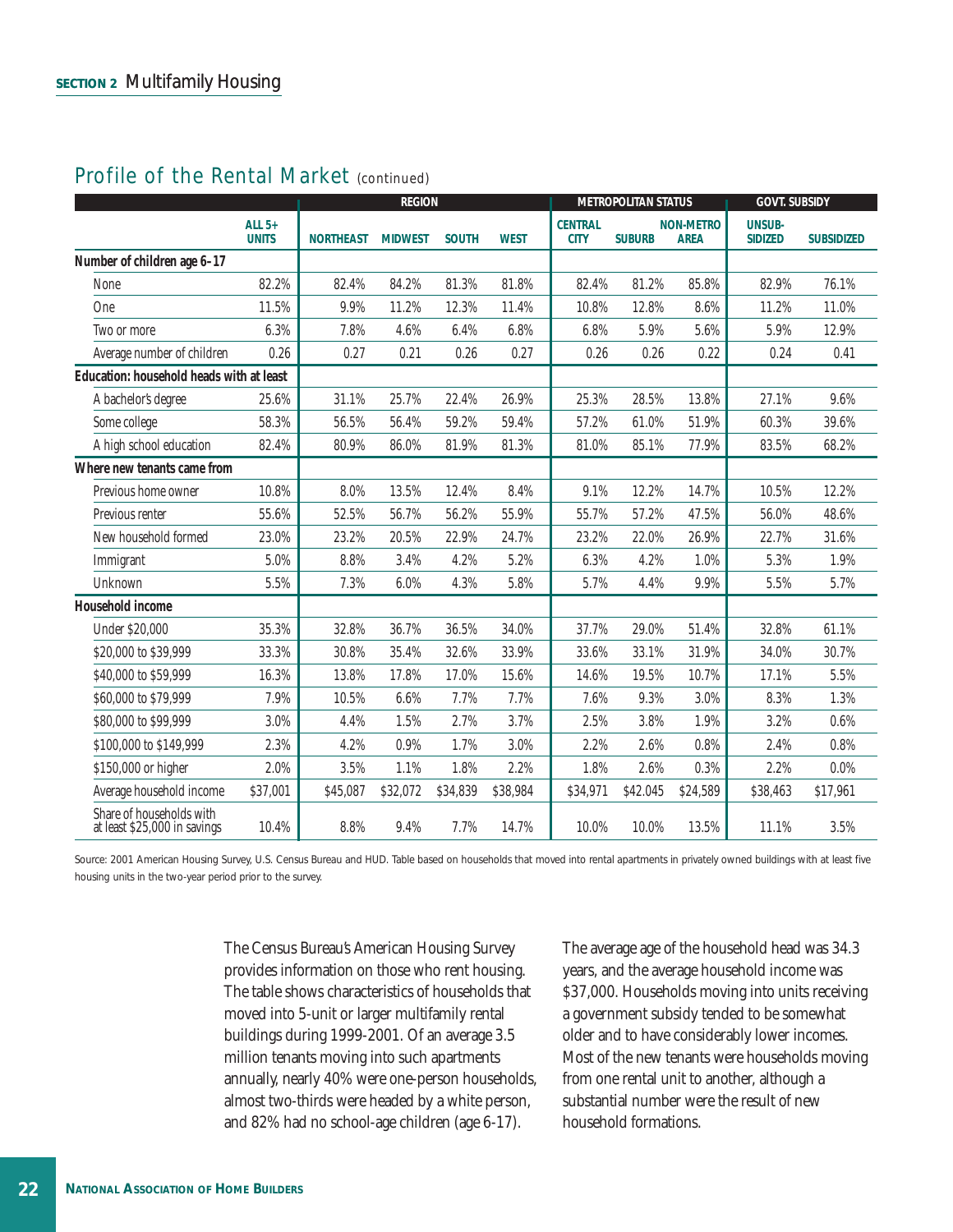# Characteristics of New Multifamily Units

| <b>ITEM</b>                     | 1971  | 1980 | 1990  | 2000  | 2002  |
|---------------------------------|-------|------|-------|-------|-------|
|                                 |       |      |       |       |       |
| <b>Square Feet</b>              |       |      |       |       |       |
| Less than 800 sq. ft.           | 35%   | 34%  | 25%   | 12%   | 12%   |
| 800-999 sq. ft.                 | 32%   | 28%  | 32%   | 24%   | 25%   |
| 1,000 sq. ft. or more           | 33%   | 38%  | 44%   | 60%   | 63%   |
| Average sq. ft.                 | 1,011 | 979  | 1,005 | 1,039 | 1,165 |
| Median sq. ft.                  | 887   | 915  | 955   | 1,060 | 1,069 |
| <b>Bedrooms</b>                 |       |      |       |       |       |
| Efficiency                      |       |      |       | 3%    | 2%    |
| 1 bedroom                       | 37%   | 36%  | 33%   | 30%   | 29%   |
| 2 bedrooms                      | 50%   | 54%  | 55%   | 50%   | 49%   |
| 3 bedrooms or more              | 13%   | 10%  | 12%   | 18%   | 20%   |
| <b>Bathrooms</b>                |       |      |       |       |       |
| 1 bathroom                      | NA    | 58%  | 48%   | 40%   | 39%   |
| 1½ bathrooms                    | NA    | 12%  | 8%    | 6%    | 5%    |
| 2 bathrooms or more             | NA    | 30%  | 44%   | 55%   | 56%   |
| <b>Central Air Conditioning</b> |       |      |       |       |       |
| Yes                             | NA    | 84%  | 83%   | 90%   | 92%   |

**About 25% of American households live in multifamily homes.**

Source: U.S. Bureau of the Census, C-25.

NA—Not Available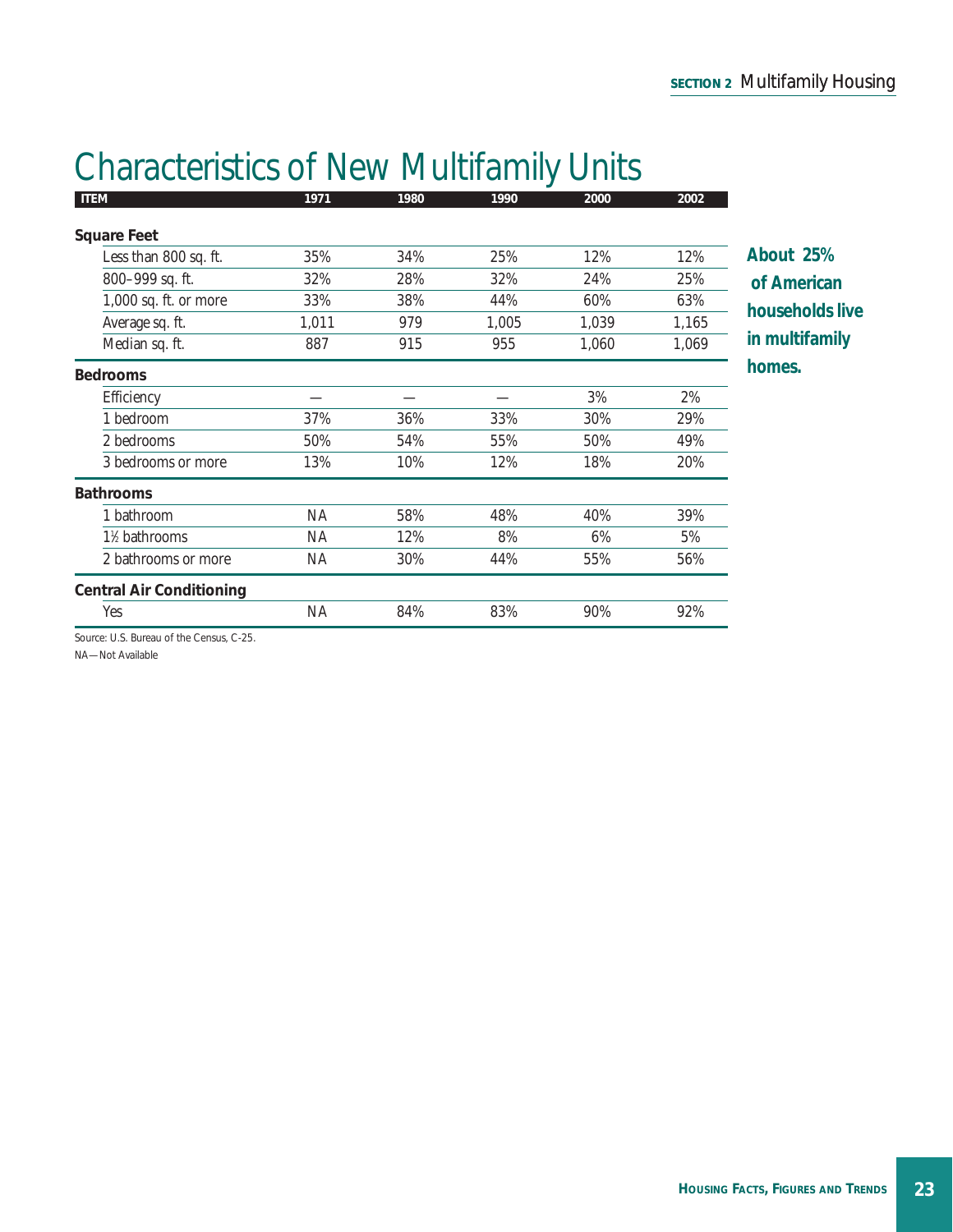# Top 50 Metro Markets for Multifamily Permits in First 9 Months of 2003 *(In Thousands)*

| <b>RANK</b>    | <b>CITY</b>                      | MULTIFAMILY UNITS |
|----------------|----------------------------------|-------------------|
| 1              | New York, N.Y.                   | 15.03             |
| $\overline{2}$ | Houston, Texas                   | 12.22             |
| 3              | Chicago, Ill.                    | 9.25              |
| 4              | Atlanta, Ga.                     | 8.78              |
| 5              | Las Vegas, Nev.                  | 7.45              |
| 6              | Los Angeles-Long Beach, Calif.   | 7.39              |
| 7              | Tampa-St. Petersburg, Fla.       | 7.13              |
| 8              | Dallas, Texas                    | 6.88              |
| 9              | San Diego, Calif.                | 6.67              |
| 10             | Washington, D.C.                 | 6.03              |
| 11             | Miami, Fla.                      | 5.67              |
| 12             | Minneapolis-St. Paul, Minn.      | 4.80              |
| 13             | Riverside-San Bernardino, Calif. | 4.69              |
| 14             | Seattle-Bellevue-Everett, Wash.  | 4.36              |
| 15             | W. Palm Beach-Boca Raton, Fla.   | 4.29              |
| 16             | Ft. Myers-Cape Coral, Fla.       | 4.14              |
| 17             | Phoenix-Mesa, Ariz.              | 3.99              |
| 18             | Portland-Vancouver, Ore./Wash.   | 3.96              |
| 19             | Columbus, Ohio                   | 3.57              |
| 20             | Ft. Lauderdale, Fla.             | 3.57              |
| 21             | Orlando, Fla.                    | 3.40              |
| 22             | San Jose, Calif.                 | 3.26              |
| 23             | Oakland, Calif.                  | 3.25              |
| 24             | Philadelphia, Pa.                | 3.10              |
| 25             | Boston, Mass.                    | 2.89              |
|                |                                  |                   |

| <b>RANK</b> | <b>CITY</b>                        | <b>MULTIFAMILY UNITS</b> |
|-------------|------------------------------------|--------------------------|
| 26          | Detroit, Mich.                     | 2.85                     |
| 27          | Sacramento, Calif.                 | 2.54                     |
| 28          | Orange County, Calif.              | 2.54                     |
| 29          | Indianapolis, Ind.                 | 2.43                     |
| 30          | Newark, N.J.                       | 2.43                     |
| 31          | Raleigh-Durham-Chapel Hill, N.C.   | 2.43                     |
| 32          | Charlotte-Gastonia-Rock Hill, N.C. | 2.30                     |
| 33          | Denver, Colo.                      | 2.30                     |
| 34          | Ft. Worth-Arlington, Texas         | 2.26                     |
| 35          | Kansas City, Mo./Kan.              | 2.15                     |
| 36          | Naples, Fla.                       | 2.02                     |
| 37          | Milwaukee-Waukesha, Wisc.          | 1.92                     |
| 38          | Jacksonville, Fla.                 | 1.81                     |
| 39          | Baltimore, Md.                     | 1.69                     |
| 40          | Austin-San Marcos, Texas           | 1.67                     |
| 41          | Madison, Wisc.                     | 1.66                     |
| 42          | Salt Lake City-Ogden, Utah         | 1.63                     |
| 43          | St. Louis, Mo.                     | 1.59                     |
| 44          | Daytona Beach, Fla.                | 1.52                     |
| 45          | Cincinnati, Ohio                   | 1.43                     |
| 46          | San Francisco, Calif.              | 1.42                     |
| 47          | San Antonio, Texas                 | 1.40                     |
| 48          | Anchorage, Alaska                  | 1.23                     |
| 49          | McAllen-Edinburg-Mission, Texas    | 1.17                     |
| 50          | Norfolk-Va. Beach-Newport, Va.     | 1.17                     |
|             |                                    |                          |

Source: Bureau of the Census.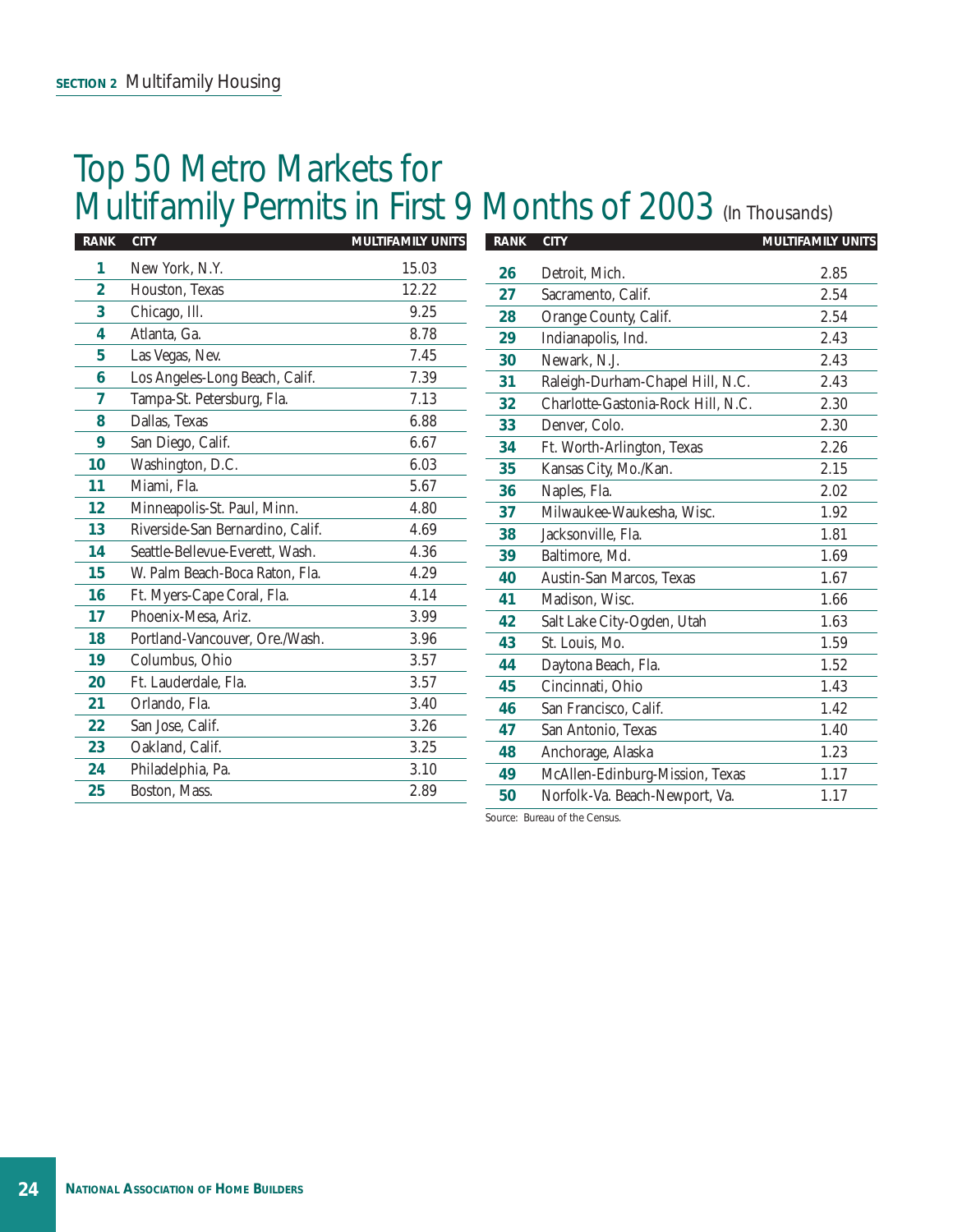# SECTION **3**

# **How Housing Affects the Economy**

#### **Housing's Impact on GDP**

Housing is a powerful force in the economy. Single-family and multifamily construction plus remodeling account for about 15 percent of the nation's total economic activity. During economic recoveries, housing's impact on the economy is even greater, accounting for up to one-third of the change in the gross domestic product (GDP).

#### **Taxes, Wages, Jobs Created by Housing**

Housing is a vital sector of local, state and national economies, creating jobs and generating taxes and wages that positively influence the quality of life.

The construction of 1,000 single-family homes generates:

- 2,448 jobs in construction and constructionrelated industries
- approximately \$79.4 million in wages, and more than \$42.5 million in federal, state and local tax revenues and fees The construction of 1,000 multifamily

homes generates:

- 1,030 jobs in construction and related industries
- approximately \$33.5 million in wages, and more than \$17.8 million in federal, state and local tax revenues and fees

#### **Spending on a Newly Purchased Home**

Housing's economic impact doesn't end when the home is sold and the new owners move in. In fact, housing continues to be an economic force long after the sale is closed.

In the first 12 months after purchasing a newly built home, owners spend an average of \$8,905 to furnish, decorate and improve their homes. Buyers of existing homes spend \$3,766 more than non-moving home owners during the 12 months after purchasing the home, and renters spend significant amounts on furnishing their new homes.

New home buyers are more likely to spend their money on improvements such as landscaping, decks, patios, fences and driveways. Buyers of existing homes are more likely to spend money on remodeling rooms, plumbing repairs, and heating or air conditioning.

**Although it is highly decentralized and made up primarily of small businesses, the collective might of the housing industry is huge accounting for about 15 cents of every dollar spent in America during a typical year.**

### Spending by New Home Buyers in First Year After Purchase

| <b>CATEGORY</b>      | <b>DOLLAR AMOUNT</b> |
|----------------------|----------------------|
| Property alterations | \$3,194              |
| Furnishings          | 3,632                |
| Appliances           | 2,079                |
| Total                | \$8,905              |

Source: NAHB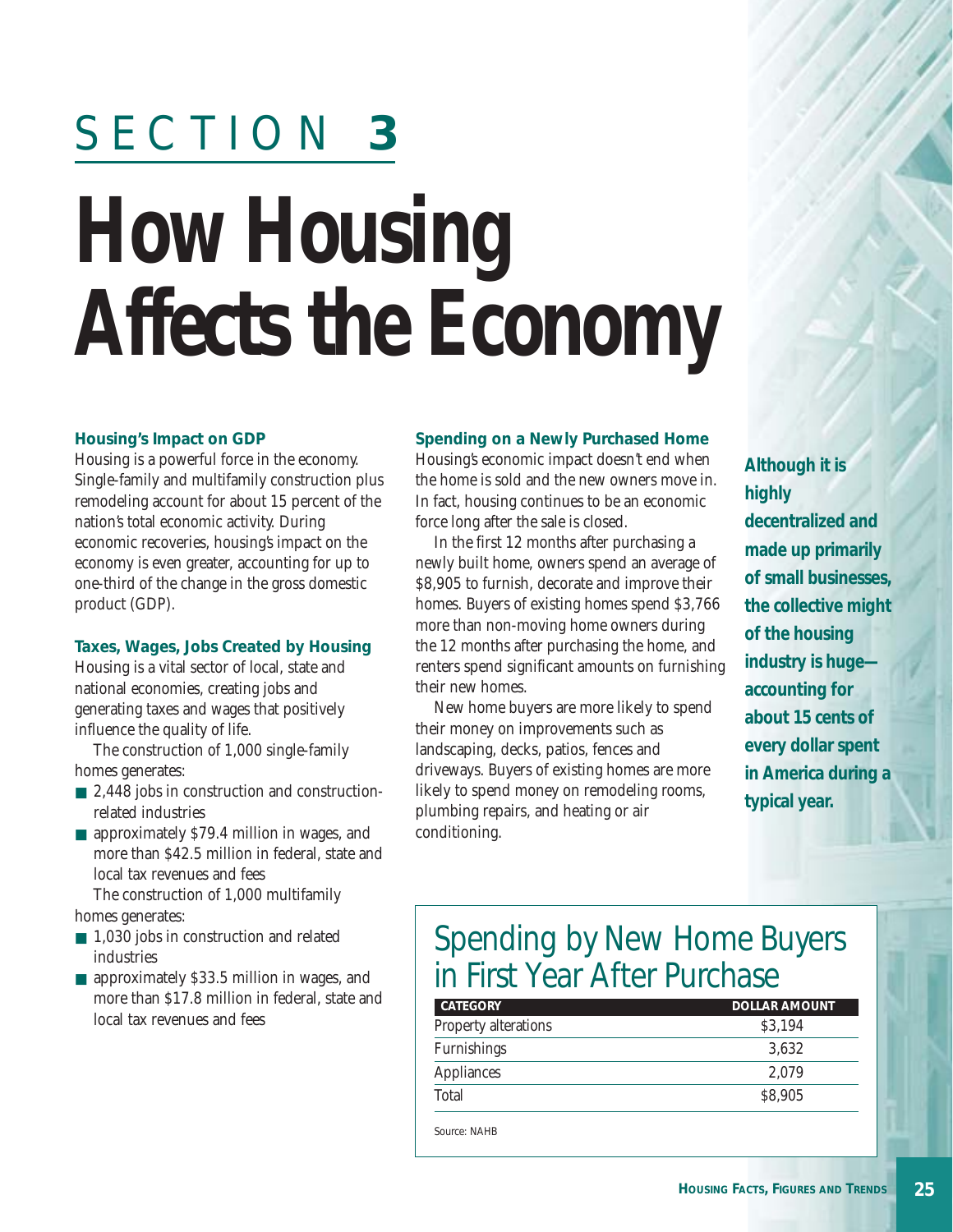# Household Wealth, Third Quarter of 2003 Billions of Dollars



**Housing accounts for the largest portion, 31%, of total household wealth in the United States. The total value of the U.S. housing stock is more than \$15 trillion, and home owners have a total of about \$8.0 trillion in home equity.**

Source: Federal Reserve Flow of Funds report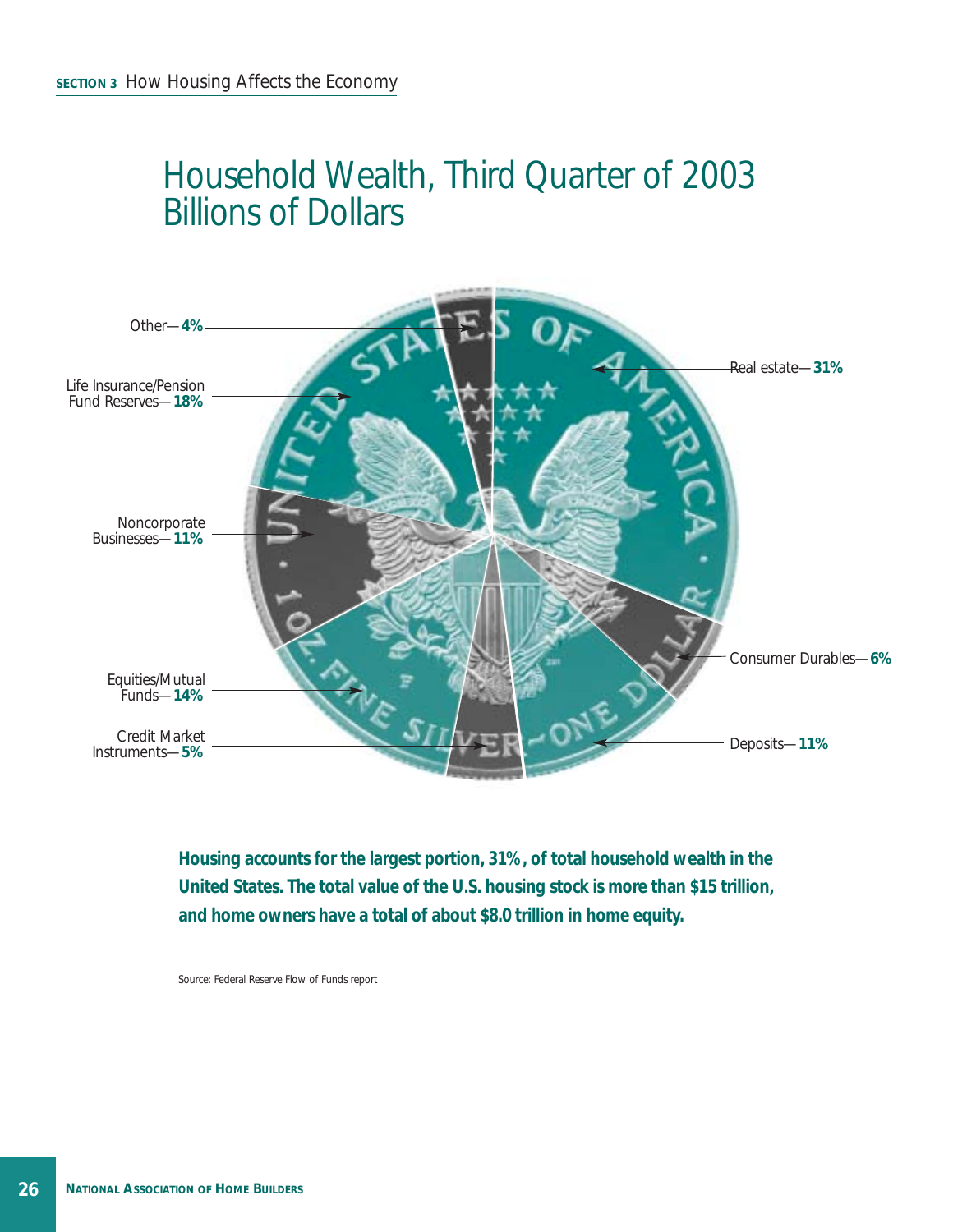# SECTION **4 Housing Affordability**

Ithough the nationwide homeownership rate has<br>
climbed to about 68.0 percent and the vast<br>
majority of American families have benefited<br>
from expanding housing opportunities, favorable<br>
interest rates and rising home value climbed to about 68.0 percent and the vast majority of American families have benefited from expanding housing opportunities, favorable of others have been left behind. Here are the facts:  $\triangleright$  One in four households, or more than 31 million

American families, spend more on housing than the federal government considers affordable and appropriate (more than 30 percent of income).

® This burden falls disproportionately on minority households. More than three-quarters of all white American households own their own homes, while less than half of African American and Hispanic American families are home owners.

® While millions of working families need affordable housing to buy or rent, "the already scarce supply of smaller, less costly housing is shrinking, with especially sharp losses among two- to four-unit apartment buildings," according to "The State of the Nation's Housing 2003," a report by the Joint Center for Housing Studies of Harvard University. Moreover, " regulatory and natural constraints on land are driving up land costs in and around many of the nation's metropolitan areas, restricting development of affordable housing," the report noted.

 $\blacktriangleright$  In high-growth, major metropolitan areas, thousands of people commute 100 miles or more to work because of the lack of affordable housing in the communities where they work.





Severely burdened households spend more than 50 percent of their incomes on housing; moderately burdened households spend 30-50 percent of their incomes on housing Note: Categories are groups of households by the ratio of household income to the full-time annual equivalent minimum wage (\$10,712 in 2001).

Source: JCHS tabulations of the 2001 American Housing Survey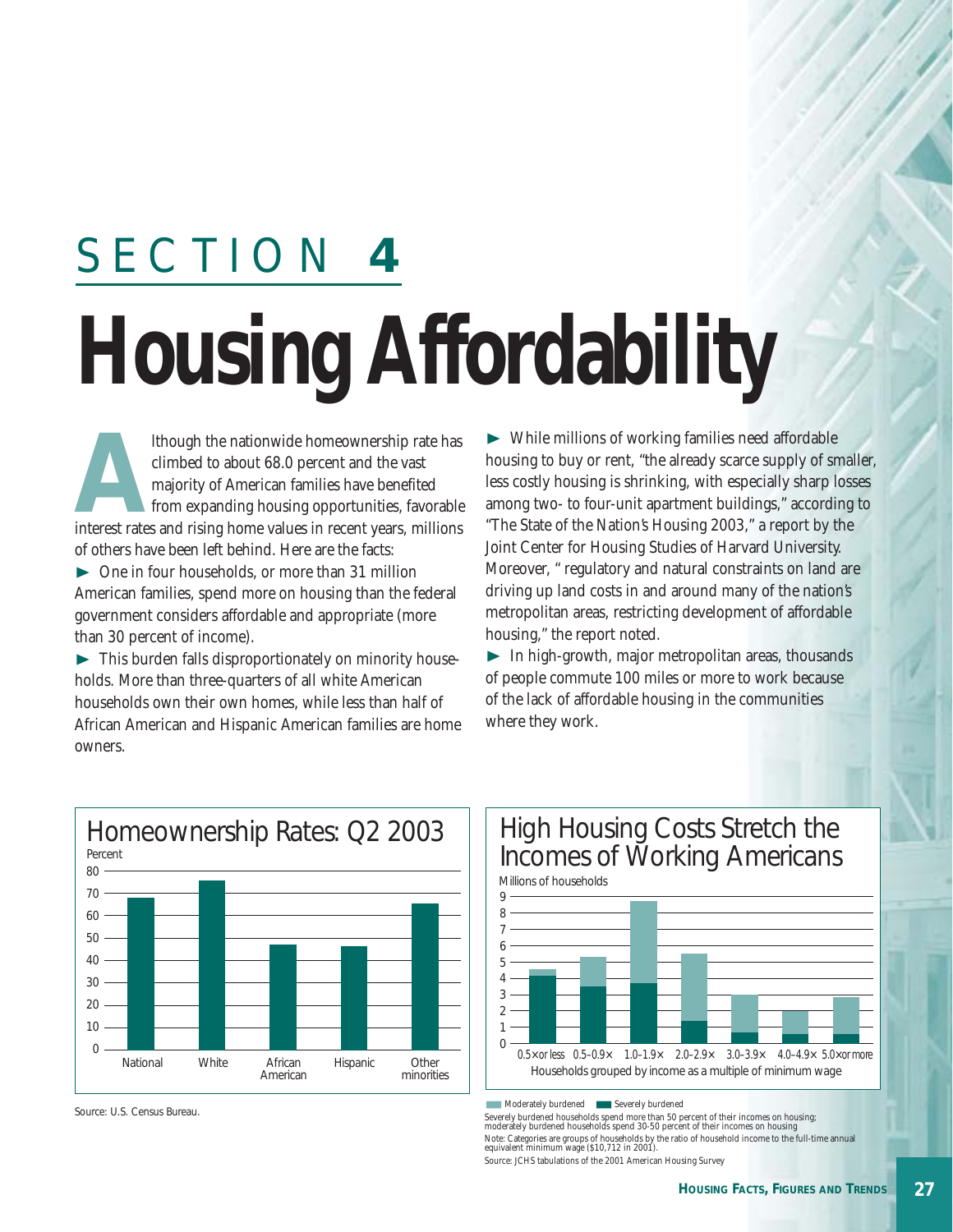# Mortgage Interest Rates, 1980–2003

<sub>6</sub> Fousing A<br>Борбор<br>Mortgage interest **rates are one of the most important factors affecting housing affordability. Typically, as interest rates decline, fewer people use adjustable rate mortgages.**

| J<br>- J    |                    |                         |                   |  |
|-------------|--------------------|-------------------------|-------------------|--|
| <b>YEAR</b> | FIXED <sup>1</sup> | ADJUSTABLE <sup>2</sup> | <b>ARM SHARE3</b> |  |
| 1980        | 13.77%             | <b>NA</b>               | NA                |  |
| 1981        | 16.64              | <b>NA</b>               | <b>NA</b>         |  |
| 1982        | 16.09              | <b>NA</b>               | 41%               |  |
| 1983        | 13.23              | <b>NA</b>               | 37                |  |
| 1984        | 13.87              | 11.51%                  | 61                |  |
| 1985        | 12.42              | 10.05                   | 50                |  |
| 1986        | 10.18              | 8.42                    | 31                |  |
| 1987        | 10.20              | 7.82                    | 43                |  |
| 1988        | 10.33              | 7.90                    | 58                |  |
| 1989        | 10.32              | 8.81                    | 39                |  |
| 1990        | 10.13              | 8.36                    | 28                |  |
| 1991        | 9.25               | 7.10                    | 23                |  |
| 1992        | 8.40               | 5.63                    | 20                |  |
| 1993        | 7.33               | 4.59                    | 20                |  |
| 1994        | 8.36               | 5.34                    | 39                |  |
| 1995        | 7.95               | 6.07                    | 33                |  |
| 1996        | 7.81               | 5.67                    | 27                |  |
| 1997        | 7.60               | 5.61                    | 22                |  |
| 1998        | 6.95               | 5.58                    | 12                |  |
| 1999        | 7.43               | 5.98                    | 22                |  |
| 2000        | 8.06               | 7.04                    | 25                |  |
| 2001        | 6.97               | 5.83                    | 12                |  |
| 2002        | 6.54               | 4.62                    | 17                |  |
| 2003*       | 5.90               | 3.80                    | NA                |  |

(1) Freddie Mac survey of major lenders of contract rates on commitments for fixed-rate, 80 percent loan-to-value mortgages. Does not incorporate points.

(2) Effective closing rate for conventional adjustable rate mortgages, as reported by Freddie Mac.

(3) Share of all home loans closed by all major lenders that are adjustable. (Federal Housing Finance Board)

NA - Not available.

\*NAHB estimate

Sources: Freddie Mac and Federal Housing Finance Board.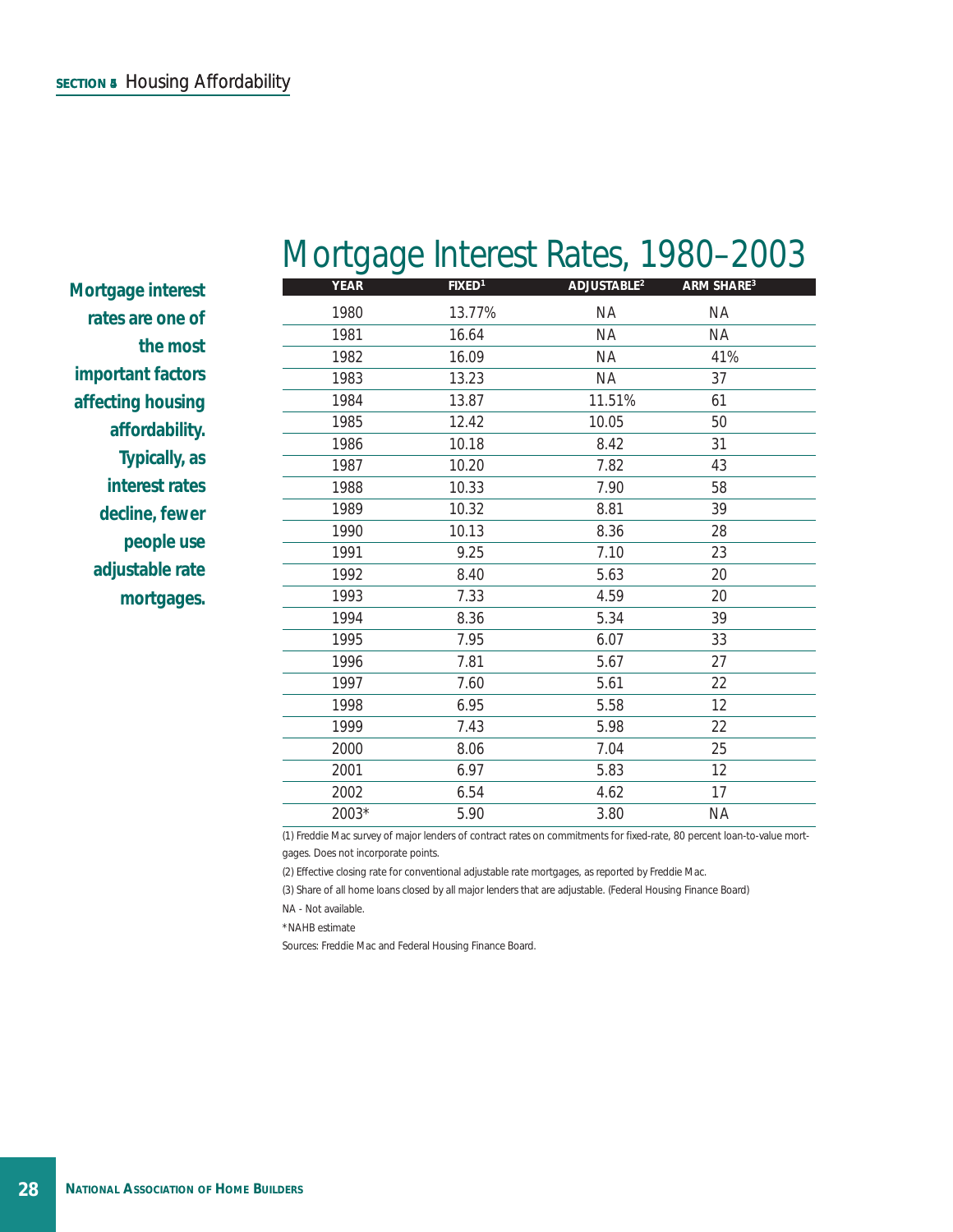#### HOUSING OPPORTUNITY INDEX:

#### The Most Affordable Places to Live in the U.S. **YEAR QUARTER CITY**

|      | LAN QUANILIN | ᠁                                 |
|------|--------------|-----------------------------------|
| 1992 | Q1           | Manchester, N.H.                  |
| 1992 | Q2           | Jackson, Mich.                    |
| 1992 | Q3           | Champaign-Urbana, Ill.            |
| 1992 | Q4           | Saginaw-Bay City-Midland, Mich.   |
| 1993 | Q1           | Lima, Ohio                        |
| 1993 | Q2           | Champaign-Urbana, Ill.            |
| 1993 | Q3           | Jackson, Mich.                    |
| 1993 | Q4           | Jackson, Mich.                    |
| 1994 | Q1           | Vineland-Milville-Bridgeton, N.J. |
| 1994 | Q2           | Kokomo, Ind.                      |
| 1994 | Q3           | Lima, Ohio                        |
| 1994 | Q4           | Lima, Ohio                        |
| 1995 | Q1           | Elkhart, Ind.                     |
| 1995 | Q2           | Binghamton, N.Y.                  |
| 1995 | Q3           | Kansas City, Mo./Kan.             |
| 1995 | Q4           | Lima, Ohio                        |
| 1996 | Q1           | Racine, Wis.                      |
| 1996 | Q2           | Rockford, Ill.                    |
| 1996 | Q3           | Jamestown, N.Y.                   |
| 1996 | Q4           | Binghamton, N.Y.                  |
|      |              |                                   |

| <b>YEAR</b> | <b>QUARTER</b> | <b>CITY</b>              |
|-------------|----------------|--------------------------|
| 1997        | Q1             | Kokomo, Ind.             |
| 1997        | Q2             | Kokomo, Ind.             |
| 1997        | Q3             | Kokomo, Ind.             |
| 1997        | Q4             | Kokomo, Ind.             |
| 1998        | Q1             | Kokomo, Ind.             |
| 1998        | Q2             | Kokomo, Ind.             |
| 1998        | Q3             | Kokomo, Ind.             |
| 1998        | Q4             | Augusta, Ga.-Aiken, S.C. |
| 1999        | Q1             | Rockford, Ill.           |
| 1999        | Q2             | Kokomo, Ind.             |
| 1999        | Q3             | Springfield, Ill.        |
| 1999        | Q4             | Kokomo, Ind.             |
| 2000        | Q1             | Muncie, Ind.             |
| 2000        | Q2             | Rockford, Ill.           |
| 2000        | Q3             | Springfield, Ill.        |
| 2000        | Q4             | Des Moines, Iowa         |
| 2001        | Q1             | Kokomo, Ind.             |
| 2001        | Q2             | Kokomo, Ind.             |
| 2001        | Q3             | Rockford, Ill.           |
| 2001        | Q4             | Rockford, Ill.           |
| 2002        | Q1             | Elkhart-Goshen, Ind.     |

Source: NAHB Housing Opportunity Index (NAHB has discontinued the Housing Opportunity Index.)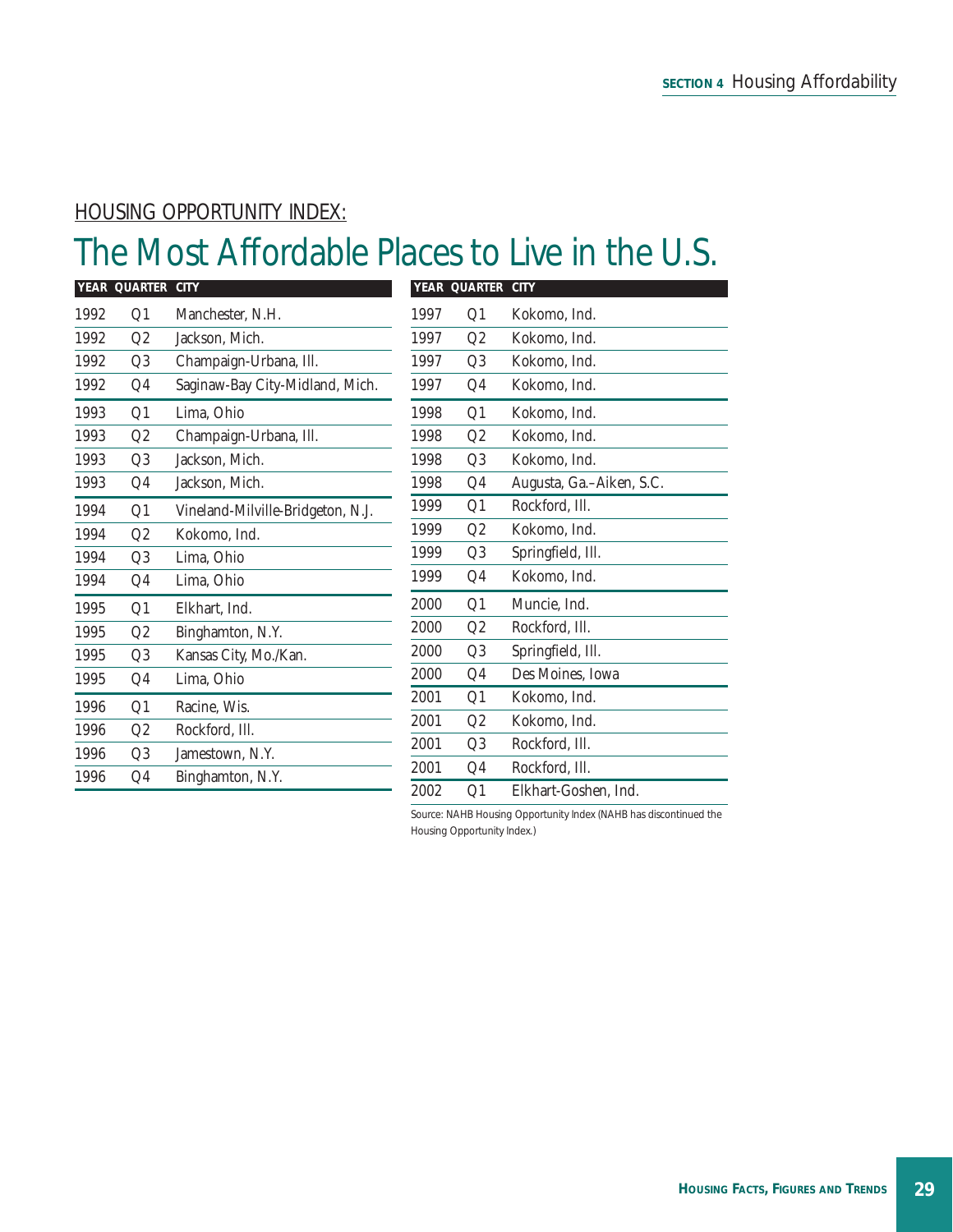# Cost of Lumber in a 2,300-Square-Foot Home

**The cost of lumber and wood products accounts for about one-third of the total cost of materials used to build a home.**

| <b>COST PER</b><br>1,000 FT* | <b>FRAMING</b><br><b>LUMBER</b> | <b>STRUCTURAL</b><br><b>PANEL</b> | <b>LUMBER COSTS</b><br><b>PER HOUSE</b> |
|------------------------------|---------------------------------|-----------------------------------|-----------------------------------------|
| \$200                        | \$4,048                         | \$1,518                           | \$5,566                                 |
| 250                          | 5,060                           | 1.898                             | 6,958                                   |
| 300                          | 6,072                           | 2,277                             | 8,349                                   |
| 350                          | 7,084                           | 2,657                             | 9,741                                   |
| 400                          | 8.096                           | 3,036                             | 11,132                                  |
| 450                          | 9,108                           | 3,416                             | 12,524                                  |
| 500                          | 10,120                          | 3,795                             | 13,915                                  |
| 550                          | 11,132                          | 4,175                             | 15,307                                  |
| 600                          | 12,144                          | 4,554                             | 16,698                                  |
| 650                          | 13,156                          | 4,934                             | 18,090                                  |
| 700                          | 14,168                          | 5,313                             | 19,481                                  |
| 750                          | 15,180                          | 5,693                             | 20,873                                  |
| 800                          | 16,192                          | 6.072                             | 22,264                                  |

\*Cost per 1,000 board-feet of framing lumber or 1,000 square feet of structural panels such as plywood, marked up 10% to cover costs of taxes, financing and brokerage fees. Source: NAHB.

#### **The Effect of Lumber Prices on the Cost of Housing**

The cost of lumber and wood products accounts for one-third of the cost of materials used to build a home, so increases in lumber costs can have a significant effect on housing affordability. At \$400 per 1,000 board feet, the lumber package for a 2,300-square-foot home costs over \$11,000; at \$600 per 1,000 board feet, the cost is more than \$16,000.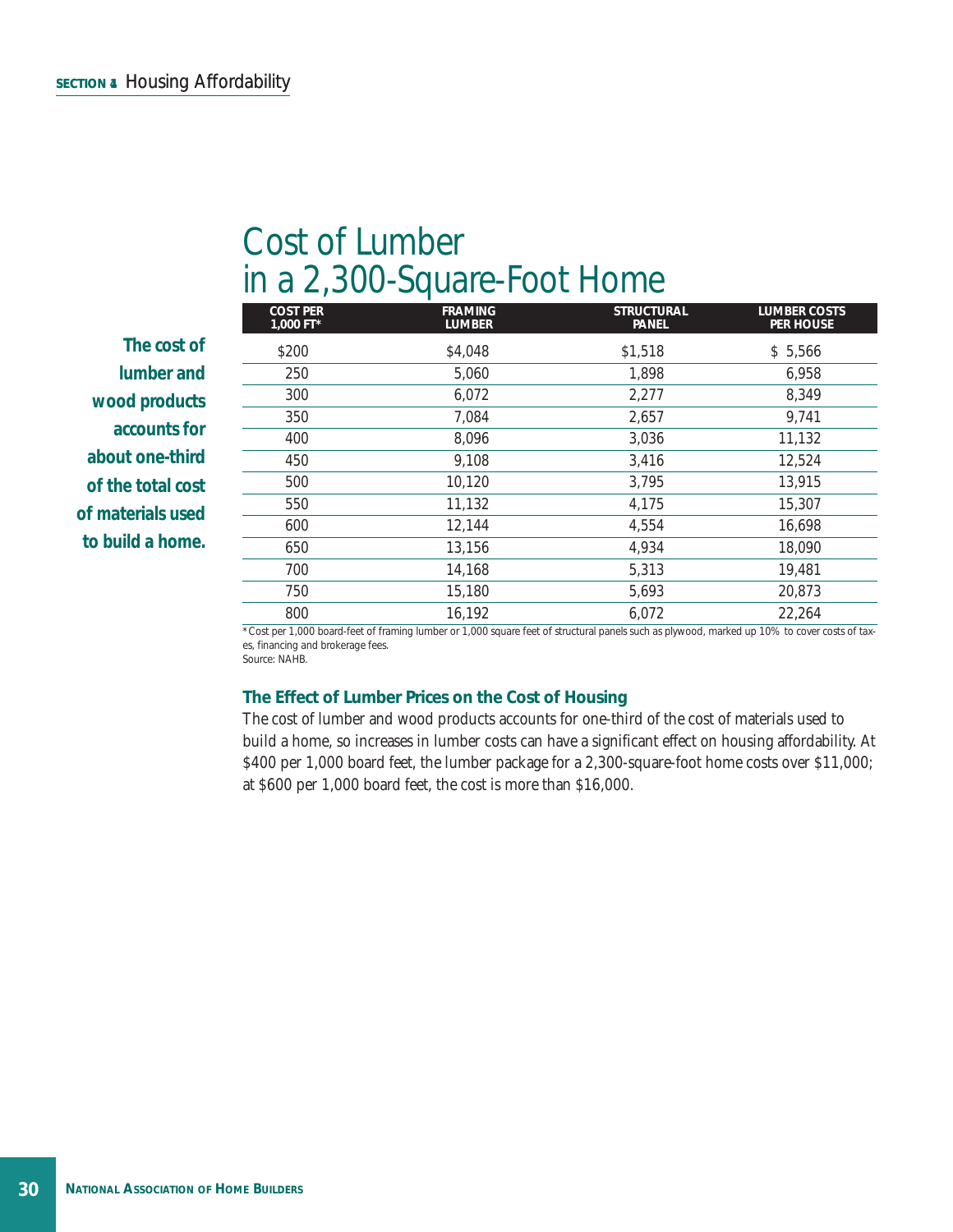# SECTION **5**

# **Homeownership and Demographics**

**The nation's annual homeownership rate is expected to continue rising as increasing numbers of households achieve the American Dream.**

### Homeownership Rates by Age of Householder, 1982-2003

| <b>YEAR</b> | <b>TOTAL</b> | <b>UNDER 25</b> | 25-29 | 30-34 | 35-39 | 40-44 | 45-49 | 50-54 | 55-59 | 60-64 | 65-69 | 70-74 | $75+$ |
|-------------|--------------|-----------------|-------|-------|-------|-------|-------|-------|-------|-------|-------|-------|-------|
| 1982        | 64.8%        | 19.3%           | 38.6% | 57.1% | 67.6% | 73.0% | 76.0% | 78.8% | 80.0% | 80.1% | 77.9% | 75.2% | 71.0% |
| 1983        | 64.6         | 18.8            | 38.3  | 55.4  | 66.5  | 72.8  | 75.3  | 78.8  | 80.1  | 79.8  | 78.7  | 75.4  | 71.9  |
| 1984        | 64.5         | 17.9            | 38.6  | 54.8  | 66.1  | 72.3  | 74.6  | 78.4  | 80.1  | 79.9  | 79.3  | 75.5  | 71.5  |
| 1985        | 63.9         | 17.2            | 37.7  | 54.0  | 65.4  | 71.4  | 74.3  | 77.5  | 79.2  | 79.9  | 79.5  | 76.8  | 69.8  |
| 1986        | 63.8         | 17.2            | 36.7  | 53.6  | 64.8  | 70.5  | 74.1  | 78.1  | 80.0  | 79.8  | 79.4  | 77.2  | 70.0  |
| 1987        | 64.0         | 16.0            | 36.4  | 53.5  | 64.1  | 70.8  | 74.6  | 77.8  | 80.0  | 80.4  | 79.5  | 77.7  | 70.8  |
| 1988        | 63.8         | 15.8            | 35.9  | 53.2  | 63.6  | 70.7  | 74.4  | 77.1  | 79.3  | 79.8  | 80.0  | 77.7  | 70.8  |
| 1989        | 63.9         | 16.6            | 35.3  | 53.2  | 63.4  | 70.2  | 74.1  | 77.2  | 79.1  | 80.1  | 80.0  | 77.8  | 71.2  |
| 1990        | 63.9         | 15.7            | 35.2  | 51.8  | 63.0  | 69.8  | 73.9  | 76.8  | 78.8  | 79.8  | 80.0  | 78.4  | 72.3  |
| 1991        | 64.1         | 15.3            | 33.8  | 51.2  | 62.2  | 69.5  | 73.7  | 76.1  | 79.5  | 80.5  | 81.4  | 78.8  | 73.1  |
| 1992        | 64.1         | 14.9            | 33.6  | 50.5  | 61.4  | 69.1  | 74.2  | 76.2  | 79.3  | 81.2  | 80.8  | 79.0  | 73.3  |
| 1993        | 64.0         | 14.8            | 33.6  | 50.8  | 61.8  | 68.6  | 73.7  | 77.2  | 78.9  | 80.9  | 80.7  | 79.9  | 73.4  |
| 1994        | 64.0         | 14.9            | 34.1  | 50.6  | 61.2  | 68.2  | 73.8  | 76.8  | 73.4  | 80.1  | 80.6  | 80.1  | 73.5  |
| 1995        | 64.7         | 15.9            | 34.4  | 53.1  | 62.1  | 68.6  | 73.7  | 77.0  | 78.8  | 80.2  | 81.0  | 80.9  | 74.6  |
| 1996        | 65.4         | 18.0            | 34.7  | 53.0  | 62.1  | 69.9  | 74.4  | 77.2  | 79.4  | 80.7  | 82.4  | 81.4  | 75.3  |
| 1997        | 65.7         | 17.7            | 35.0  | 52.6  | 62.6  | 69.7  | 74.2  | 77.7  | 79.7  | 80.5  | 81.9  | 82.0  | 75.8  |
| 1998        | 66.3         | 18.2            | 36.2  | 53.6  | 63.7  | 70.0  | 73.9  | 77.8  | 79.8  | 82.1  | 81.9  | 82.2  | 76.2  |
| 1999        | 66.8         | 19.9            | 36.5  | 53.8  | 64.4  | 69.9  | 74.5  | 77.8  | 80.7  | 81.3  | 82.9  | 82.8  | 77.1  |
| 2000        | 67.4         | 21.7            | 38.1  | 54.6  | 65.0  | 70.6  | 74.7  | 78.5  | 80.4  | 80.3  | 83.0  | 82.6  | 77.7  |
| 2001        | 67.8         | 22.5            | 38.9  | 54.8  | 65.5  | 70.8  | 75.4  | 78.2  | 81.8  | 81.8  | 82.4  | 82.5  | 78.1  |
| 2002        | 67.9         | 23.0            | 39.0  | 55.0  | 65.2  | 71.7  | 74.9  | 77.8  | 80.8  | 81.5  | 82.8  | 82.5  | 78.4  |
| 2003Q3      | 68.4         | 23.3            | 40.2  | 56.6  | 65.6  | 71.7  | 75.3  | 77.8  | 80.4  | 81.8  | 83.0  | 82.3  | 78.9  |

Source: U.S. Census Bureau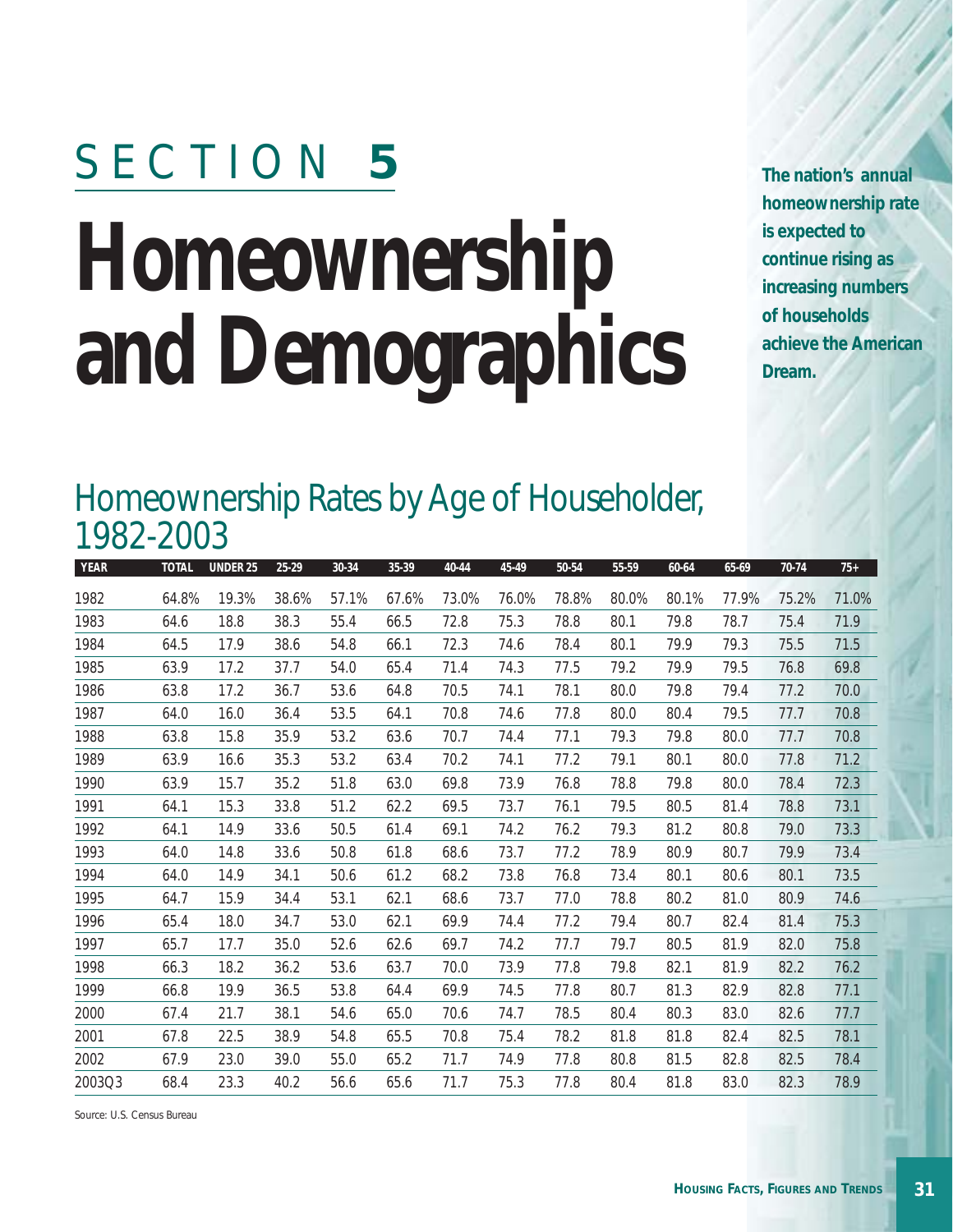# National Homeownership Rates by Quarter, 1982–2003

| <b>YEAR</b> | <b>FIRST QUARTER</b> | <b>SECOND QUARTER</b> | <b>THIRD QUARTER</b> | <b>FOURTH QUARTER</b> |
|-------------|----------------------|-----------------------|----------------------|-----------------------|
| 1982        | 64.8%                | 64.9%                 | 64.9%                | 64.5%                 |
| 1983        | 64.7                 | 64.7                  | 64.8                 | 64.4                  |
| 1984        | 64.6                 | 64.6                  | 64.6                 | 64.1                  |
| 1985        | 64.1                 | 64.1                  | 63.9                 | 63.5                  |
| 1986        | 63.6                 | 63.8                  | 63.8                 | 63.9                  |
| 1987        | 63.8                 | 63.8                  | 64.2                 | 64.1                  |
| 1988        | 63.7                 | 63.7                  | 64.0                 | 63.8                  |
| 1989        | 63.9                 | 63.8                  | 64.1                 | 63.8                  |
| 1990        | 64.0                 | 63.7                  | 64.0                 | 64.1                  |
| 1991        | 63.9                 | 63.9                  | 64.2                 | 64.2                  |
| 1992        | 64.0                 | 63.9                  | 64.3                 | 64.4                  |
| 1993        | 63.7                 | 63.9                  | 64.2                 | 64.2                  |
| 1994        | 63.8                 | 63.8                  | 64.1                 | 64.2                  |
| 1995        | 64.2                 | 64.7                  | 65.0                 | 65.1                  |
| 1996        | 65.1                 | 65.4                  | 65.6                 | 65.4                  |
| 1997        | 65.4                 | 65.7                  | 66.0                 | 65.7                  |
| 1998        | 65.9                 | 66.0                  | 66.8                 | 66.4                  |
| 1999        | 66.7                 | 66.6                  | 67.0                 | 66.9                  |
| 2000        | 67.1                 | 67.2                  | 67.7                 | 67.5                  |
| 2001        | 67.5                 | 67.7                  | 68.1                 | 68.0                  |
| 2002        | 67.8                 | 67.6                  | 68.0                 | 68.3                  |
| 2003        | 68.0                 | 68.0                  | 68.4                 |                       |
|             |                      |                       |                      |                       |

**Homeownership**

**is the**

**cornerstone of**

**family security,**

**stability and**

**prosperity.**

Source: U.S. Census Bureau.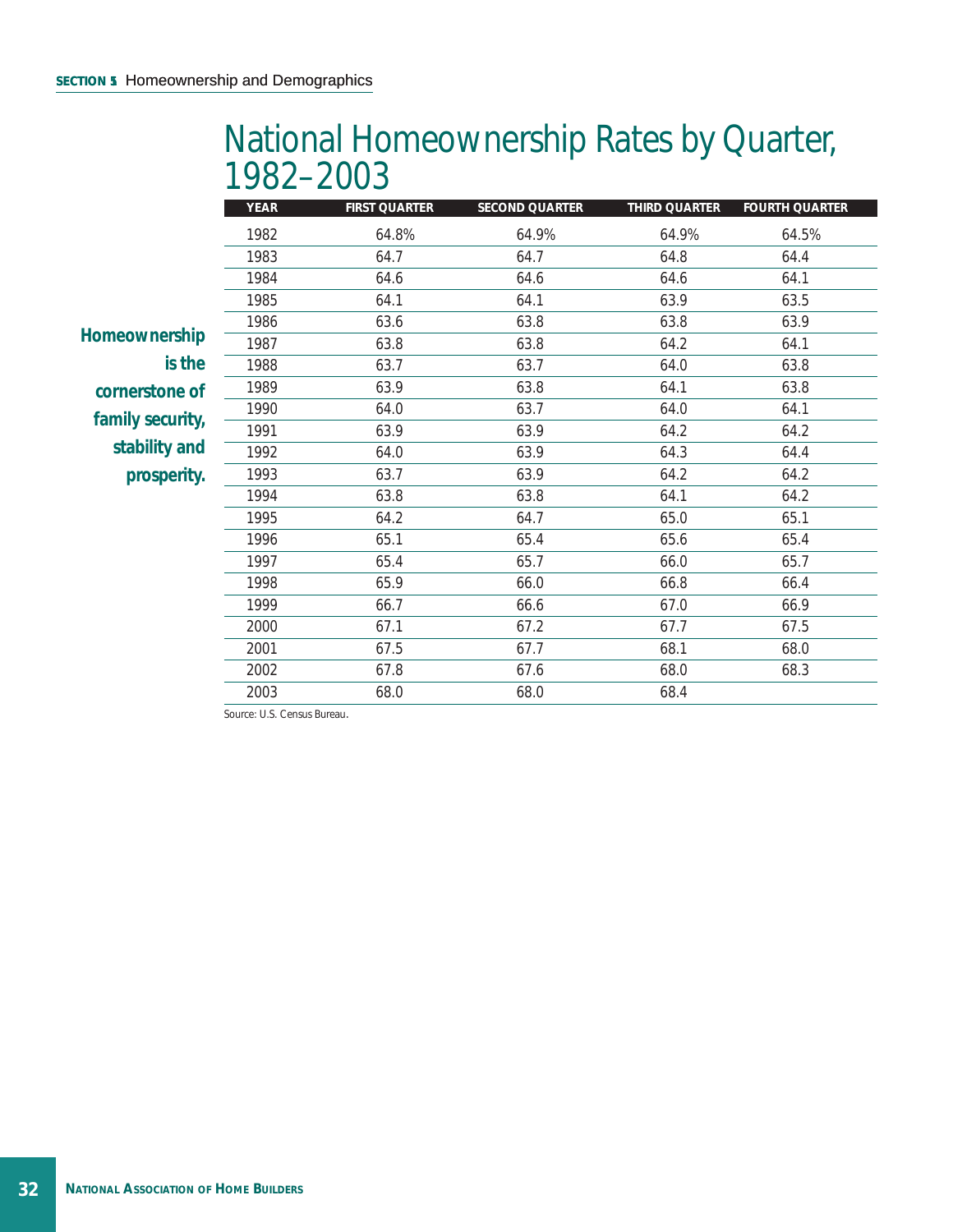# Profile of General Demographic Characteristics for the U.S.: 2000 and 1990

| <b>POPULATION</b>                                         | 2000                     |            | 1990                     | % CHANGE                 |               |
|-----------------------------------------------------------|--------------------------|------------|--------------------------|--------------------------|---------------|
|                                                           |                          | % SHARE    |                          | % SHARE                  | 2000 VS. 1990 |
| <b>Sex</b>                                                |                          |            |                          |                          |               |
| Male                                                      | 138,053,563              | 49%        | 121,239,418              | 49%                      | 14%           |
| Female                                                    | 143,368,343              | 51%        | 127,470,455              | 51%                      | 12%           |
| <b>Total</b>                                              | 281,421,906              | 100%       | 248,709,873              | 100%                     | 13%           |
| Age                                                       |                          |            |                          |                          |               |
| Under 5 years                                             | 19,175,798               | 7%         | 18,354,443               | 7%                       | 4%            |
| 5 to 19 years                                             | 61,297,467               | 22%        | 52,967,443               | 21%                      | 16%           |
| 20 to 24 years                                            | 18,964,001               | 7%         | 19,020,312               | 8%                       | 0%            |
| 25 to 34 years                                            | 39,891,724               | 14%        | 43,175,932               | 17%                      | $-8%$         |
| 35 to 44 years                                            | 45,148,527               | 16%        | 37,578,903               | 15%                      | 20%           |
| 45 to 54 years                                            | 37,677,952               | 13%        | 25,223,086               | 10%                      | 49%           |
| 55 to 64 years                                            | 24,274,684               | 9%         | 21,147,923               | 9%                       | 15%           |
| 65 to 74 years                                            | 18,390,986               | 7%         | 18,106,558               | 7%                       | 2%            |
| 75 to 84 years                                            | 12,361,180               | 4%         | 10,055,108               | 4%                       | 23%           |
| 85 years and over                                         | 4,239,587                | 2%         | 3,080,165                | 1%                       | 38%           |
| <b>Total</b>                                              | 281,421,906              | 100%       | 248,709,873              | 100%                     | 13%           |
| Race                                                      |                          |            |                          |                          |               |
| White                                                     | 216,930,975              | 75%        | <b>NA</b>                |                          |               |
| <b>Black or African American</b>                          | 36,419,434               | 13%        | <b>NA</b>                |                          |               |
| American Indian and Alaska Native                         | 4,119,301                | 1%         | <b>NA</b>                |                          |               |
| Asian                                                     | 11,898,828               | 4%         | <b>NA</b>                |                          |               |
| Native Hawaiian and other Pacific Islander                | 874,414                  | 0%         | <b>NA</b>                | $\overline{\phantom{0}}$ |               |
| Some other race                                           | 18,521,486               | 6%         | <b>NA</b>                |                          |               |
| <b>Total</b>                                              | 288,764,438              | 100%       | <b>NA</b>                |                          |               |
| <b>Households by Type</b>                                 |                          |            |                          |                          |               |
| Family households (families)                              | 71,787,347               | 68%        | 64,517,947               | 70%                      | 11%           |
| With own children under 18 years                          | 34,588,368               | 33%        | 30,877,675               | 34%                      | 12%           |
| Married-couple family<br>With own children under 18 years | 54,493,232<br>24,835,505 | 52%<br>24% | 50,708,322<br>23,494,726 | 55%<br>26%               | 7%<br>$6\%$   |
| Female householder, no husband present                    | 12,900,103               | 12%        | 10,666,043               | 12%                      | 21%           |
| With own children under 18 years                          | 7,561,874                | 7%         | 6,028,409                | 7%                       | 25%           |
| Non-family households                                     | 33,692,754               | 32%        | 27,429,463               | 30%                      | 23%           |
| Householder living alone                                  | 27,230,075               | 26%        | 22,580,420               | 25%                      | 21%           |
| Householder 65 years and over                             | 9,722,857                | 9%         | 8,824,845                | 10%                      | 10%           |
| <b>Total Households</b>                                   | 105,480,101              | 100%       | 91,947,410               | 100%                     | 15%           |
| <b>Average household size</b>                             | 2.59                     |            | 2.63                     |                          | $-2%$         |
| <b>Average family size</b>                                | 3.14                     |            | 3.16                     |                          | $-1%$         |
| <b>Housing Tenure</b>                                     |                          |            |                          |                          |               |
| Owner-occupied housing units                              | 69,815,753               | 66%        | 59,024,811               | 64%                      | 18%           |
| Renter-occupied housing units                             | 35,664,348               | 34%        | 32,922,599               | 36%                      | $8\%$         |
| <b>Occupied housing units</b>                             | 105,480,101              | 100%       | 91,947,410               | 100%                     | 15%           |

Source: US Bureau of the Census. Compiled by NAHB Economics. NA—Not available.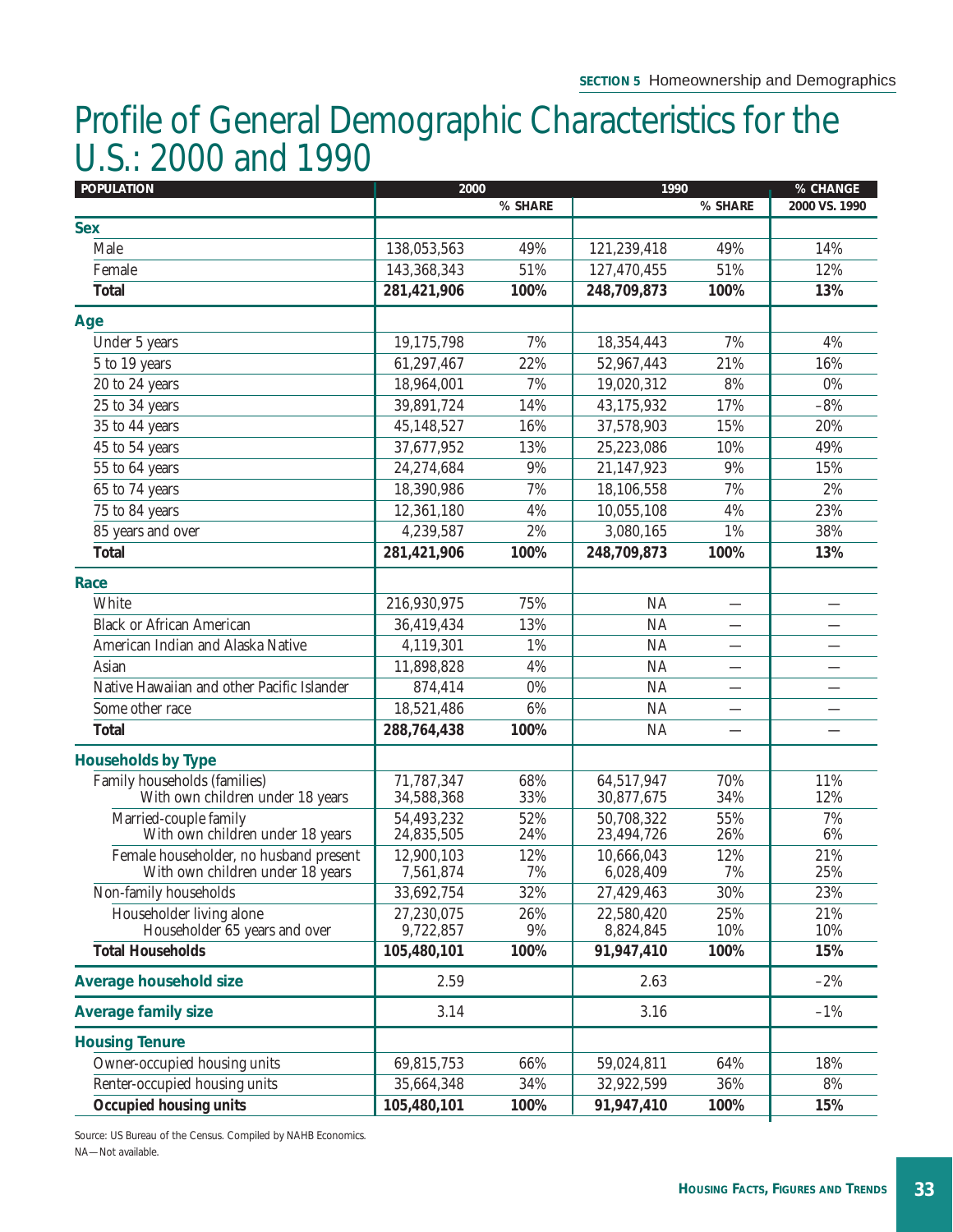# Top 10 States with Largest Population

Increases *(Numbers in millions)*

|                   |                                  |                   | <b>POPULATION</b> | INCREASE IN 2000 OVER 1990 |                |
|-------------------|----------------------------------|-------------------|-------------------|----------------------------|----------------|
| <b>RANK</b>       | <b>STATE</b>                     | <b>APRIL 2000</b> | <b>APRIL 1990</b> | <b>NUMBER</b>              | <b>PERCENT</b> |
| 1                 | California                       | 33.87             | 29.76             | 4.11                       | 14%            |
| $\mathbf{2}$      | Texas                            | 20.85             | 16.99             | 3.86                       | 23%            |
| 3                 | Florida                          | 15.98             | 12.94             | 3.04                       | 23%            |
| 4                 | Georgia                          | 8.19              | 6.48              | 1.71                       | 26%            |
| 5                 | Arizona                          | 5.13              | 3.66              | 1.47                       | 40%            |
| 6                 | North Carolina                   | 8.05              | 6.63              | 1.42                       | 21%            |
| 7                 | Washington                       | 5.89              | 4.87              | 1.02                       | 21%            |
| 8                 | Colorado                         | 4.30              | 3.29              | 1.01                       | 31%            |
| 9                 | New York                         | 18.98             | 17.99             | 0.99                       | 6%             |
| 10                | Virginia                         | 7.08              | 6.19              | 0.89                       | 14%            |
|                   | Total (Top 10 states)            | 128.32            | 108.80            | 19.52                      | 18%            |
| <b>Total U.S.</b> |                                  | 281.42            | 248.71            | 32.71                      | 13%            |
|                   | Top 3 states as % of Total U.S.  | 25.1%             | 24.0%             |                            |                |
|                   | Top 10 states as % of Total U.S. | 45.6%             | 43.7%             |                            |                |

Source: U.S. Bureau of Census. Compiled by NAHB Economics.

### Top 10 States with Largest Percentage Increases in Population *(Numbers in millions)*

|             |                | <b>POPULATION</b> |                   | INCREASE IN 2000 OVER 1990 |                |
|-------------|----------------|-------------------|-------------------|----------------------------|----------------|
| <b>RANK</b> | <b>STATE</b>   | <b>APRIL 2000</b> | <b>APRIL 1990</b> | <b>NUMBER</b>              | <b>PERCENT</b> |
|             | Nevada         | 2.00              | 1.20              | 0.80                       | 67%            |
| 2           | Arizona        | 5.13              | 3.66              | 1.47                       | 40%            |
| 3           | Colorado       | 4.30              | 3.29              | 1.01                       | 31%            |
| 4           | Utah           | 2.23              | 1.72              | 0.51                       | 30%            |
| 5           | Idaho          | 1.29              | 1.01              | 0.28                       | 28%            |
| 6           | Florida        | 15.98             | 12.94             | 3.04                       | 23%            |
| 7           | Texas          | 20.85             | 16.99             | 3.86                       | 23%            |
| 8           | North Carolina | 8.05              | 6.63              | 1.42                       | 21%            |
| 9           | Washington     | 5.89              | 4.87              | 1.02                       | 21%            |
| 10          | Georgia        | 8.19              | 6.98              | 1.21                       | 17%            |

Source: U.S. Bureau of Census. Compiled by NAHB Economics.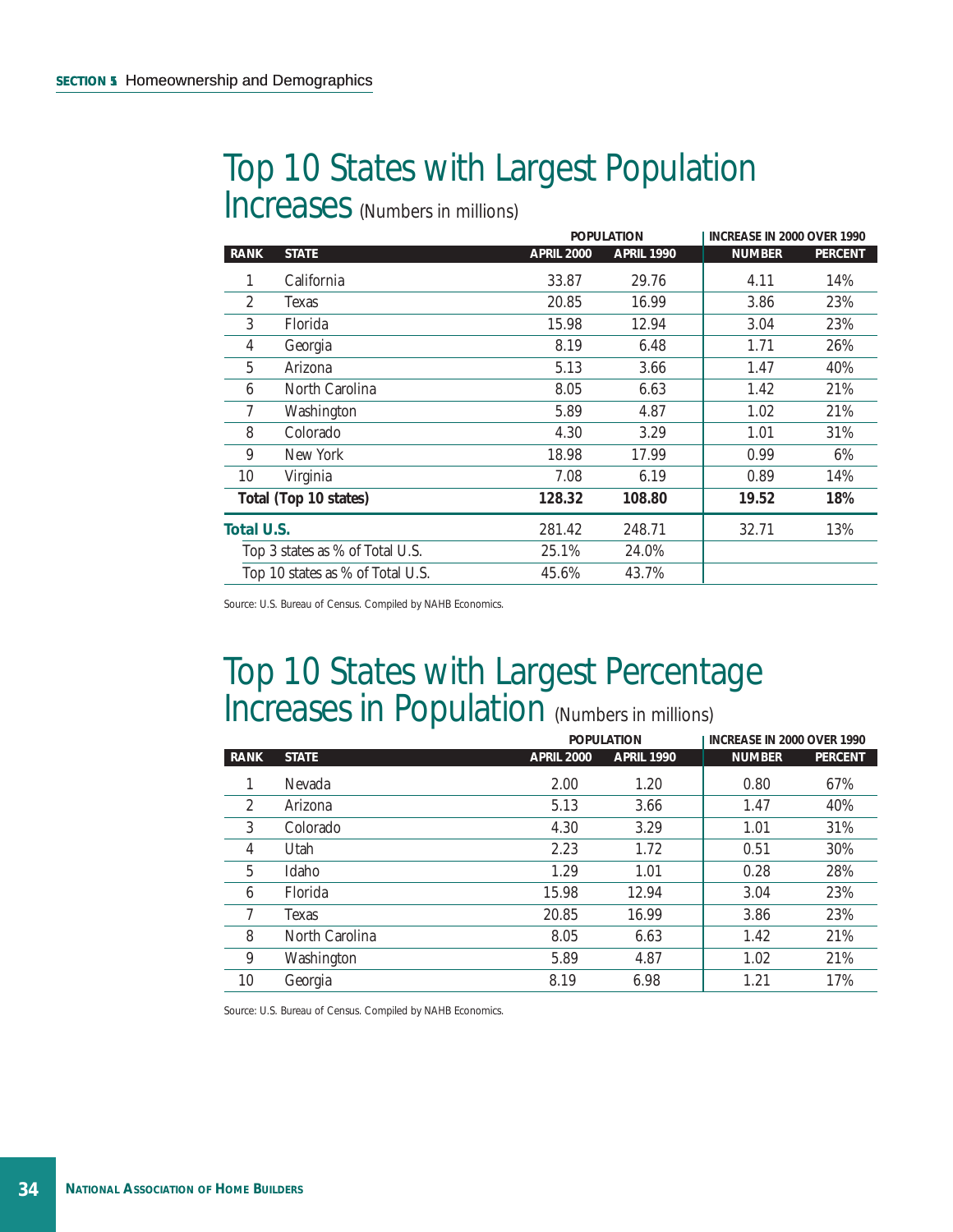### Population by Race and Hispanic or Latino Origin, for the United States, Regions, Divisions, and States, and for Puerto Rico: 2000 C<sub>B</sub>

|                                              |             | LOTAL POPULATION        | <b>PATRICAL AVAILAB</b> |           | <b>PARKER AND ANNIVER</b> | I AMERICAN HANDWATCH |            |                | <b>INDORMORE RACES</b> | I DOMESTIC OR A MINUS<br><b>MATHEMATICAL ARTISTS</b> |
|----------------------------------------------|-------------|-------------------------|-------------------------|-----------|---------------------------|----------------------|------------|----------------|------------------------|------------------------------------------------------|
| <b>U.S. REGION/DIVISION/</b><br><b>STATE</b> |             | WHITE                   |                         |           |                           |                      |            | Someonica RACE |                        |                                                      |
| <b>UNITED STATES</b>                         |             | 281,421,906 211,460,626 | 34,658,190              | 2,475,956 | 10,242,998                | 398,835              | 15,359,073 | 6,826,228      |                        | 35, 305, 818 194, 552, 774                           |
| <b>NORTHEAST</b>                             | 53,594,378  | 41,533,502              | 6,099,881               | 162,558   | 2,119,426                 | 20,880               | 2,429,670  | 1,228,461      | 5,254,087              | 39,327,262                                           |
| <b>New England</b>                           | 13,922,517  | 12,050,905              | 719,063                 | 42,257    | 374,361                   | 5,316                | 448,315    | 282,300        | 875,225                | 11,686,617                                           |
| Maine                                        | 1,274,923   | 1,236,014               | 6,760                   | 7,098     | 9,111                     | 382                  | 2,911      | 12,647         | 9,360                  | 1,230,297                                            |
| New Hampshire                                | 1,235,786   | 1,186,851               | 9,035                   | 2,964     | 15,931                    | 371                  | 7,420      | 13,214         | 20,489                 | 1,175,252                                            |
| Vermont                                      | 608,827     | 589,208                 | 3,063                   | 2,420     | 5,217                     | 141                  | 1,443      | 7,335          | 5,504                  | 585,431                                              |
| Massachusetts                                | 6,349,097   | 5,367,286               | 343,454                 | 15,015    | 238,124                   | 2,489                | 236,724    | 146,005        | 428,729                | 5,198,359                                            |
| Rhode Island                                 | 1,048,319   | 891,191                 | 46,908                  | 5,121     | 23,665                    | 567                  | 52,616     | 28,251         | 90,820                 | 858,433                                              |
| Connecticut                                  | 3,405,565   | 2,780,355               | 309,843                 | 9,639     | 82,313                    | 1,366                | 147,201    | 74,848         | 320,323                | 2,638,845                                            |
| <b>Middle Atlantic</b>                       | 39,671,861  | 29,482,597              | 5,380,818               | 120,301   | 1,745,065                 | 15,564               | 1,981,355  | 946,161        | 4,378,862              | 27,640,645                                           |
| New York                                     | 18,976,457  | 12,893,689              | 3,014,385               | 82,461    | 1,044,976                 | 8,818                | 1,341,946  | 590,182        | 2,867,583              | 11,760,981                                           |
| New Jersey                                   | 8,414,350   | 6,104,705               | 1,141,821               | 19,492    | 480,276                   | 3,329                | 450,972    | 213,755        | 1,117,191              | 5,557,209                                            |
| Pennsylvania                                 | 12,281,054  | 10,484,203              | 1,224,612               | 18,348    | 219,813                   | 3,417                | 188,437    | 142,224        | 394,088                | 10,322,455                                           |
| <b>MIDWEST</b>                               | 64,392,776  | 53,833,651              | 6,499,733               | 399,490   | 1,197,554                 | 22,492               | 1,417,388  | 1,022,468      | 3,124,532              | 52,386,131                                           |
| <b>East North Central</b>                    | 45,155,037  | 36,826,856              | 5,405,418               | 177,014   | 880,635                   | 13,686               | 1,123,544  | 727,884        | 2,478,719              | 35,669,945                                           |
| Ohio                                         | 11,353,140  | 9,645,453               | 1,301,307               | 24,486    | 132,633                   | 2,749                | 88,627     | 157,885        | 217,123                | 9,538,111                                            |
| Indiana                                      | 6,080,485   | 5,320,022               | 510,034                 | 15,815    | 59,126                    | 2,005                | 97,811     | 75,672         | 214,536                | 5,219,373                                            |
| Illinois                                     | 12,419,293  | 9,125,471               | 1,876,875               | 31,006    | 423,603                   | 4,610                | 722,712    | 235,016        | 1,530,262              | 8,424,140                                            |
| Michigan                                     | 9,938,444   | 7,966,053               | 1,412,742               | 58,479    | 176,510                   | 2,692                | 129,552    | 192,416        | 323,877                | 7,806,691                                            |
| Wisconsin                                    | 5,363,675   | 4,769,857               | 304,460                 | 47,228    | 88,763                    | 1,630                | 84,842     | 66,895         | 192,921                | 4,681,630                                            |
| <b>West North Central</b>                    | 19,237,739  | 17,006,795              | 1,094,315               | 222,476   | 316,919                   | 8,806                | 293,844    | 294,584        | 645,813                | 16,716,186                                           |
| Minnesota                                    | 4,919,479   | 4,400,282               | 171,731                 | 54,967    | 141,968                   | 1,979                | 65,810     | 82,742         | 143,382                | 4,337,143                                            |
| Iowa                                         | 2,926,324   | 2,748,640               | 61,853                  | 8,989     | 36,635                    | 1,009                | 37,420     | 31,778         | 82,473                 | 2,710,344                                            |
| Missouri                                     | 5,595,211   | 4,748,083               | 629,391                 | 25,076    | 61,595                    | 3,178                | 45,827     | 82,061         | 118,592                | 4,686,474                                            |
| North Dakota                                 | 642,200     | 593,181                 | 3,916                   | 31,329    | 3,606                     | 230                  | 2,540      | 7,398          | 7,786                  | 589,149                                              |
| South Dakota                                 | 754,844     | 669,404                 | 4,685                   | 62,283    | 4,378                     | 261                  | 3,677      | 10,156         | 10,903                 | 664,585                                              |
| Nebraska                                     | 1,711,263   | 1,533,261               | 68,541                  | 14,896    | 21,931                    | $836\,$              | 47,845     | 23,953         | 94,425                 | 1,494,494                                            |
| Kansas                                       | 2,688,418   | 2,313,944               | 154,198                 | 24,936    | 46,806                    | 1,313                | 90,725     | 56,496         | 188,252                | 2,233,997                                            |
| <b>SOUTH</b>                                 | 100,236,820 | 72,819,399              | 18,981,692              | 725,919   | 1,922,407                 | 51,217               | 3,889,171  | 1,847,015      | 11,586,696             | 65,927,794                                           |
| <b>South Atlantic</b>                        | 51,769,160  | 37,283,595              | 11,026,722              | 233,192   | 1,101,965                 | 25,762               | 1,175,288  | 922,636        | 4,243,946              | 34,575,917                                           |
| Delaware                                     | 783,600     | 584,773                 | 150,666                 | 2,731     | 16,259                    | 283                  | 15,855     | 13,033         | 37,277                 | 567,973                                              |
| Maryland                                     | 5,296,486   | 3,391,308               | 1,477,411               | 15,423    | 210,929                   | 2,303                | 95,525     | 103,587        | 227,916                | 3,286,547                                            |
| District of Columbia                         | 572,059     | 176,101                 | 343,312                 | 1,713     | 15,189                    | 348                  | 21,950     | 13,446         | 44,953                 | 159,178                                              |
| Virginia                                     | 7,078,515   | 5,120,110               | 1,390,293               | 21,172    | 261,025                   | 3,946                | 138,900    | 143,069        | 329,540                | 4,965,637                                            |

Continued on next page  $\blacktriangleright$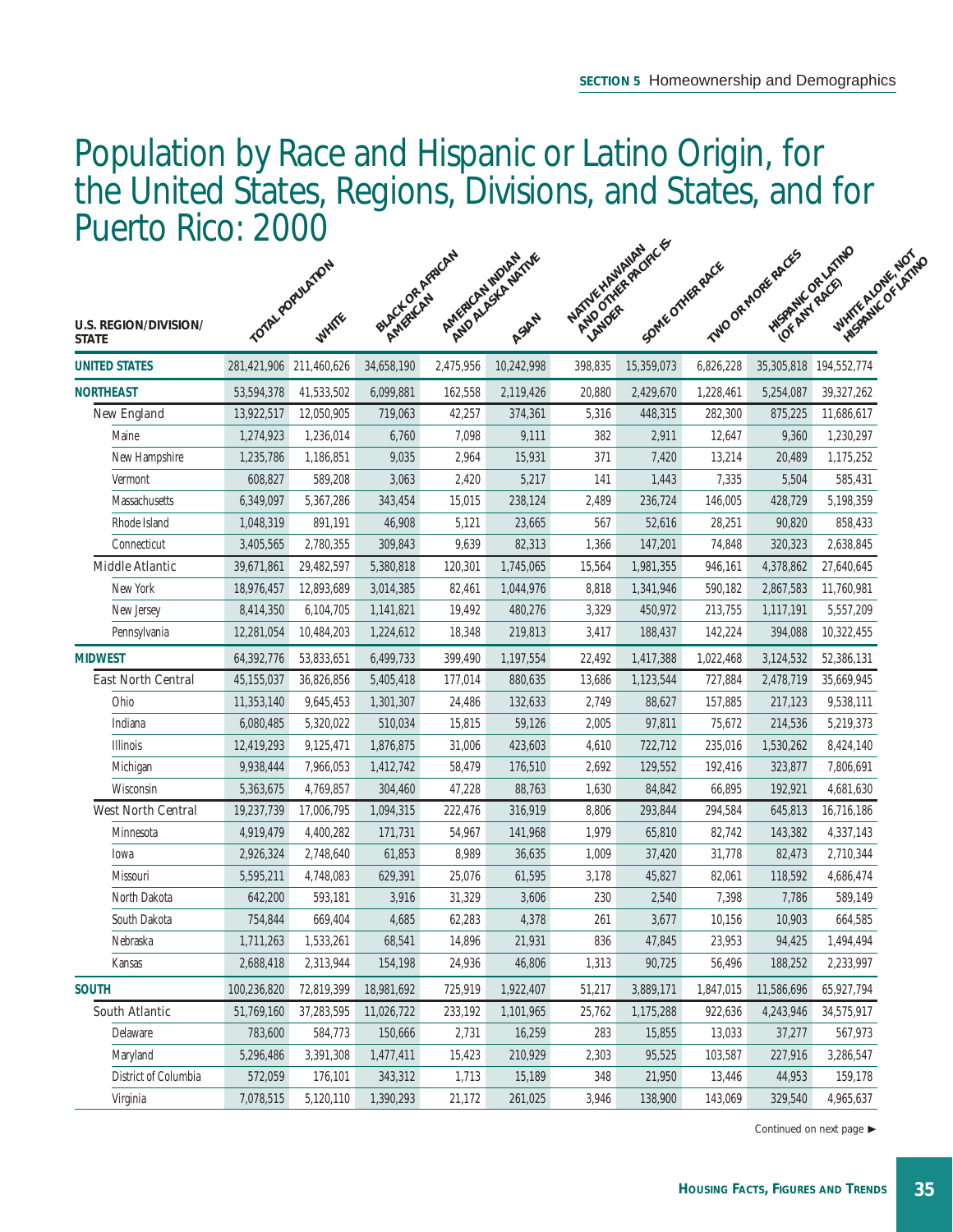#### Population by Race and Hispanic or Latino Origin, for the United States, Regions, Divisions, and States, and for Puerto Rico: 2000 *(continued)*

|                                              |            |                  | <b>PATRICAL AVENUE</b> |           | <b>PARKER AND ANNIVER</b> | · PRODUCE HANDWATCLE |                |           | I WOORMORE RACES     | I DOMESTIC OR LATING<br><b>MATHEMATICAL ARTISTS</b> |
|----------------------------------------------|------------|------------------|------------------------|-----------|---------------------------|----------------------|----------------|-----------|----------------------|-----------------------------------------------------|
| <b>U.S. REGION/DIVISION/</b><br><b>STATE</b> |            | TOTAL POPULATION |                        |           |                           |                      | Someonica RACE |           |                      |                                                     |
|                                              |            |                  |                        |           |                           |                      |                |           |                      |                                                     |
| West Virginia                                | 1,808,344  | 1,718,777        | 57,232                 | 3,606     | 9,434                     | 400                  | 3,107          | 15,788    | 12,279               | 1,709,966                                           |
| North Carolina                               | 8,049,313  | 5,804,656        | 1,737,545              | 99,551    | 113,689                   | 3,983                | 186,629        | 103,260   | 378,963              | 5,647,155                                           |
| South Carolina                               | 4,012,012  | 2,695,560        | 1,185,216              | 13,718    | 36,014                    | 1,628                | 39,926         | 39,950    | 95,076               | 2,652,291                                           |
| Georgia                                      | 8,186,453  | 5,327,281        | 2,349,542              | 21,737    | 173,170                   | 4,246                | 196,289        | 114,188   | 435,227              | 5,128,661                                           |
| Florida                                      | 15,982,378 | 12,465,029       | 2,335,505              | 53,541    | 266,256                   | 8,625                | 477,107        | 376,315   | 2,682,715            | 10,458,509                                          |
| <b>East South Central</b>                    | 17,022,810 | 13,113,106       | 3,418,542              | 57,850    | 136,378                   | 5,741                | 121,441        | 169,752   | 299,176              | 12,967,670                                          |
| Kentucky                                     | 4,041,769  | 3,640,889        | 295,994                | 8,616     | 29,744                    | 1,460                | 22,623         | 42,443    | 59,939               | 3,608,013                                           |
| Tennessee                                    | 5,689,283  | 4,563,310        | 932,809                | 15,152    | 56,662                    | 2,205                | 56,036         | 63,109    | 123,838              | 4,505,930                                           |
| Alabama                                      | 4,447,100  | 3,162,808        | 1,155,930              | 22,430    | 31,346                    | 1,409                | 28,998         | 44,179    | 75,830               | 3,125,819                                           |
| Mississippi                                  | 2,844,658  | 1,746,099        | 1,033,809              | 11,652    | 18,626                    | 667                  | 13,784         | 20,021    | 39,569               | 1,727,908                                           |
| <b>West South Central</b>                    | 31,444,850 | 22,422,698       | 4,536,428              | 434,877   | 684,064                   | 19,714               | 2,592,442      | 754,627   | 7,043,574            | 18,384,207                                          |
| Arkansas                                     | 2,673,400  | 2,138,598        | 418,950                | 17,808    | 20,220                    | 1,668                | 40,412         | 35,744    | 86,866               | 2,100,135                                           |
| Louisiana                                    | 4,468,976  | 2,856,161        | 1,451,944              | 25,477    | 54,758                    | 1,240                | 31,131         | 48,265    | 107,738              | 2,794,391                                           |
| Oklahoma                                     | 3,450,654  | 2,628,434        | 260,968                | 273,230   | 46,767                    | 2,372                | 82,898         | 155,985   | 179,304              | 2,556,368                                           |
| Texas                                        | 20,851,820 | 14,799,505       | 2,404,566              | 118,362   | 562,319                   | 14,434               | 2,438,001      | 514,633   | 6,669,666            | 10,933,313                                          |
| <b>WEST</b>                                  | 63,197,932 | 43,274,074       | 3,076,884              | 1,187,989 | 5,003,611                 | 304,246              | 7,622,844      | 2,728,284 | 15,340,503           | 36,911,587                                          |
| <b>Mountain</b>                              | 18,172,295 | 14,591,933       | 523,283                | 614,553   | 353,429                   | 38,508               | 1,541,704      | 508,885   | 3,543,573            | 12,883,812                                          |
| Montana                                      | 902,195    | 817,229          | 2,692                  | 56,068    | 4,691                     | 470                  | 5,315          | 15,730    | 18,081               | 807,823                                             |
| Idaho                                        | 1,293,953  | 1,177,304        | 5,456                  | 17,645    | 11,889                    | 1,308                | 54,742         | 25,609    | 101,690              | 1,139,291                                           |
| Wyoming                                      | 493,782    | 454,670          | 3,722                  | 11,133    | 2,771                     | 302                  | 12,301         | 8,883     | 31,669               | 438,799                                             |
| Colorado                                     | 4,301,261  | 3,560,005        | 165,063                | 44,241    | 95,213                    | 4,621                | 309,931        | 122,187   | 735,601              | 3,202,880                                           |
| New Mexico                                   | 1,819,046  | 1,214,253        | 34,343                 | 173,483   | 19,255                    | 1,503                | 309,882        | 66,327    | 765,386              | 813,495                                             |
| Arizona                                      | 5,130,632  | 3,873,611        | 158,873                | 255,879   | 92,236                    | 6,733                | 596,774        | 146,526   | 1,295,617            | 3,274,258                                           |
| Utah                                         | 2,233,169  | 1,992,975        | 17,657                 | 29,684    | 37,108                    | 15,145               | 93,405         | 47,195    | 201,559              | 1,904,265                                           |
| Nevada                                       | 1,998,257  | 1,501,886        | 135,477                | 26,420    | 90,266                    | 8,426                | 159,354        | 76,428    | 393,970              | 1,303,001                                           |
| <b>Pacific</b>                               | 45,025,637 | 28,682,141       | 2,553,601              | 573,436   | 4,650,182                 | 265,738              | 6,081,140      |           | 2,219,399 11,796,930 | 24,027,775                                          |
| Washington                                   | 5,894,121  | 4,821,823        | 190,267                | 93,301    | 322,335                   | 23,953               | 228,923        | 213,519   | 441,509              | 4,652,490                                           |
| Oregon                                       | 3,421,399  | 2,961,623        | 55,662                 | 45,211    | 101,350                   | 7,976                | 144,832        | 104,745   | 275,314              | 2,857,616                                           |
| California                                   | 33,871,648 | 20,170,059       | 2,263,882              | 333,346   | 3,697,513                 | 116,961              | 5,682,241      | 1,607,646 | 10,966,556           | 15,816,790                                          |
| Alaska                                       | 626,932    | 434,534          | 21,787                 | 98,043    | 25,116                    | 3,309                | 9,997          | 34,146    | 25,852               | 423,788                                             |
| Hawaii                                       | 1,211,537  | 294,102          | 22,003                 | 3,535     | 503,868                   | 113,539              | 15,147         | 259,343   | 87,699               | 277,091                                             |
| <b>PUERTO RICO</b>                           | 3,808,610  | 3,064,862        | 302,933                | 13,336    | 7,960                     | 1,093                | 260,011        | 158,415   | 3,762,746            | 33,966                                              |

Source: U.S. Census Bureau, Census 2000 Redistricting Data (P.L. 94-171) Summary File for states and Census 2000 Redistricting Summary File for Puerto Rico, Tables PL1 and PL2.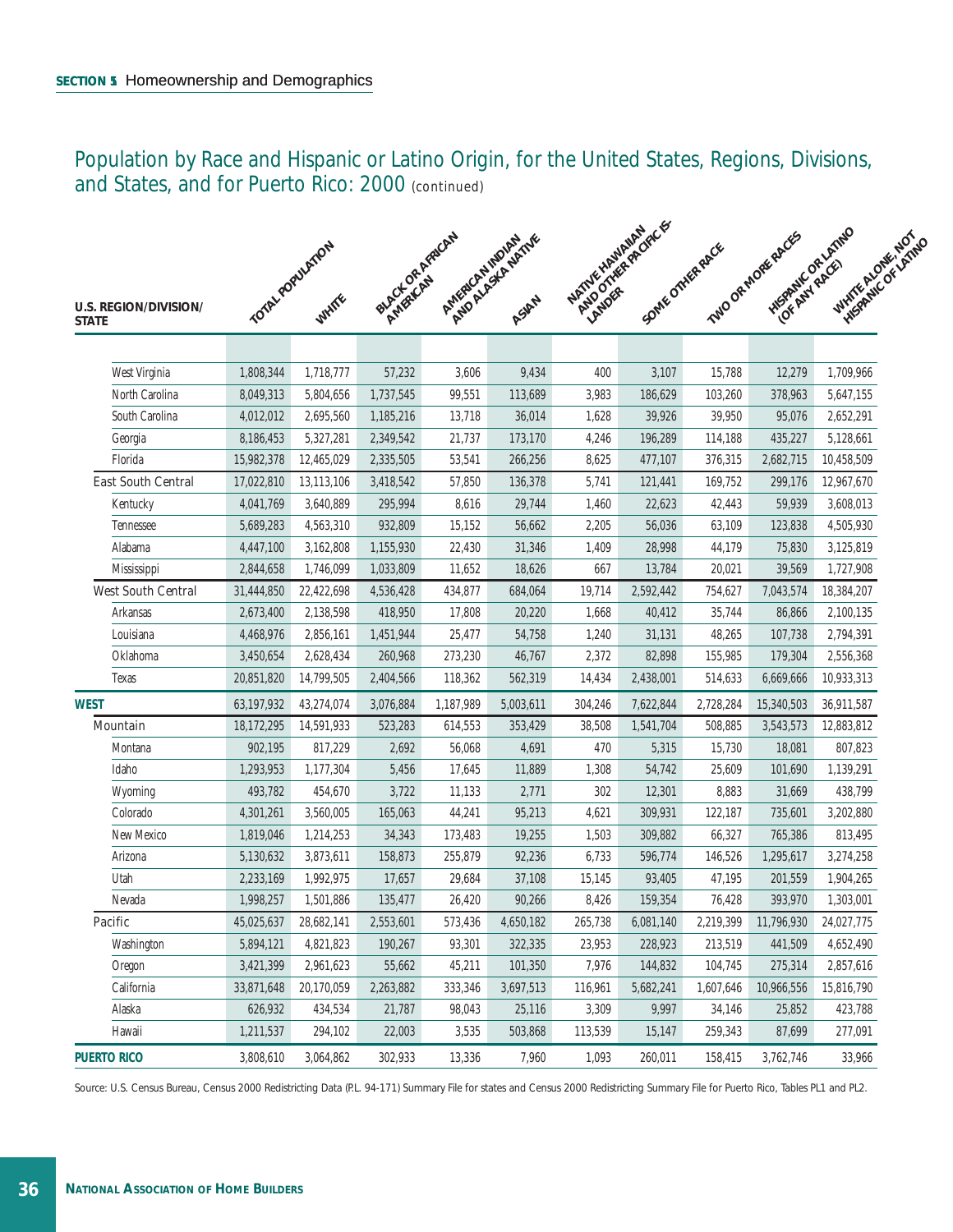# SECTION **6**

# **Building Greener, Building Better, Conserving Resources**

**B** of construction. Most often, it involves one or roadly defined as building new homes in a manner that conserves resources, green building can include numerous elements affecting virtually every aspect more of the following:

® Land planning and design techniques that preserve the natural environment and minimize disturbance of the land.

- ▶ Site development to reduce erosion, minimize paved surfaces and runoff and protect vegetation, especially trees.
- ® Water conservation indoors and outdoors.
- ® Energy efficiency in heating/cooling systems, appliances, lighting and the building envelope.

® Selection of materials based on recyclability, durability and the amount of energy used to create the material.

® Waste reduction, reuse and recycling during construction and throughout the life of the home.

A particularly important aspect of green building is that it is not an "all or nothing" endeavor. When carefully selected and implemented, even modest measures can result in significant conservation of resources. Furthermore, green building is uniquely local. Because local climates, customs and preferences vary so much throughout the nation, green building measures that are essential in some areas may not be at all appropriate for others.

Nor does green building require sacrificing

comfort, convenience and style or using spaceage technologies. Although they are inherently more resource efficient than their non-green counterparts, today's green-built homes are visually indistinguishable from other homes.

While green building encompasses many aspects of the home building process—from planning to site design, preservation of natural features and more—some of the most dramatic and significant advances in recent years have occurred in the structure of the house itself, as shown in the illustration on the following page. From increased insulation to recycled materials, energy-efficient appliances, water conserving fixtures and more, today's typical new home is a testament to the commitment of builders and consumers alike to conserve and make better use of precious resources.

Perhaps the most significant aspect of the quiet revolution in green building is that it is largely market driven and voluntary. With the encouragement and acceptance of home buyers, members of the housing industry are voluntarily doing a great deal to conserve resources as they construct new homes to meet the needs of the nation's rapidly growing population.

Lacking unwarranted government intervention in the form of onerous regulations, and with the ongoing support of the public that it serves, the home building industry can continue to make great strides in this crucial endeavor.

**Green building the most exciting and significant development in home building in the past three decades—is nothing less than a quiet revolution in the way that new homes and communities are planned and constructed.** 

**Equally important, new homes today are 100% more energy efficient than homes built three decades ago.**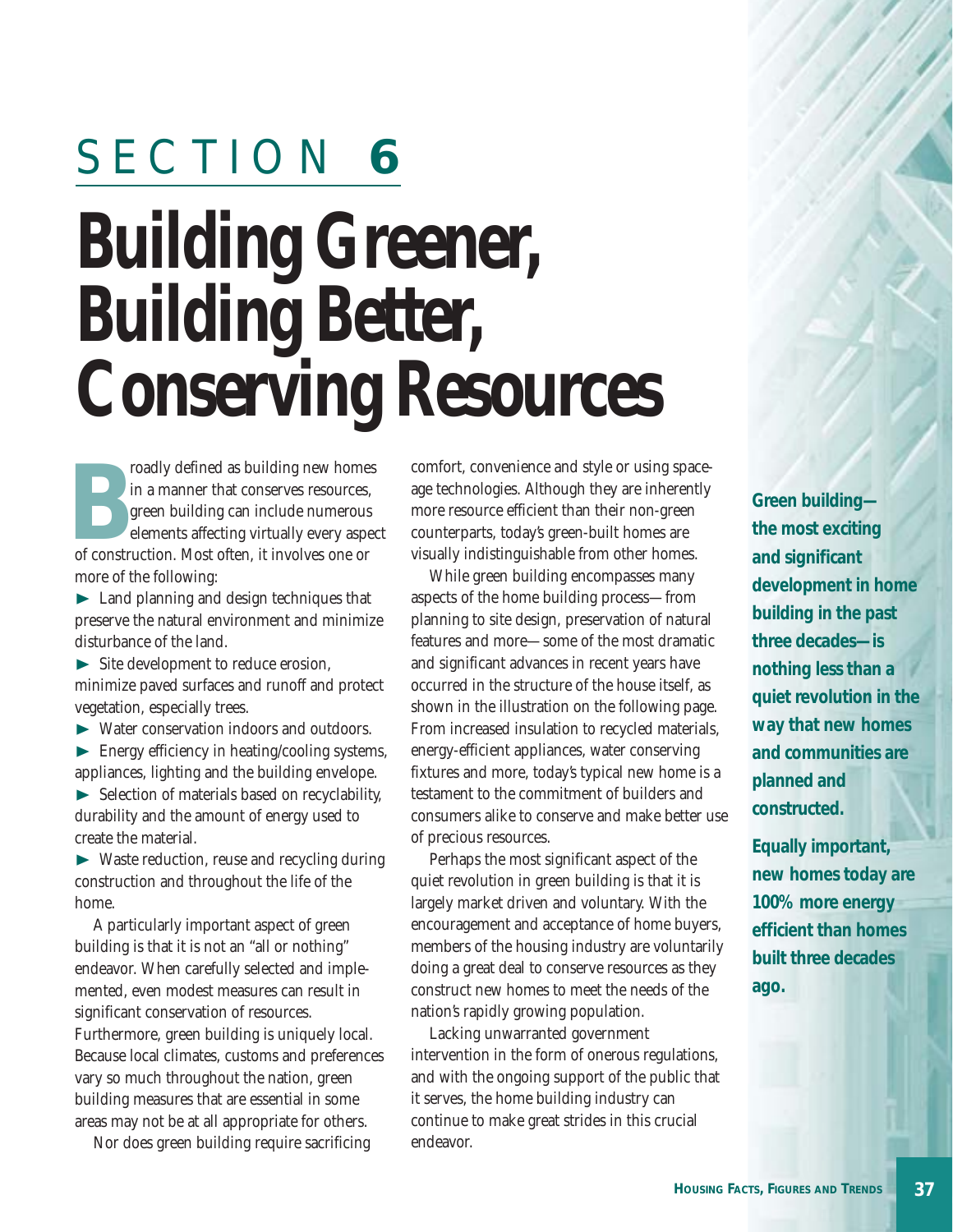#### **SECTION 6** Building Greener, Building Better, Conserving Resources

# Energy and Environmental Advances in Housing Construction

More durable **roof coverings** such as steel and fiber-cement reduce the frequency at which a new roof is needed.

**Windows** now

have insulating glass and low-E glass to keep homes more comfortable and energy efficient.

Vinyl siding and fibercement siding have reduced the need for cedar, redwood and other wood products historically used on **exterior walls**.

Increased **insulation** levels in walls and attics make the home more resistant to energy loss, lowering energy bills, reducing pollution related to energy production and saving precious resources.

**Passive solar design** takes advantage of the sun's "free" energy to help heat homes through glass that is oriented toward a southern exposure.

**Xeriscaping** uses native plants that require little to no watering by home owners.

Oriented Strand Board (OSB), which uses smaller trees and parts of the tree that were not previously used, has replaced plywood and board products for **roof sheathing**. OSB does not require the larger, older trees from which plywood and board sheathing were made in the past

**Tree preservation** around a home provides shade, reduces energy costs by cooling the home and creates residential communities of lasting value.

**Water-saving appliances and plumbing fixtures** reduce the amount of water used in homes. They also require less energy to heat water.

#### **Recycled plastic "lumber"** is

reducing reliance on chemically- treated wood and valuable naturally-durable woods like redwood that are used for decks, porches, trim and fencing.

**High-efficiency**

**refrigerators** use much less energy than older models, and rely on refrigerants that have much less impact on the ozone layer.

#### **Factory-built components**

such as trusses and pre-hung doors allow manufacturers to carefully plan how they use materials, making the most out of every piece of lumber. These components eliminate the need to cut wood on the job site, further reducing waste.

OSB and laminated fiberboard have replaced plywood and board **sheathing in walls**. OSB and fiberboard do not require the larger, older trees from which plywood and board sheathing were made in the past.

Wood **flooring** has been losing market share to carpet, sheet goods and laminates. These replacement products have significantly reduced reliance on diminishing lumber supplies.

Illustrations: Vitullo Architecture Studio

Data: NAHB Research Center

Most **exterior doors** are now insulated.

High efficiency **heating, cooling, and water heating equipment** have reduced the amount of energy used in homes.

#### **Foundation insulation** is

b

now installed in most homes, reducing energy losses from one of the last remaining major "sinks" in the home, and providing warmer, more comfortable floors.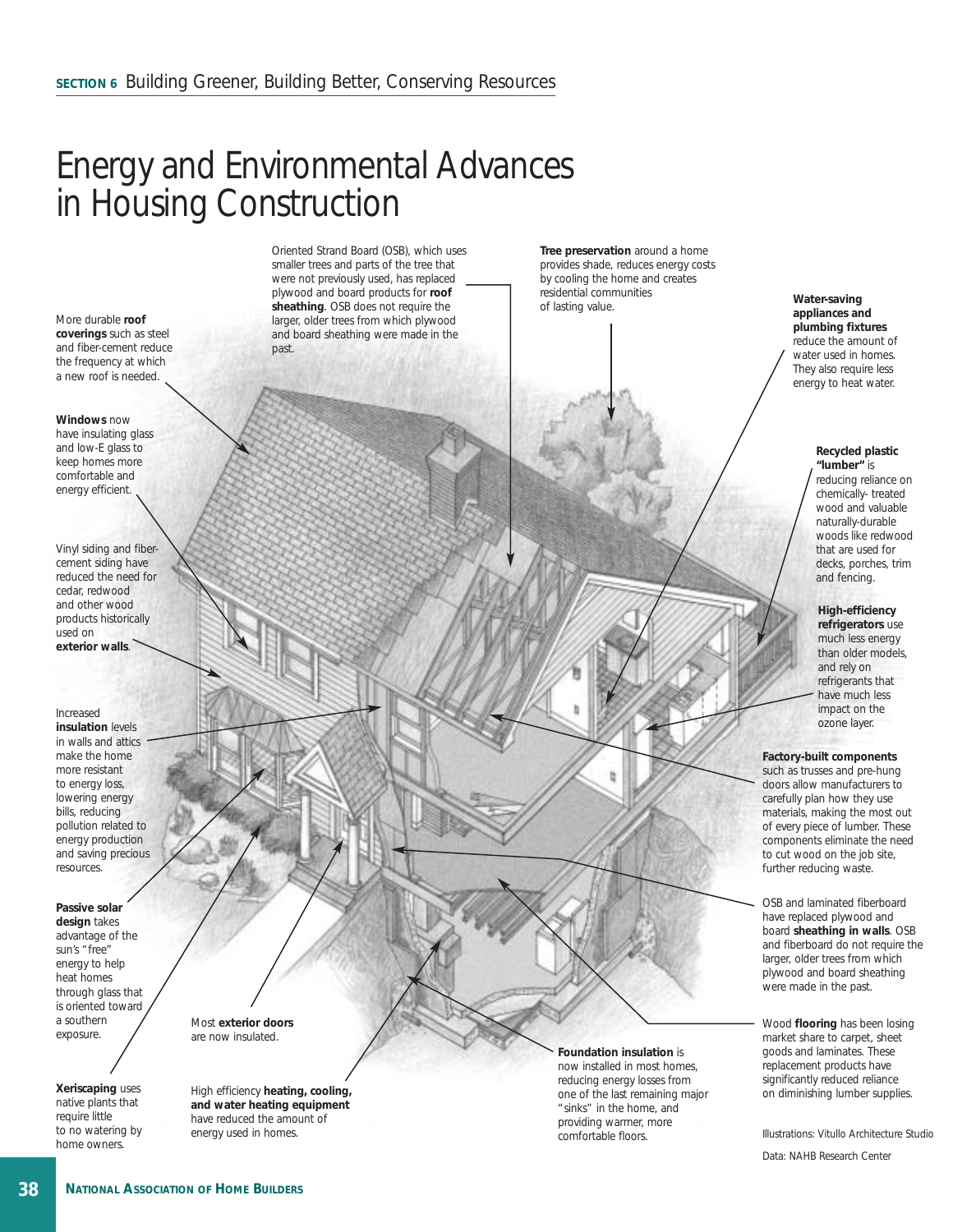#### **SECTION 6** Building Greener, Building Better, Conserving Resources



#### **Roof sheathing and coverings**

In 1978, plywood made up 89.1% of the roof sheathing market; by 1999, use of plywood in roof sheathing had dropped to 27%. Plywood has been replaced by Oriented Strand Board (OSB), which now comprises more than 70% of the market.



#### **Floor sheathing**

Use of plywood has declined, from 90% of the market in 1978 to 26.7% in 1999, largely due to OSB which made up 34% of the materials market as of 1999.



#### **Insulation**

Between 1978 and 1999, the typical level of insulation in walls increased from R-11 to R-13. Typical insulation levels rose from R-19 to R-30 in ceilings/attics.



#### **Exterior doors** Use of insulated doors

increased from 44% in 1978 to 85.2% in 1999. Use of insulated steel doors increased from 38.5% in 1978 to 87% in 1999.



#### **Windows**

Between 1978 and 1999, use of low-E coated windows grew by almost 30%; the use of insulated glass increased from nearly 68% to 87%.



#### **Heat pumps and furnaces**

Gas and oil furnaces with greater than 80% efficiency comprised 89% of the market in 1999. Nearly one out of every three air conditioners manufactured in 1999 had a SEER (Seasonal Energy Efficiency Ratio) rating of 12 or above.



#### **Roof and floor framing**

The market share of more environmentally friendly floor trusses and I-joists went from 2% in 1978 to 29.2% in 1999, while use of dimensioned lumber for floor framing dropped by more than 20%.



#### **Plastic "lumber"**

The use of plastic "lumber" in decks has grown steadily since 1978, helping reduce use of redwood in decks from 20.1% in 1978 to 6.3% in 1999.



#### **Dishwashers**

Typically, dishwashers manufactured in 1997 use 40% less energy than models manufactured in 1972, according to the Whirlpool Corporation.

#### **Refrigerators**

In 1972, according to Whirlpool, a typical refrigerator had 18 cubic feet of capacity and used about 2000 kilowatt hours per year; by 1999, the amount of energy needed for a 20 cubic foot refrigerator had been reduced to 600-700 kilowatt hours per year.



#### **Toilets**

Toilets installed in homes in 1999 used only 1.6 gallons of water per flush,compared to 4 gallons per flush in the 1970s.



#### **Washing machines** Use of energy by washing machines

has declined by roughly 45%.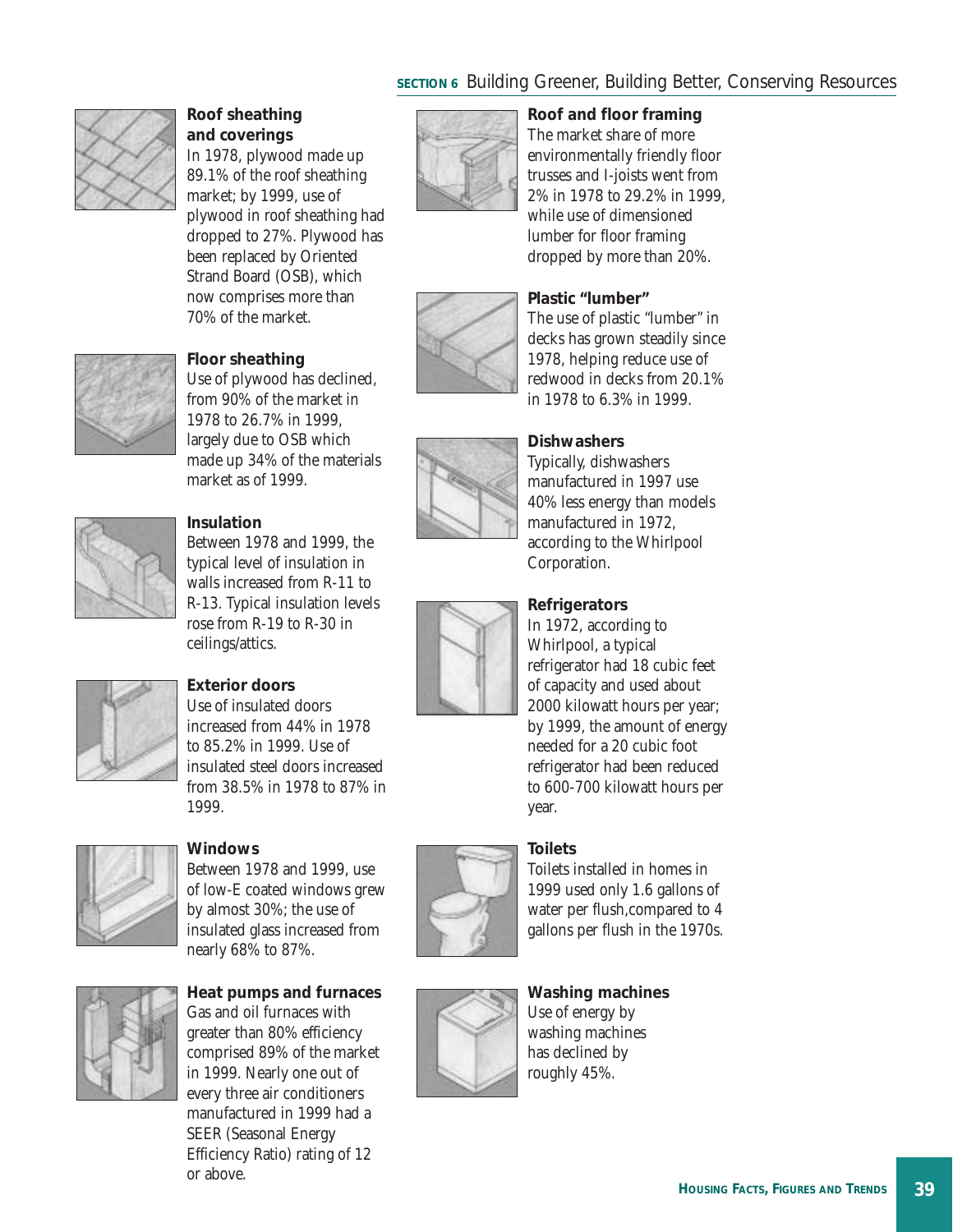**Page 40 is blank**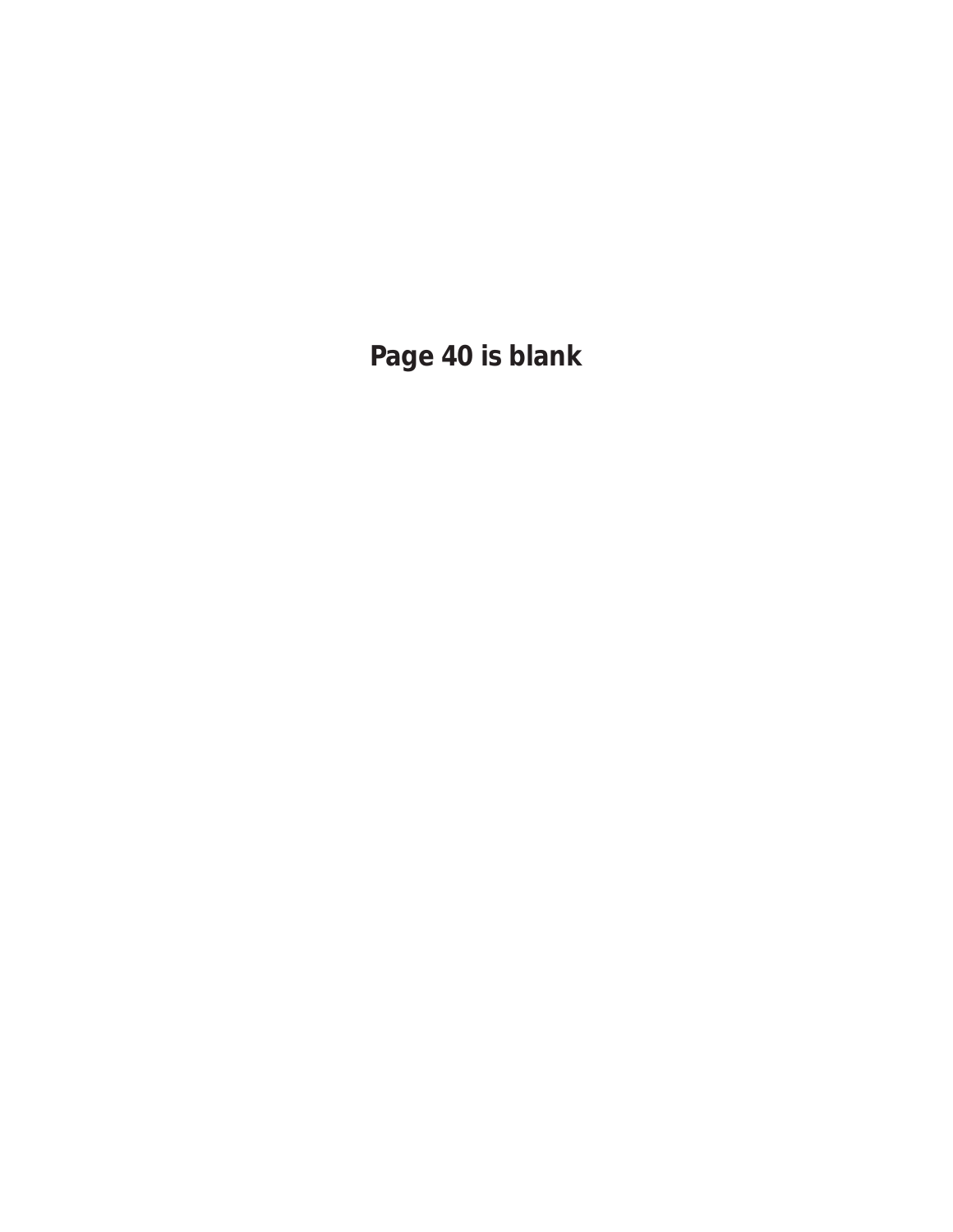# SECTION **7**

# **Remodeling**

### Expenditures for Maintenance and Repairs and Improvements

*Seasonally Adjusted Annual Rate in Millions of Dollars*

|                      | <b>TOTAL</b><br><b>EXPENDITURES</b> | <b>MAINTENANCE</b><br><b>AND REPAIRS</b> | <b>TOTAL</b><br><b>IMPROVEMENTS</b> | <b>ADDITIONS AND</b><br><b>ALTERATIONS</b> | <b>MAJOR</b><br><b>REPLACEMENTS</b> |
|----------------------|-------------------------------------|------------------------------------------|-------------------------------------|--------------------------------------------|-------------------------------------|
| 1975                 |                                     |                                          |                                     |                                            |                                     |
| <b>First Quarter</b> | \$22,600                            | \$9,100                                  | \$13,500                            | \$9,900                                    | \$3,600                             |
| Second Quarter       | 24,700                              | 9,100                                    | 15,600                              | 10,800                                     | 4,800                               |
| Third Quarter        | 25,800                              | 9,600                                    | 16,100                              | 11,600                                     | 4,500                               |
| Fourth Quarter       | 27,500                              | 11,200                                   | 16,200                              | 11,400                                     | 4,800                               |
| 1980                 |                                     |                                          |                                     |                                            |                                     |
| <b>First Quarter</b> | 48,100                              | 15,800                                   | 32,300                              | 21,800                                     | 10,500                              |
| Second Quarter       | 44,700                              | 15,100                                   | 29,600                              | 20,200                                     | 9,400                               |
| Third Quarter        | 45,900                              | 15,000                                   | 31,000                              | 21,300                                     | 9,700                               |
| Fourth Quarter       | 47,100                              | 15,100                                   | 32,000                              | 22,100                                     | 9,900                               |
| 1985                 |                                     |                                          |                                     |                                            |                                     |
| <b>First Quarter</b> | 79,200                              | 33,900                                   | 45,400                              | 29,700                                     | 15,600                              |
| Second Quarter       | 79,500                              | 39,200                                   | 40,200                              | 26,000                                     | 14,200                              |
| Third Quarter        | 76,300                              | 33,200                                   | 43,100                              | 28,400                                     | 14,600                              |
| Fourth Quarter       | 94,400                              | 39,200                                   | 55,200                              | 33,700                                     | 21,500                              |
| 1990                 |                                     |                                          |                                     |                                            |                                     |
| <b>First Quarter</b> | 120,900                             | 52,900                                   | 67,900                              | 44,200                                     | 23,800                              |
| Second Quarter       | 113,600                             | 55,700                                   | 57,900                              | 40,100                                     | 17,900                              |
| Third Quarter        | 112,800                             | 55,400                                   | 57,400                              | 38,800                                     | 18,700                              |
| Fourth Quarter       | 115,800                             | 58,500                                   | 57,300                              | 37,900                                     | 19,400                              |
| 1995                 |                                     |                                          |                                     |                                            |                                     |
| <b>First Quarter</b> | 131,200                             | 49,100                                   | 82,100                              | 55,300                                     | 26,800                              |
| Second Quarter       | 133,200                             | 48,700                                   | 84,500                              | 56,200                                     | 28,300                              |
| Third Quarter        | 127,900                             | 48,800                                   | 79,100                              | 48,300                                     | 30,900                              |
| Fourth Quarter       | 107,200                             | 41,600                                   | 65,600                              | 44,300                                     | 21,200                              |
|                      |                                     |                                          |                                     |                                            |                                     |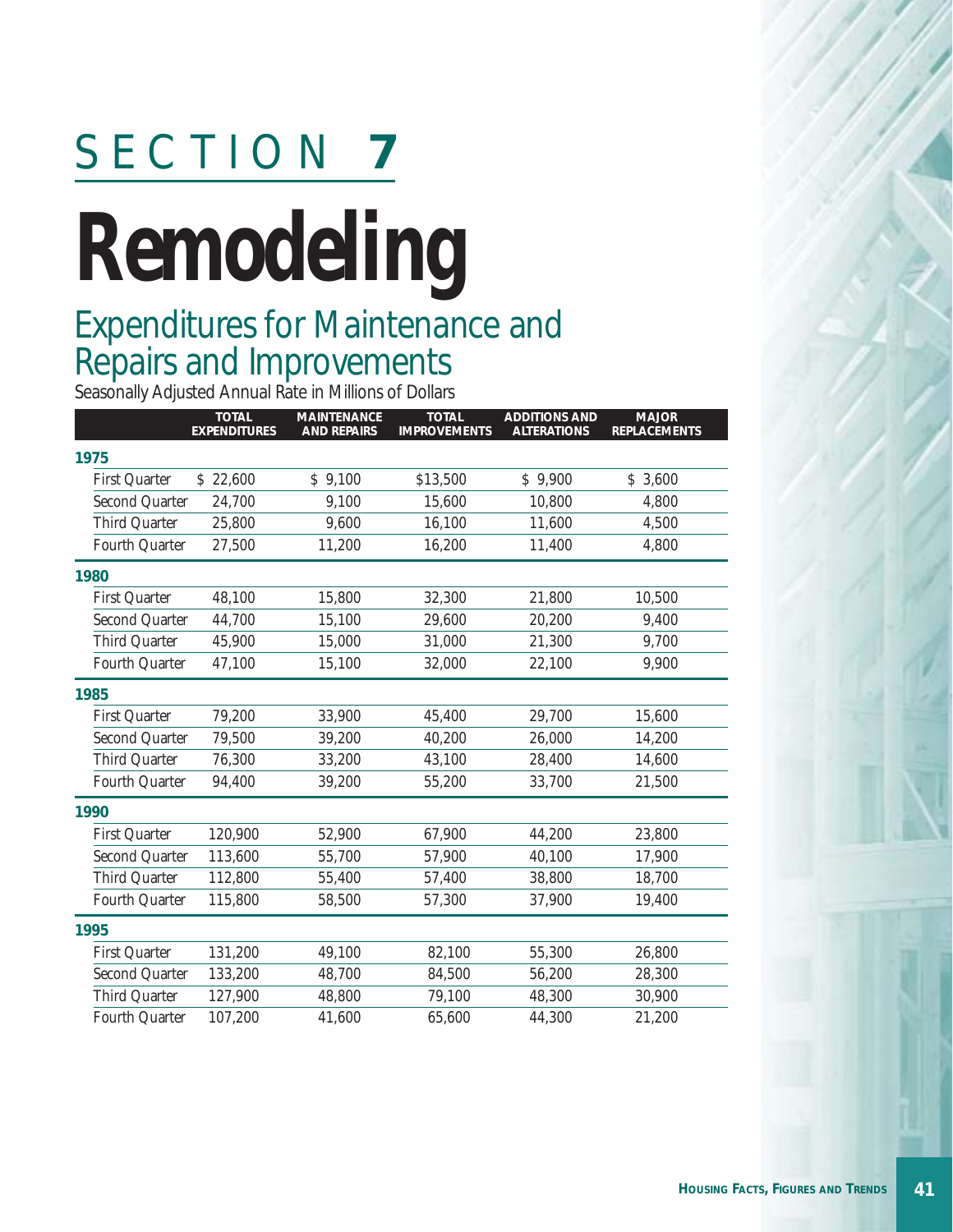#### Expenditures for Maintenance and Repairs and Improvements *(continued)*

|                      | <b>TOTAL</b><br><b>EXPENDITURES</b> | <b>MAINTENANCE</b><br><b>AND REPAIRS</b> | <b>TOTAL</b><br><b>IMPROVEMENTS</b> | <b>ADDITIONS AND</b><br><b>ALTERATIONS</b> | <b>MAJOR</b><br><b>REPLACEMENTS</b> |
|----------------------|-------------------------------------|------------------------------------------|-------------------------------------|--------------------------------------------|-------------------------------------|
|                      |                                     |                                          |                                     |                                            |                                     |
| 2000                 |                                     |                                          |                                     |                                            |                                     |
| <b>First Quarter</b> | 156,300                             | 44,900                                   | 111,400                             | 74,300                                     | 37,100                              |
| Second Quarter       | 144,400                             | 43,800                                   | 100,600                             | 68,100                                     | 32,500                              |
| Third Quarter        | 156,700                             | 42,300                                   | 114,400                             | 83,800                                     | 30,600                              |
| Fourth Quarter       | 156,300                             | 38,500                                   | 117,800                             | 85,500                                     | 32,300                              |
| 2002                 |                                     |                                          |                                     |                                            |                                     |
| <b>First Quarter</b> | 169,900                             | 43,600                                   | 126,200                             | 87,600                                     | 38,600                              |
| Second Quarter       | 168,800                             | 47,200                                   | 121,500                             | 87,700                                     | 33,800                              |
| Third Quarter        | 175,300                             | 45,000                                   | 130.500                             | 91,900                                     | 38,600                              |
| Fourth Quarter       | 175,700                             | 52,800                                   | 122,900                             | 86,400                                     | 36,500                              |
| 2003                 |                                     |                                          |                                     |                                            |                                     |
| <b>First Quarter</b> | 179,700                             | 53,200                                   | 126,500                             | 90,200                                     | 36,300                              |
| Second Quarter       | 173,200                             | 41,000                                   | 132,200                             | 91,900                                     | 40,300                              |

Source: U.S. Census Bureau.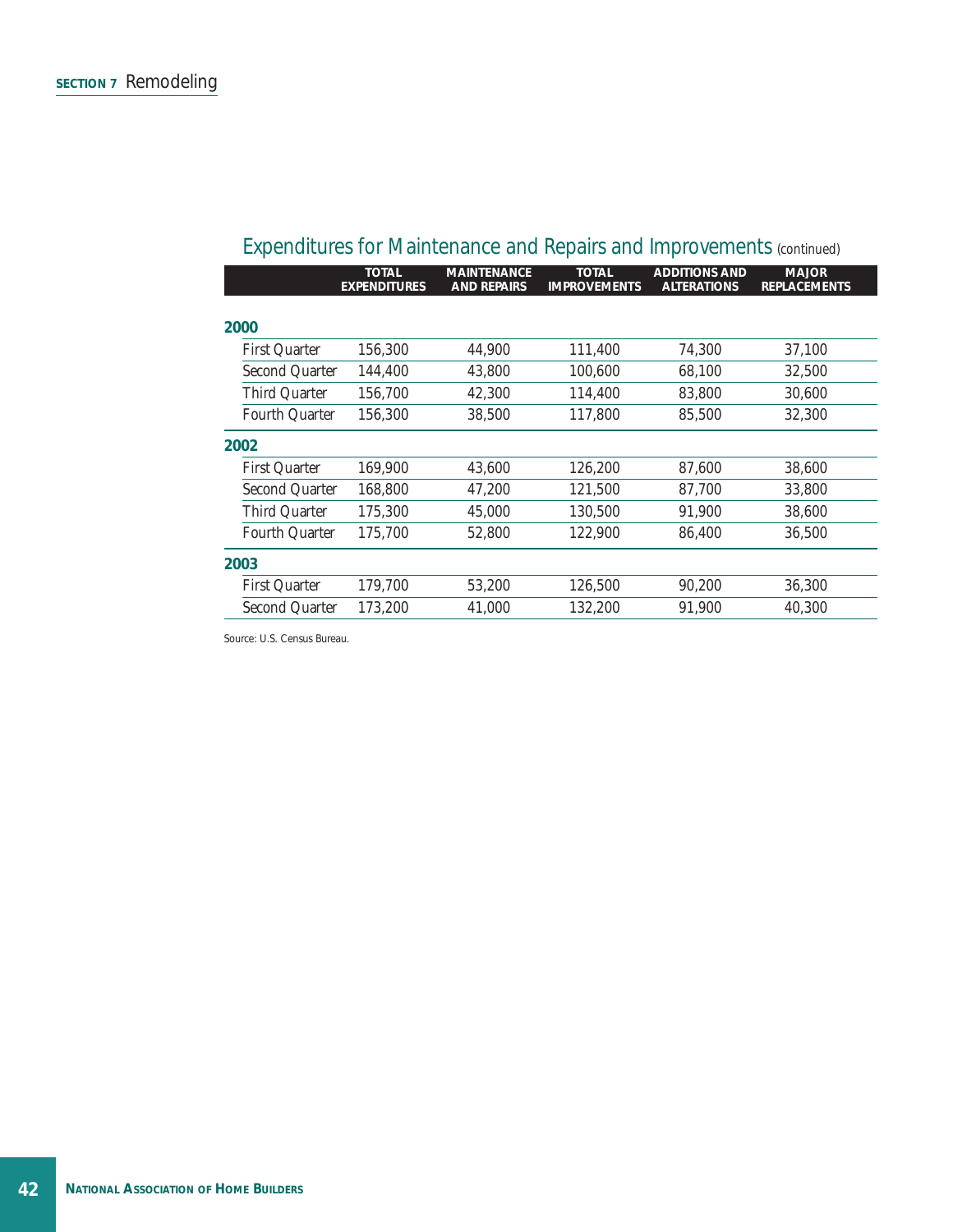# Most Common Remodeling Jobs in 2002

| <b>TYPE OF JOB</b>         | <b>PERCENT</b> |
|----------------------------|----------------|
| Kitchen remodeling         | 63%            |
| Bathroom remodeling        | 61%            |
| Room additions             | 58%            |
| Windows/doors replacements | 44%            |
| Whole house remodeling     | 38%            |
| Bathroom addition          | 36%            |
| Roofing                    | 32%            |
| Enclosed/added porch       | 31%            |
| Handyman jobs              | 31%            |
| Siding                     | 28%            |
| Add a deck                 | 26%            |
| Finished basement          | 24%            |
| Plumbing                   | 21%            |
| Insurance repair           | 20%            |
| Second story addition      | 19%            |
| Finished attic             | 11%            |
| Historic preservation      | 8%             |

**Remodelers throughout the country consistently report that the three most popular remodeling jobs are kitchen remodeling, bathroom remodeling and room additions.** 

Source: NAHB Quarterly Survey of Remodelers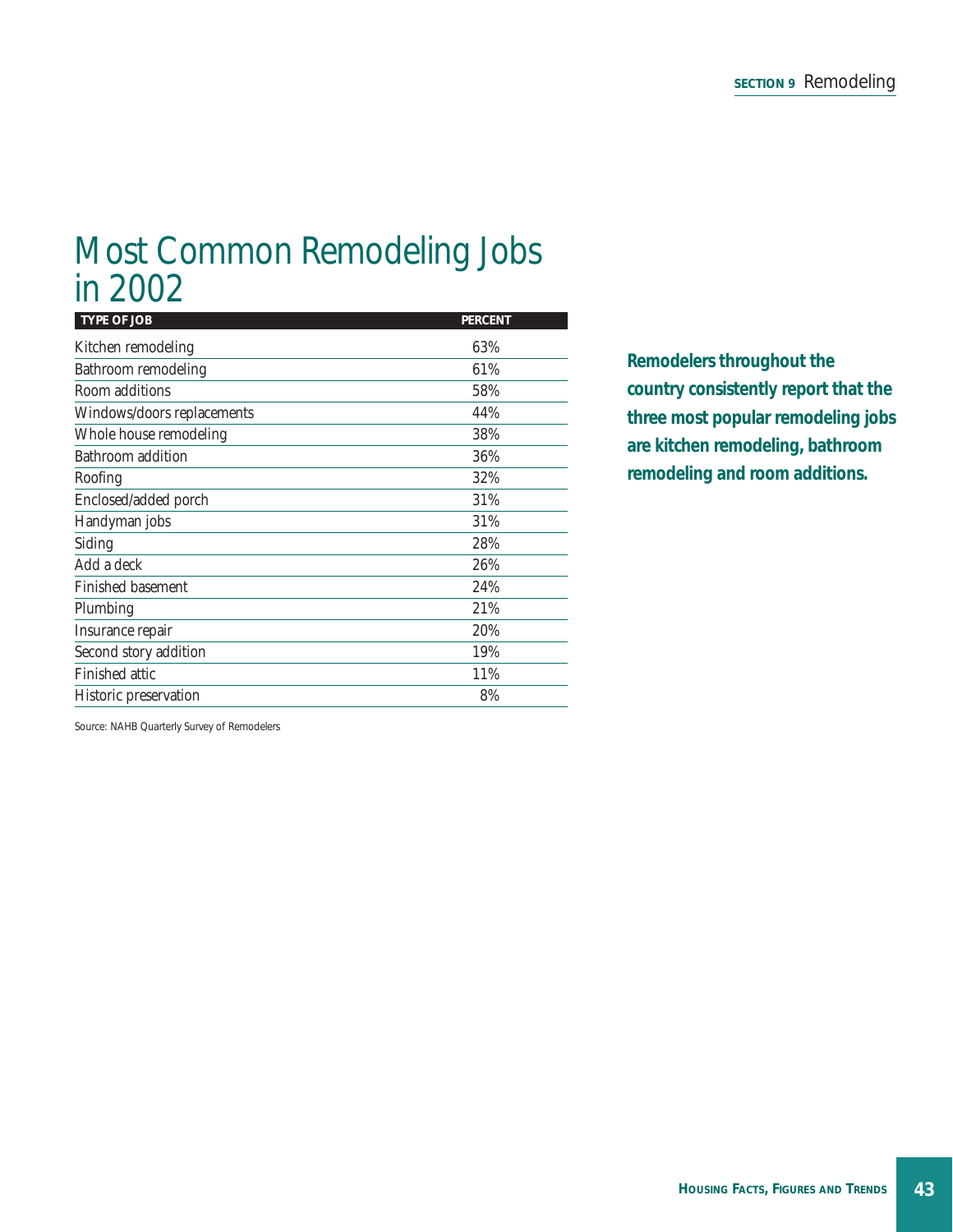# Expenditures by Type of Job, Owner-Occupied Properties: 1993 to 2002

*(Millions of dollars. Components may not add to totals due to rounding)*

|                                            | 1993     | 1995     | 1997     | 1999   | 2001                         | 2002   |  |
|--------------------------------------------|----------|----------|----------|--------|------------------------------|--------|--|
| <b>Total expenditures</b>                  | \$79,800 | \$83,911 | \$93,962 |        | \$99,281 \$109,642 \$121,507 |        |  |
| <b>Additions</b>                           | 14,909   | 9,784    | 12,057   | 10,773 | 11,638                       | 17,778 |  |
| Decks and porches                          | 1,890    | 2,466    | 2,911    | 2,407  | 1,305                        | 3,239  |  |
| Attached garages                           | 2,332    | 2,227    | 472      | 544    | 1,189                        | 1,499  |  |
| Rooms                                      | 10,688   | 5,092    | 8,674    | 7,822  | 9,144                        | 13,040 |  |
| <b>Alterations</b>                         | 20,209   | 20,022   | 26,566   | 33,678 | 37,016                       | 39,355 |  |
| Plumbing                                   | 892      | 919      | 1,587    | 1,297  | 1,140                        | 892    |  |
| <b>HVAC</b>                                | 972      | 1,229    | 1,952    | 2,127  | 1,602                        | 1,681  |  |
| Electrical                                 | 537      | 495      | 556      | 628    | 482                          | 678    |  |
| Flooring                                   | 1,823    | 1,970    | 2,573    | 2,999  | 5,209                        | 5,052  |  |
| Kitchen remodeling                         | 2,769    | 2,781    | 5,064    | 4,823  | 2,714                        | 6,608  |  |
| Bathroom remodeling                        | 1,593    | 1,532    | 3,281    | 2,498  | 2,425                        | 4,492  |  |
| Kitchen and bathroom<br>remodeling         | 641      | 600      | 171      | 180    | 2,745                        | 2,124  |  |
| Finishing space                            | 1,122    | 1,172    | 1,216    | 1,284  | 1,696                        | 2,956  |  |
| Interior restructuring                     | 1,456    | 2,363    | 3,639    | 3,151  | 8,451                        | 3,588  |  |
| Siding                                     | 994      | 369      | 1,164    | 1,328  | 384                          | 566    |  |
| Windows and doors                          | 863      | 320      | 620      | 756    | 100                          | 223    |  |
| Other alterations                          | 6,547    | 6,271    | 4,741    | 12,606 | 10,069                       | 10,493 |  |
| <b>Outside Additions</b>                   |          |          |          |        |                              |        |  |
| and Alterations                            | 7,402    | 8,824    | 9,805    | 11,351 | 13,307                       | 15,383 |  |
| Detached buildings                         | 587      | 1,492    | 3,235    | 1,464  | 1,912                        | 1,402  |  |
| Patios and terraces                        | 529      | 495      | 1,357    | 794    | 1,495                        | 1,090  |  |
| Driveways and walkways                     | 885      | 866      | 1,240    | 1,292  | 1,058                        | 2,631  |  |
| Fences                                     | 1,475    | 1,441    | 1,564    | 2,079  | 1,817                        | 2,186  |  |
| Other outside additions<br>and alterations | 3,925    | 4,530    | 2,409    | 5,723  | 7,025                        | 8,075  |  |
| <b>Major Replacements</b>                  | 14,749   | 18,086   | 18,206   | 19,229 | 23,063                       | 25,339 |  |
| Plumbing                                   | 1,684    | 2,029    | 1,555    | 1,334  | 1,202                        | 1,557  |  |
| <b>HVAC</b>                                | 3,684    | 5,307    | 4,603    | 3,120  | 4,892                        | 4,314  |  |
| Siding                                     | 1,190    | 1,110    | 1,105    | 1,972  | 1,764                        | 1,684  |  |
| Roofing                                    | 3,060    | 3,732    | 5,450    | 5,375  | 5,221                        | 5,974  |  |
| Driveways and walkways                     | 774      | 435      | 551      | 990    | 1,033                        | 890    |  |
| Windows                                    | 1,871    | 2,436    | 2,959    | 3,291  | 3,892                        | 3,861  |  |
| Doors                                      | 975      | 846      | 1,008    | 1,188  | 1,364                        | 1,354  |  |
| Other major replacements                   | 1,510    | 2,189    | 975      | 1,958  | 3,695                        | 5,705  |  |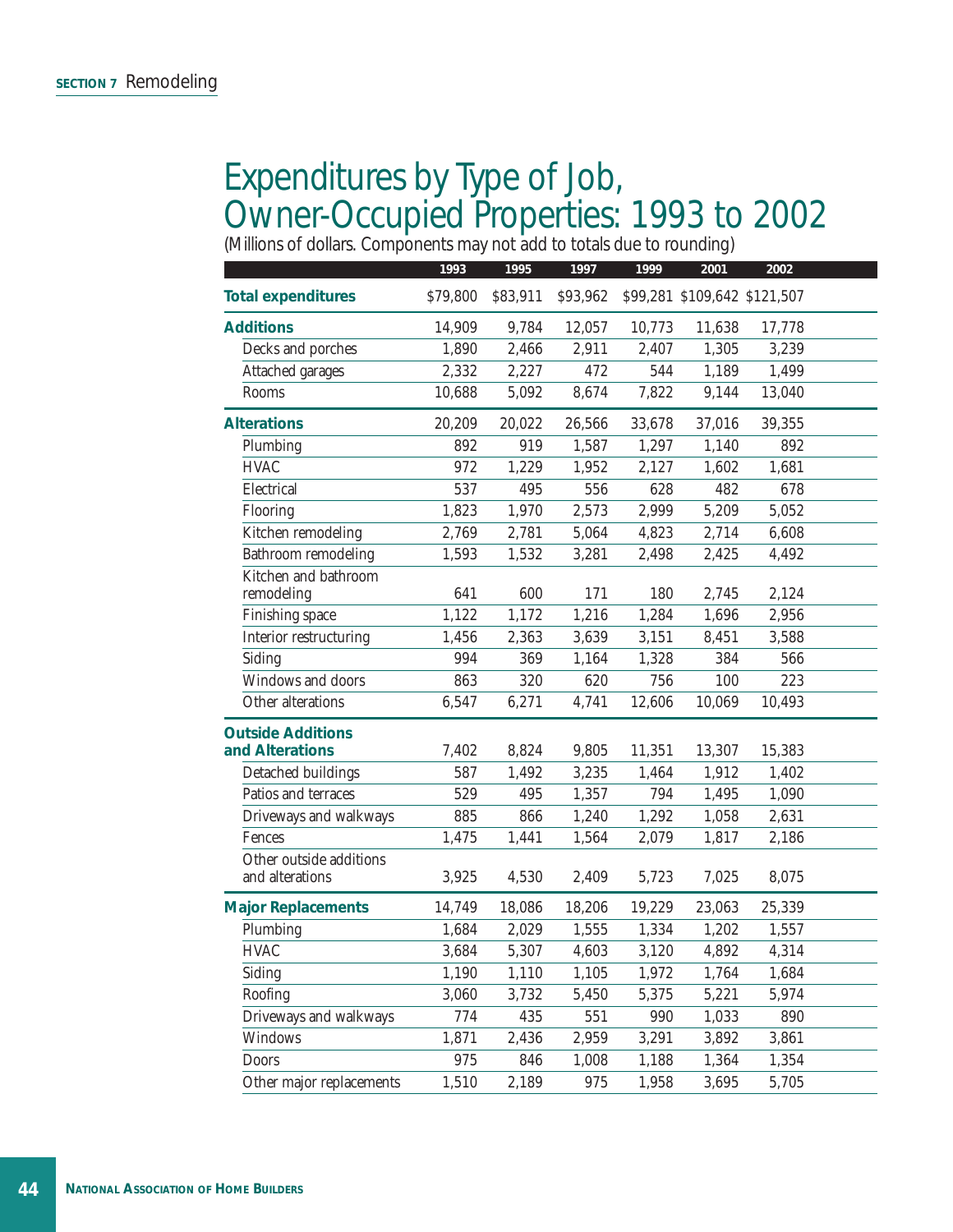|                                  | 1993   | 1995   | 1997   | 1999   | 2001   | 2002   |  |
|----------------------------------|--------|--------|--------|--------|--------|--------|--|
| <b>Total Maintenance</b>         |        |        |        |        |        |        |  |
| and Repairs                      | 22,531 | 27,194 | 27,328 | 24.250 | 24,618 | 23,653 |  |
| Painting and papering            | 6.956  | 7.379  | 7.958  | 6.788  | 8,219  | 7.607  |  |
| Plumbing                         | 2,038  | 2,218  | 2.687  | 2,548  | 2,471  | 2,646  |  |
| <b>HVAC</b>                      | 1,710  | 1,614  | 1,411  | 1,400  | 1,367  | 1,275  |  |
| Electrical                       | 492    | 610    | 516    | 524    | 549    | 446    |  |
| Siding                           | 595    | 634    | 725    | 1,003  | 790    | 116    |  |
| Roofing                          | 2,755  | 2,999  | 2,735  | 2,650  | 1,449  | 1,869  |  |
| Flooring                         | 788    | 1,407  | 1,681  | 1,520  | 1,255  | 893    |  |
| Windows and doors                | 357    | 740    | 875    | 537    | 332    | 283    |  |
| Materials to have on hand        | 2.001  | 1,982  | 2.796  | 362    | 31     | 15     |  |
| Other maintenance<br>and repairs | 4,838  | 7,610  | 5.943  | 6.918  | 8.156  | 8,502  |  |
|                                  |        |        |        |        |        |        |  |

Source: U.S. Census Bureau, Expenditures for Residential Improvements and Repairs.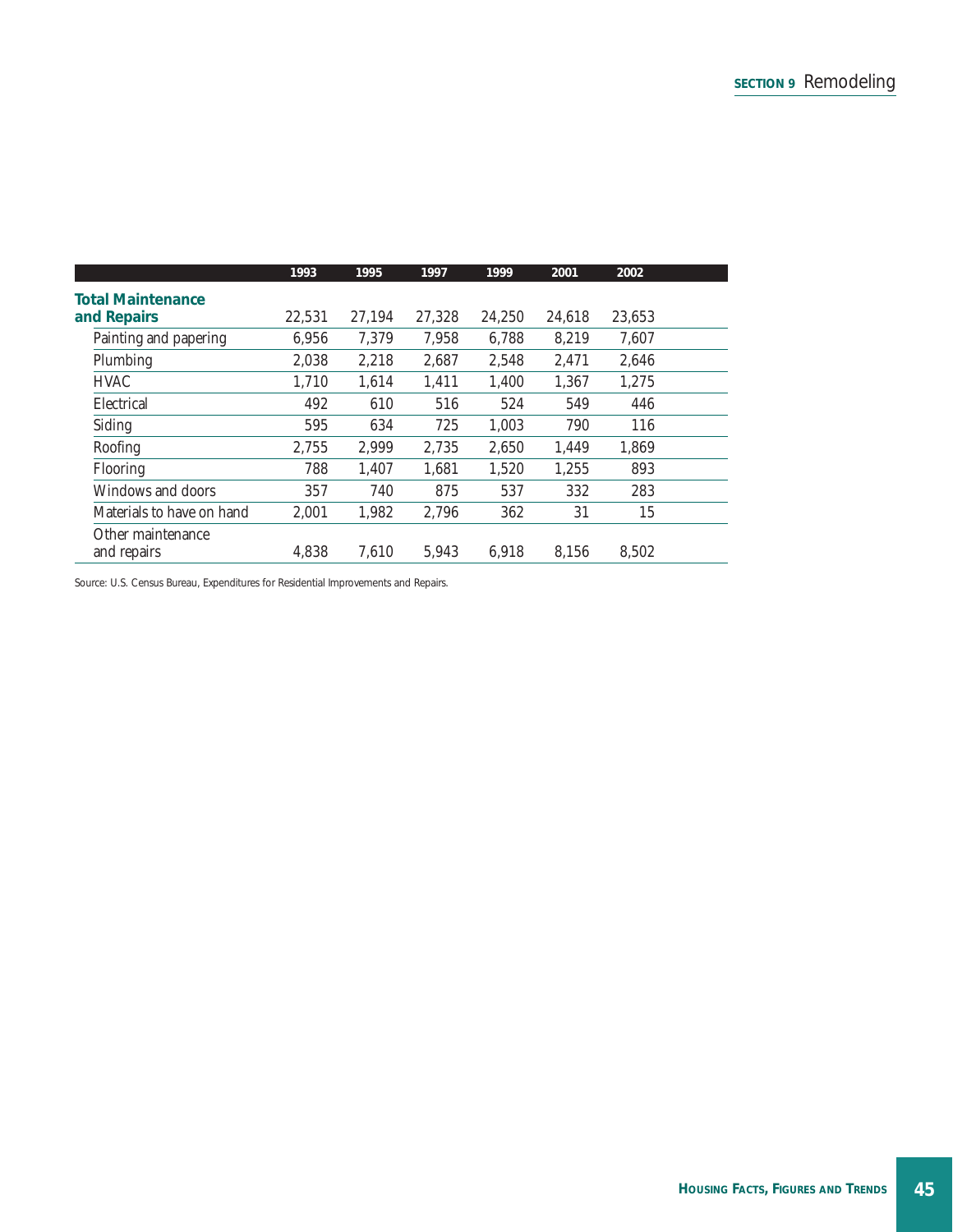**Page 46 is blank**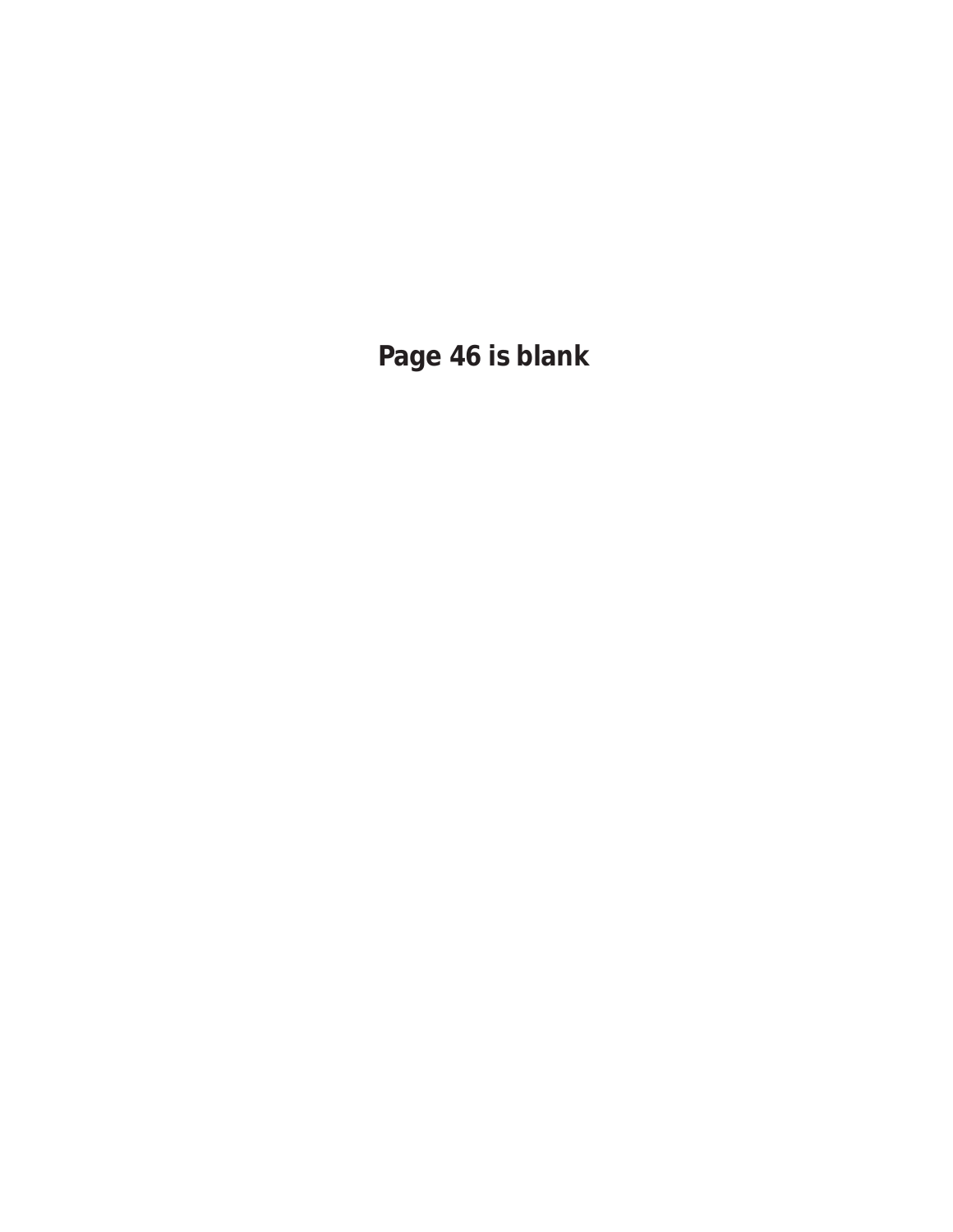# SECTION **8 Seniors Housing**

# The Baby Boom Generation: Setting New Records, Breaking Old Rules

► The baby boomers—the generation born between 1946 and 1964—is fueling the fastest growing segment of the American population.

® In 2001 the first wave of baby boomers about 3.2 million of them—turned 55.

® This is significant because according to the Fair Housing Law, at 55, a buyer is eligible to live in a legally "age-restricted" community.

 $\blacktriangleright$  The home building industry is already feeling the impact of this demographic surge and seeing a growing demand for active adult housing which meets the needs, demands and lifestyle of this unique generation.

▶ The nation first became aware of the baby boomers as a group with an impact in the late 1960s, and they have been making their impression on the American culture, economy and lifestyle ever since.

▶ They are wealthy, controlling about 70% of the nation's wealth and 50% of all discretionary income.

### U.S. Seniors Population: July 2003 *(In millions)*

| <b>AGE</b>  | <b>NUMBER</b> |
|-------------|---------------|
| $55 - 59$   | 15.4          |
| $60 - 64$   | 12.0          |
| $65 - 70$   | 9.7           |
| $70 - 74$   | 8.5           |
| $75+$       | 17.5          |
| Total $55+$ | 63.0          |

Source: U.S. Census Bureau quarterly population projections, middle series.

#### The Baby Boom Effect: Persons Turning 55 Between 2003 and 2012 *(In millions)*

| <b>YEAR</b> | <b>NUMBER</b> | <b>CUMULATIVE</b> |
|-------------|---------------|-------------------|
| 2003        | 3.5           | 3.5               |
| 2004        | 3.5           | 7.0               |
| 2005        | 3.7           | 10.8              |
| 2006        | 3.6           | 14.4              |
| 2007        | 3.9           | 18.3              |
| 2008        | 3.9           | 22.3              |
| 2009        | 4.1           | 26.3              |
| 2010        | 4.2           | 30.5              |
| 2011        | 4.2           | 34.8              |
| 2012        | 4.4           | 39.2              |

Source: U.S. Census Bureau quarterly population projections, middle series.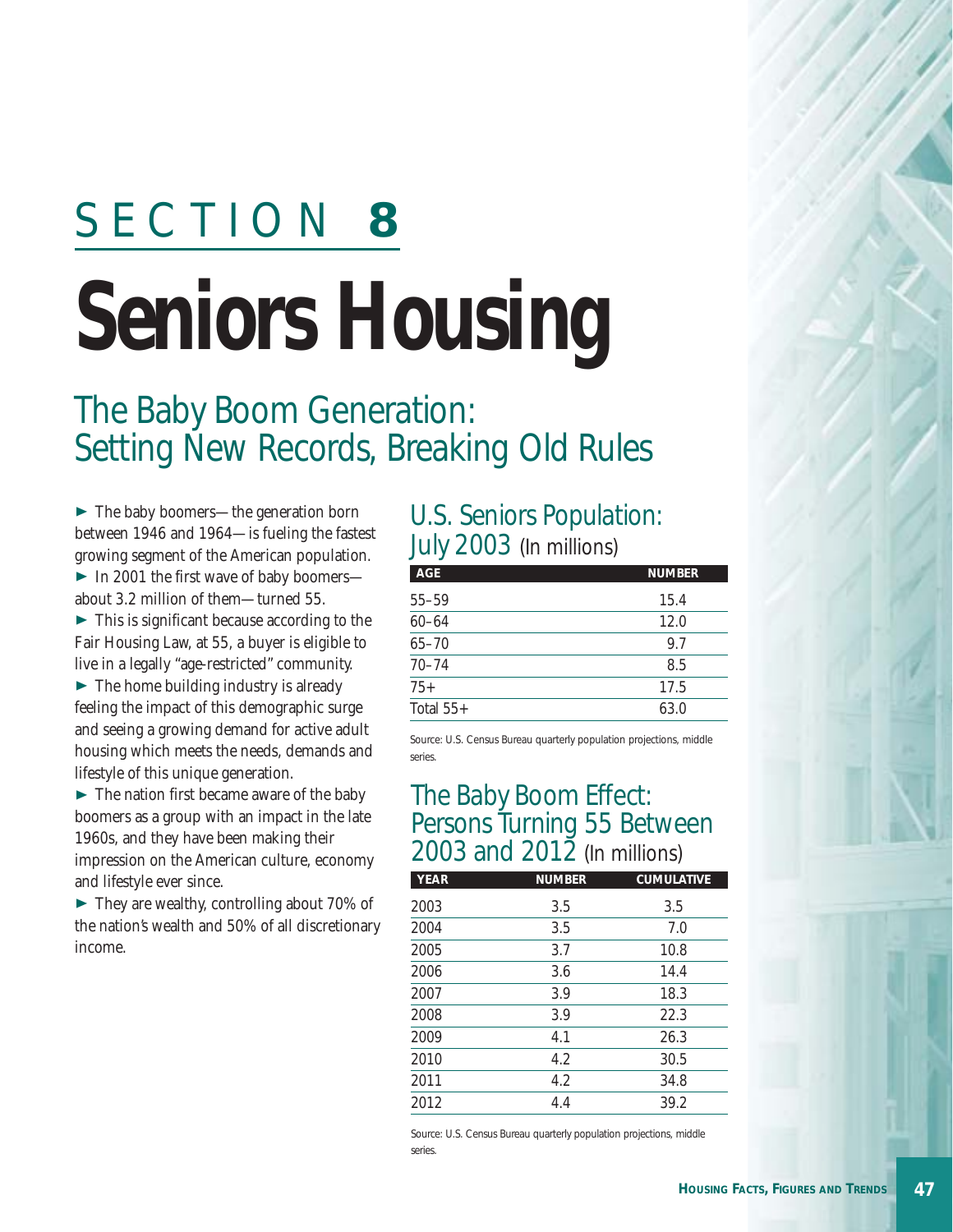# Housing Occupied by Seniors in 2001

|                                               |                                                    | HOUSEHOLDS AGE 55 OR OLDER                               |                                       |                                          |  |
|-----------------------------------------------|----------------------------------------------------|----------------------------------------------------------|---------------------------------------|------------------------------------------|--|
|                                               | IN AGE-<br><b>RESTRICTED</b><br><b>COMMUNITIES</b> | IN UNRESTRICTED*<br><b>SENIORS</b><br><b>COMMUNITIES</b> | <b>IN OTHER</b><br><b>COMMUNITIES</b> | <b>HOUSEHOLDS</b><br><b>UNDER AGE 55</b> |  |
| I. Single-Family                              |                                                    |                                                          |                                       |                                          |  |
| Median square feet of living space            | 1,500                                              | 1,700                                                    | 1,725                                 | 1,700                                    |  |
| Number of rooms: fewer than 4                 | 8.2%                                               | 1.8%                                                     | 2.0%                                  | 2.7%                                     |  |
| 4                                             | 20.9%                                              | 9.8%                                                     | 9.1%                                  | 9.4%                                     |  |
| $\mathbf 5$                                   | 28.3%                                              | 26.5%                                                    | 23.7%                                 | 22.2%                                    |  |
| 6                                             | 28.7%                                              | 27.9%                                                    | 27.8%                                 | 26.4%                                    |  |
| 7 or more                                     | 14.0%                                              | 34.1%                                                    | 37.4%                                 | 39.4%                                    |  |
| Number of bedrooms: fewer than 2              | 10.4%                                              | 3.0%                                                     | 2.9%                                  | 3.6%                                     |  |
| 2                                             | 57.1%                                              | 23.3%                                                    | 21.1%                                 | 18.1%                                    |  |
| 3                                             | 27.2%                                              | 54.4%                                                    | 52.3%                                 | 51.6%                                    |  |
| 4 or more                                     | 5.3%                                               | 19.2%                                                    | 23.8%                                 | 26.6%                                    |  |
| Full bathrooms: fewer than 2                  | 40.1%                                              | 52.8%                                                    | 52.2%                                 | 46.2%                                    |  |
|                                               | 54.2%                                              | 39.3%                                                    | 39.1%                                 | 44.6%                                    |  |
| 3 or more                                     | 5.7%                                               | 7.9%                                                     | 8.7%                                  | 9.2%                                     |  |
| With at least 1/2 bath                        | 22.8%                                              | 34.1%                                                    | 36.5%                                 | 36.1%                                    |  |
| In gated communities                          | 25.9%                                              | 4.3%                                                     | 3.0%                                  | 4.4%                                     |  |
| with entry systems (e.g., cards or guards)    | 21.1%                                              | 2.2%                                                     | 1.3%                                  | 2.2%                                     |  |
| Community recreational facilities**           | 76.7%                                              | 35.9%                                                    | 30.1%                                 | 32.2%                                    |  |
| Community transportation or day care services | 42.4%                                              | 22.6%                                                    | 19.1%                                 | 20.0%                                    |  |
| Number of housing units (000s)                | 713                                                | 6,303                                                    | 20,240                                | 47,280                                   |  |
| <b>II. Multifamily</b>                        |                                                    |                                                          |                                       |                                          |  |
|                                               | 700                                                | 900                                                      | 850                                   | 850                                      |  |
| Median square feet of living space            |                                                    |                                                          |                                       |                                          |  |
| Number of rooms: fewer than 3                 | 5.7%                                               | 5.4%                                                     | 4.7%                                  | 4.7%                                     |  |
| 3                                             | 59.5%                                              | 33.7%                                                    | 29.1%                                 | 25.8%                                    |  |
| 4<br>5 or more                                | 23.2%<br>11.6%                                     | 30.9%<br>30.0%                                           | 35.2%<br>31.0%                        | 41.8%<br>27.7%                           |  |
|                                               |                                                    |                                                          |                                       |                                          |  |
| Number of bedrooms: fewer than 2              | 72.1%                                              | 46.1%                                                    | 41.1%                                 | 37.9%                                    |  |
| 2                                             | 27.0%                                              | 44.3%                                                    | 45.3%                                 | 48.9%                                    |  |
| 3 or more                                     | 0.9%                                               | 9.5%                                                     | 13.6%                                 | 13.2%                                    |  |
| Full bathrooms: fewer than 2                  | 85.5%                                              | 75.0%                                                    | 82.7%                                 | 83.0%                                    |  |
| 2                                             | 14.3%                                              | 23.9%                                                    | 16.9%                                 | 16.4%                                    |  |
| 3 or more                                     | 0.2%                                               | 1.1%                                                     | 0.4%                                  | 0.5%                                     |  |
| With at least 1/2 bath                        | 5.3%                                               | 12.2%                                                    | 12.9%                                 | 11.9%                                    |  |
| In gated communities                          | 25.0%                                              | 13.9%                                                    | 12.3%                                 | 14.1%                                    |  |
| with entry systems (e.g., cards or guards)    | 18.7%                                              | 9.5%                                                     | 7.1%                                  | 9.3%                                     |  |
| In a building with an entry system            | 57.6%                                              | 34.8%                                                    | 21.6%                                 | 18.6%                                    |  |
| Community recreational facilities**           | 73.4%                                              | 51.0%                                                    | 35.7%                                 | 36.8%                                    |  |
| Community transportation or day care services | 53.0%                                              | 29.5%                                                    | 22.4%                                 | 20.2%                                    |  |
| Number of housing units (000s)                | 1,087                                              | 1,281                                                    | 3,859                                 | 18,390                                   |  |

\*Includes naturally occurring seniors communities and those designed for seniors but not restricted.

\*\*Includes any combination of the following: walking/jogging trails, community center or clubhouse, golf course, and private or restricted access beaches.

Source: NAHB tabulations of the 2001 *American Housing Survey*, U.S. Census Bureau and the Department of Housing and Urban Development.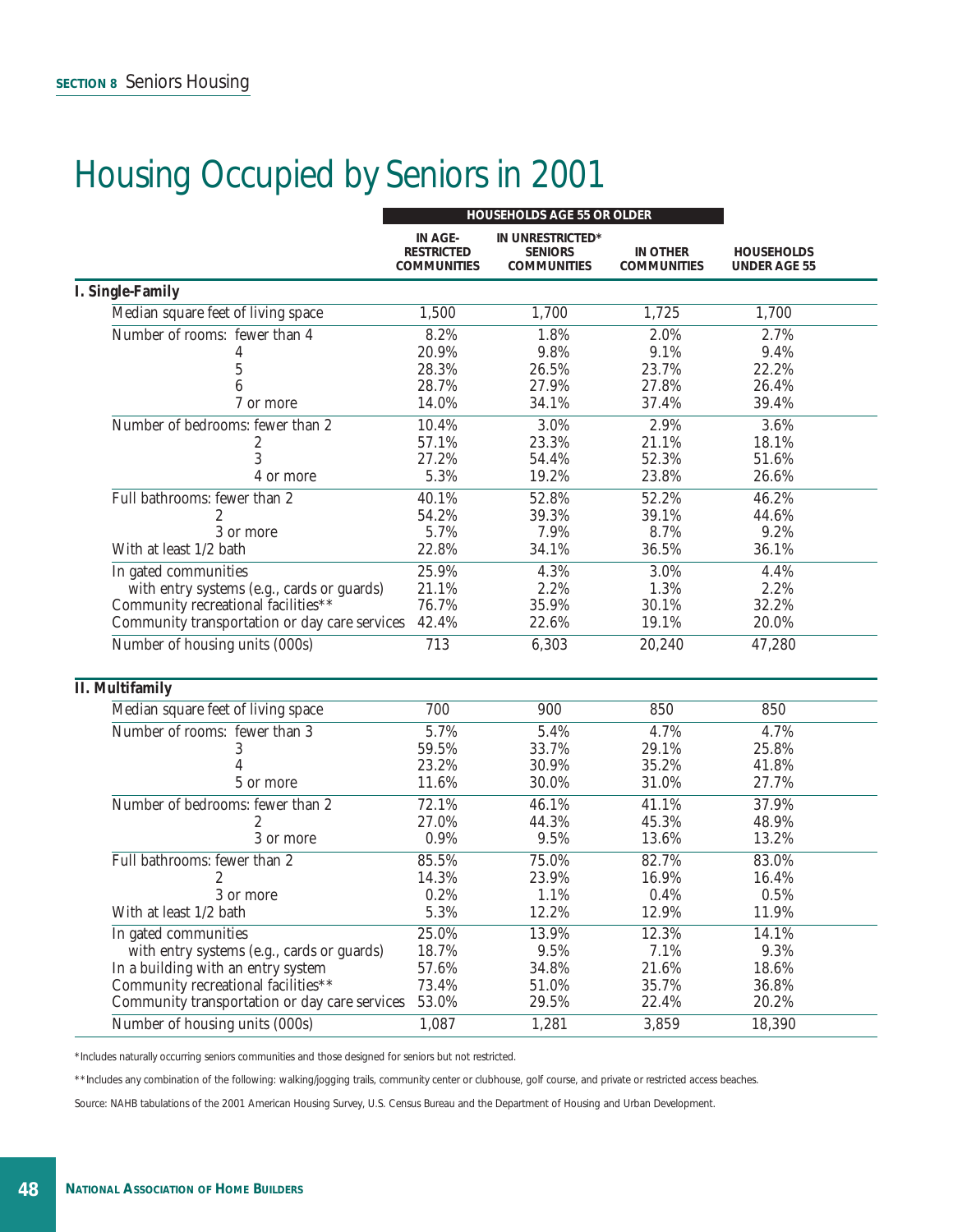# Mover Households by Age and Type of Housing

|                                                   | <b>TOTAL</b> | < 55    | $55 - 64$ | $65 - 74$ | $75+$ |
|---------------------------------------------------|--------------|---------|-----------|-----------|-------|
| Number of households moving per year (000s)       | 13,368       | 11.735  | 870       | 429       | 334   |
| Into age-restricted housing communities           | 1.7%         | $0.0\%$ | 6.8%      | 15.6%     | 29.8% |
| Into other communities occupied mostly by seniors | 2.5%         | $0.0\%$ | 20.1%     | 19.0%     | 22.8% |
| Into other (non-seniors) communities              | 95.8%        | 100.0%  | 73.2%     | 65.4%     | 47.5% |
| Moving into rental units                          | 62.2%        | 64.0%   | 45.7%     | 46.3%     | 62.9% |
| Buying homes                                      | 37.8%        | 36.1%   | 54.3%     | 53.7%     | 37.1% |
| Share of buyers who purchase new homes            | 21.8%        | 20.7%   | 26.7%     | 28.8%     | 30.6% |
| Share of new home buyers who purchase             |              |         |           |           |       |
| custom homes                                      | 30.5%        | 29.2%   | 36.8%     | 41.2%     | 20.2% |

Source: Tabulations of the 2001 *American Housing Survey*, U.S. Census Bureau and the Department of Housing and Urban Development.

The number of households moving per year was obtained by dividing the total movers over a two-year period in half. This slightly understates the annual number of movers, because some will have moved more than once during the period.

# Seniors Share of the Housing Market

|                          |           | <b>HOUSEHOLD HEAD</b> |       | <b>SENIORS COMMUNITIES</b> |                             |      |  |
|--------------------------|-----------|-----------------------|-------|----------------------------|-----------------------------|------|--|
|                          | $55 - 64$ | $65 - 74$             | $75+$ | TOTAL 55+                  | AGE-RESTRICTED UNRESTRICTED |      |  |
| All recent movers        | 6.5%      | 3.2%                  | 2.5%  | 12.2%                      | 1.7%                        | 2.5% |  |
| Movers into rental units | 4.8%      | 2.4%                  | 2.5%  | $9.7\%$                    | 2.0%                        | 1.8% |  |
| Home buyers              | 9.3%      | 4.6%                  | 2.4%  | 16.3%                      | 1.2%                        | 2.5% |  |
| Existing home buyers     | 8.8%      | 4.1%                  | 2.2%  | 15.1%                      | 0.9%                        | 3.5% |  |
| New home buyers          | 11.4%     | $6.0\%$               | 3.4%  | 20.9%                      | 2.4%                        | 4.7% |  |
| New for-sale home buyers | 10.4%     | 5.1%                  | 3.9%  | 19.4%                      | 3.1%                        | 4.2% |  |
| New custom home buyers   | 13.8%     | 8.1%                  | 2.3%  | 24.2%                      | 0.7%                        | 5.8% |  |

Source: Tabulations of the 2001 *American Housing Survey*, U.S. Census Bureau and the Department of Housing and Urban Development.

Based on households moving into single-family and multifamily units in the two-year period prior to the survey.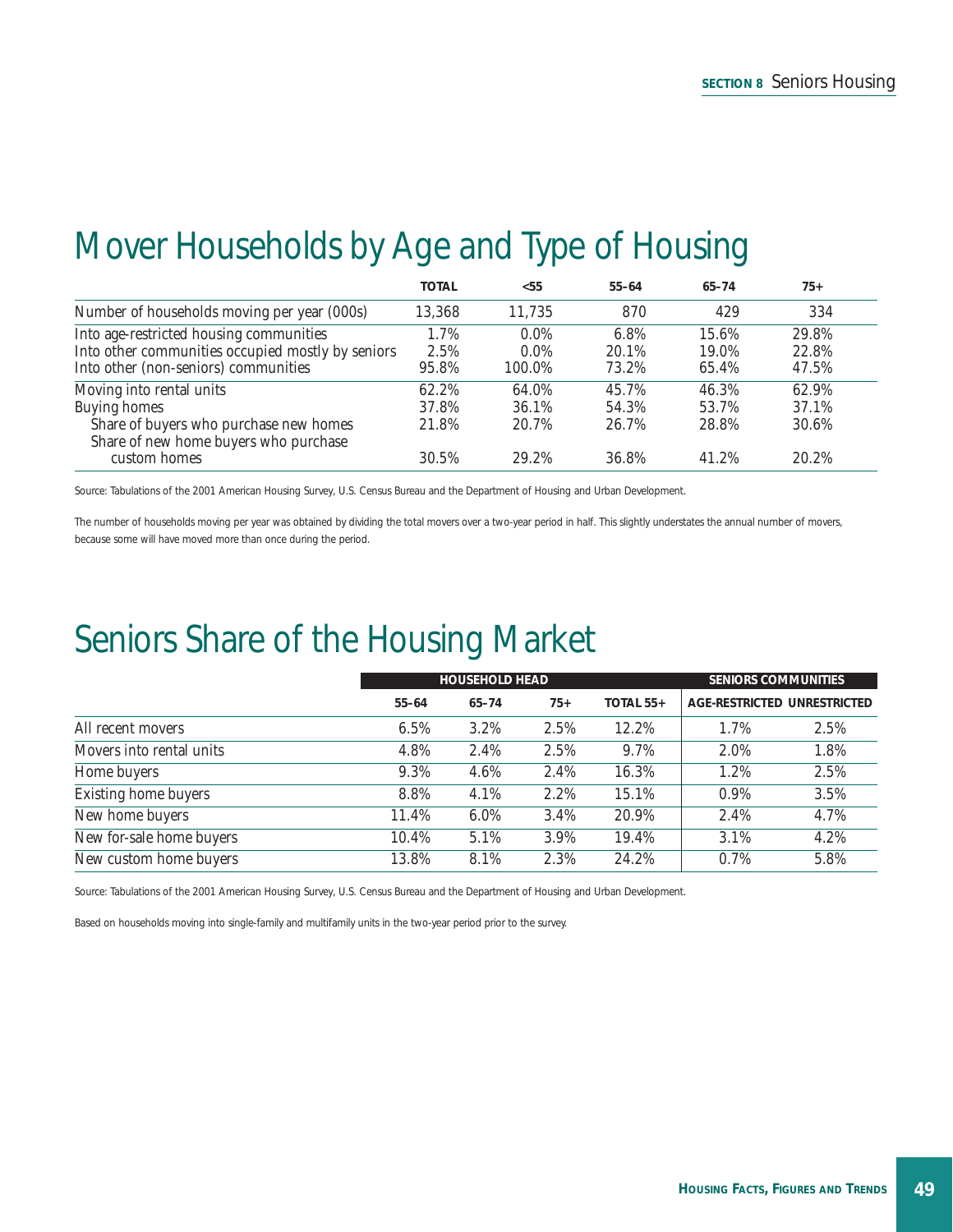**Page 50 is blank**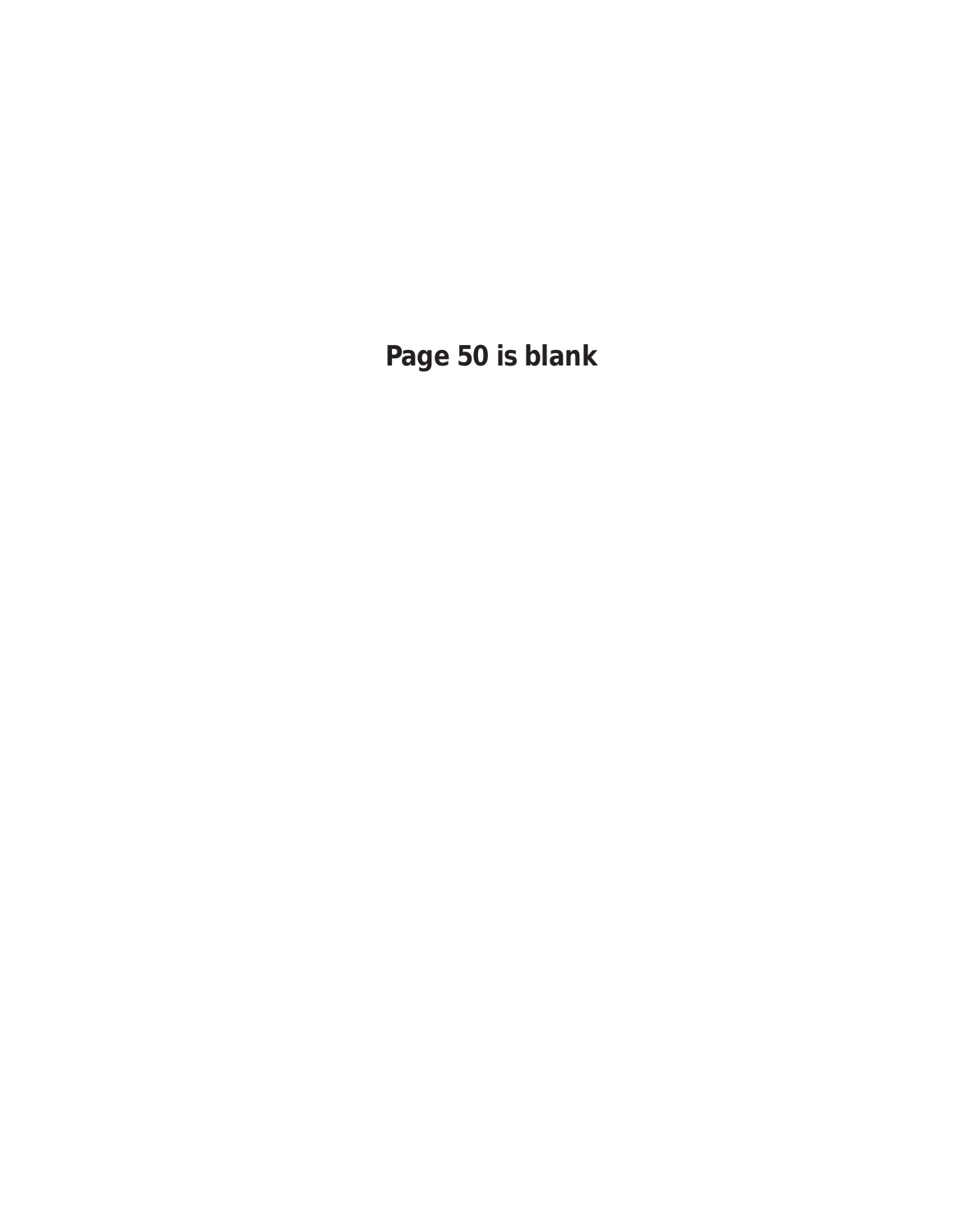# **The National Association of Home Builders**

**T**<br>housing a nati he National Association of Home Builders (NAHB) is a Washington, D.C.-based trade association whose mission is to enhance the climate for housing and the building industry. NAHB's primary goal is to provide and expand opportunities for all consumers to have safe, decent and affordable housing. As "The Voice of America's Housing Industry," NAHB helps promote policies that will keep housing a national priority.

The NAHB federation is made up of more than 800 state and local associations. About onethird of NAHB's 215,000 members are home builders and/or remodelers. The remainder are involved in many aspects of the housing industry, including multifamily, sales and marketing, light commercial construction, building systems and building products and services.

Founded in 1942, NAHB has a professional staff of more than 300. Its various groups analyze policy issues, take the industry's story to the public through the media and other outlets, monitor and work toward improving the housing finance system, analyze and forecast economic and consumer trends, and educate, train and disseminate information to members. The association also represents the industry's interests on Capitol Hill and strives to ensure that housing remains a national priority when laws are made and policies are established. NAHB also works with federal agencies on regulations affecting the housing industry in areas such as mortgage finance, codes, energy and the environment.

NAHB's affiliates include the NAHB National Research Center, which develops, tests and evaluates new materials, methods, standards and equipment to improve the technology and the affordability of America's housing. Another important affiliate is the Home Builders Institute, NAHB's work force development arm, which develops and administers a wide range of educational and job training programs.